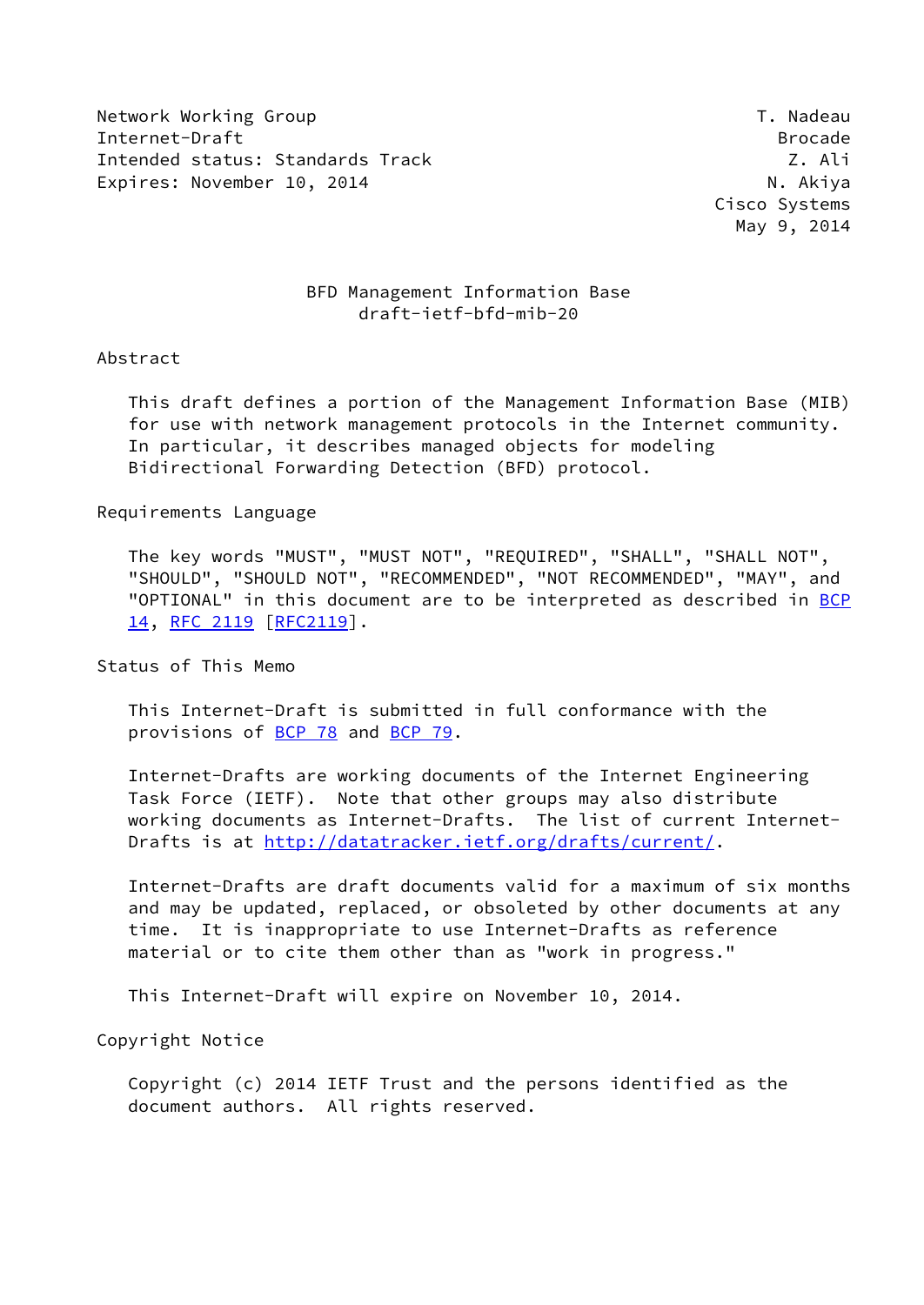## <span id="page-1-1"></span>Internet-Draft BFD-STD-MIB May 2014

This document is subject to [BCP 78](https://datatracker.ietf.org/doc/pdf/bcp78) and the IETF Trust's Legal Provisions Relating to IETF Documents [\(http://trustee.ietf.org/license-info](http://trustee.ietf.org/license-info)) in effect on the date of publication of this document. Please review these documents

 carefully, as they describe your rights and restrictions with respect to this document. Code Components extracted from this document must include Simplified BSD License text as described in Section 4.e of the Trust Legal Provisions and are provided without warranty as described in the Simplified BSD License.

## Table of Contents

|                                                       |  |  | $\overline{2}$ |
|-------------------------------------------------------|--|--|----------------|
| The Internet-Standard Management Framework<br>$2$ .   |  |  | $\overline{3}$ |
| 3.                                                    |  |  | $\overline{3}$ |
| Brief Description of MIB Objects<br>4.                |  |  | $\overline{3}$ |
| 4.1.                                                  |  |  | $\overline{3}$ |
| 4.2. Session Table (bfdSessionTable)                  |  |  | $\overline{3}$ |
| 4.3. Session Performance Table (bfdSessionPerfTable)  |  |  | $\overline{3}$ |
| 4.4. BFD Session Discriminator Mapping Table          |  |  |                |
| (bfdSessDiscMapTable)                                 |  |  | $\frac{4}{1}$  |
| 4.5. BFD Session IP Mapping Table (bfdSessIpMapTable) |  |  | $\overline{4}$ |
| BFD MIB Module Definitions<br>5.                      |  |  | $\frac{4}{3}$  |
| 6.                                                    |  |  | 34             |
| 7.                                                    |  |  | 36             |
| 8.                                                    |  |  | 37             |
| 9.                                                    |  |  | 37             |
| Normative References<br>9.1.                          |  |  | 37             |
| 9.2. Informative References                           |  |  | 38             |

# <span id="page-1-0"></span>[1](#page-1-0). Introduction

 This memo defines a portion of the Management Information Base (MIB) for use with network management protocols in the Internet community. In particular, it describes managed objects to configure and/or monitor Bidirectional Forwarding Detection for [\[RFC5880](https://datatracker.ietf.org/doc/pdf/rfc5880)], [[RFC5881](https://datatracker.ietf.org/doc/pdf/rfc5881)], [\[RFC5883](https://datatracker.ietf.org/doc/pdf/rfc5883)] and [[RFC7130](https://datatracker.ietf.org/doc/pdf/rfc7130)], BFD versions 0 and/or 1, on devices supporting this feature.

 This memo does not define a compliance requirement for a system that only implements BFD version 0. This is a reflection of a considered and deliberate decision by the BFD WG, because the BFD version 0 protocol is primarily of historical interest by comparison to the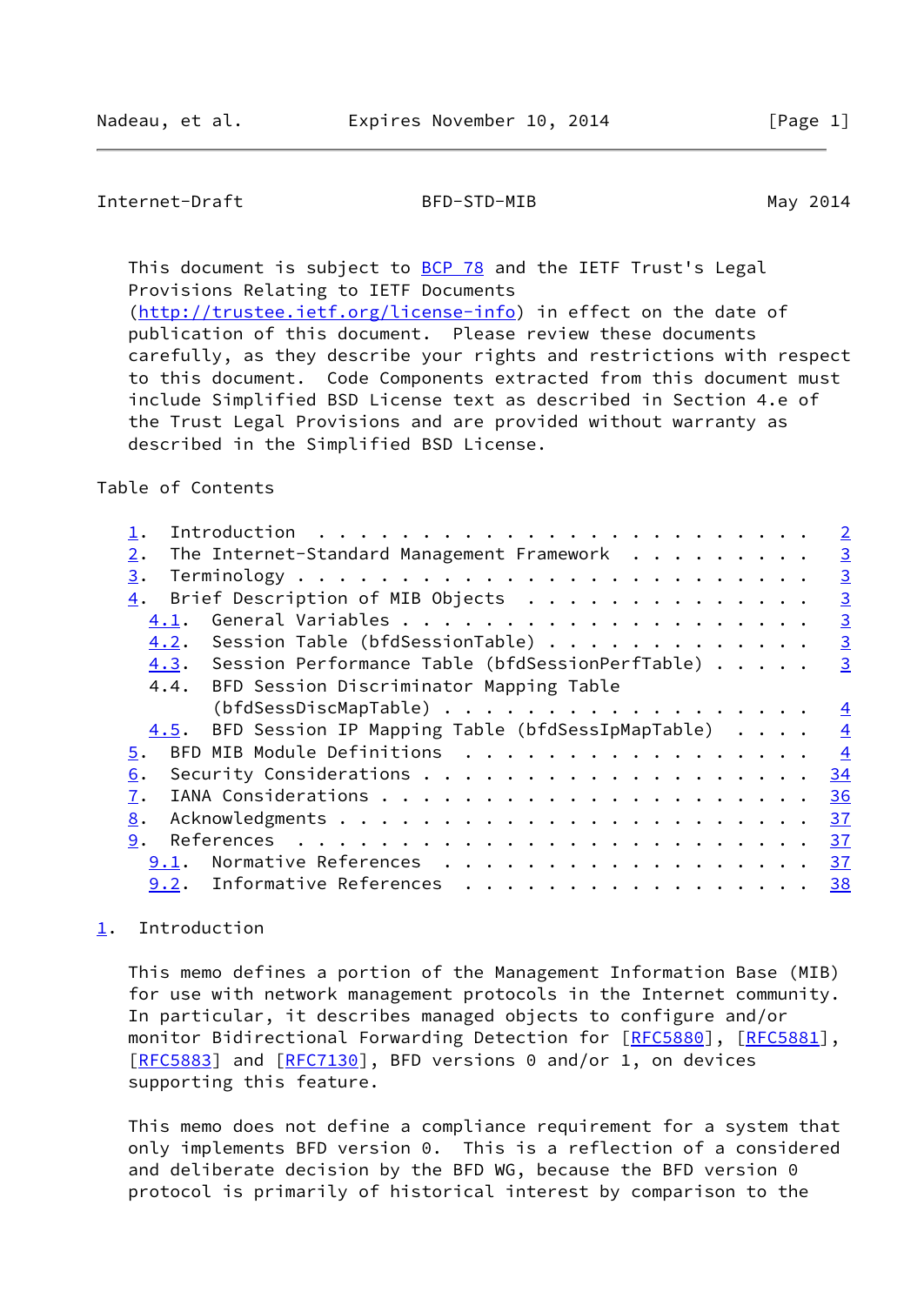widespread deployment of the BFD version 1 protocol.

Nadeau, et al. **Expires November 10, 2014** [Page 2]

<span id="page-2-1"></span>Internet-Draft BFD-STD-MIB May 2014

<span id="page-2-0"></span>[2](#page-2-0). The Internet-Standard Management Framework

 For a detailed overview of the documents that describe the current Internet-Standard Management Framework, please refer to [section](https://datatracker.ietf.org/doc/pdf/rfc3410#section-7) 7 of RFC 3410 [\[RFC3410](https://datatracker.ietf.org/doc/pdf/rfc3410)].

 Managed objects are accessed via a virtual information store, termed the Management Information Base or MIB. MIB objects are generally accessed through the Simple Network Management Protocol (SNMP). Objects in the MIB are defined using the mechanisms defined in the Structure of Management Information (SMI). This memo specifies a MIB module that is compliant to the SMIv2, which is described in STD 58, [RFC 2578](https://datatracker.ietf.org/doc/pdf/rfc2578) [\[RFC2578](https://datatracker.ietf.org/doc/pdf/rfc2578)], STD 58, [RFC 2579 \[RFC2579](https://datatracker.ietf.org/doc/pdf/rfc2579)] and STD 58, [RFC 2580](https://datatracker.ietf.org/doc/pdf/rfc2580) [\[RFC2580](https://datatracker.ietf.org/doc/pdf/rfc2580)].

<span id="page-2-2"></span>[3](#page-2-2). Terminology

 This document adopts the definitions, acronyms and mechanisms described in [\[RFC5880](https://datatracker.ietf.org/doc/pdf/rfc5880)], [\[RFC5881](https://datatracker.ietf.org/doc/pdf/rfc5881)], [[RFC5883\]](https://datatracker.ietf.org/doc/pdf/rfc5883) and [\[RFC7130](https://datatracker.ietf.org/doc/pdf/rfc7130)]. Unless otherwise stated, the mechanisms described therein will not be re described here.

<span id="page-2-3"></span>[4](#page-2-3). Brief Description of MIB Objects

 This section describes objects pertaining to BFD. The MIB objects are derived from [\[RFC5880](https://datatracker.ietf.org/doc/pdf/rfc5880)], [\[RFC5881](https://datatracker.ietf.org/doc/pdf/rfc5881)], [\[RFC5883](https://datatracker.ietf.org/doc/pdf/rfc5883)] and [\[RFC7130](https://datatracker.ietf.org/doc/pdf/rfc7130)], and also include textual conventions defined in  $[I-D.iett-bfd-tc-mib]$ .

<span id="page-2-4"></span>[4.1](#page-2-4). General Variables

 The General Variables are used to identify parameters that are global to the BFD process.

<span id="page-2-5"></span>[4.2](#page-2-5). Session Table (bfdSessionTable)

The session table is used to identify a BFD session between a pair of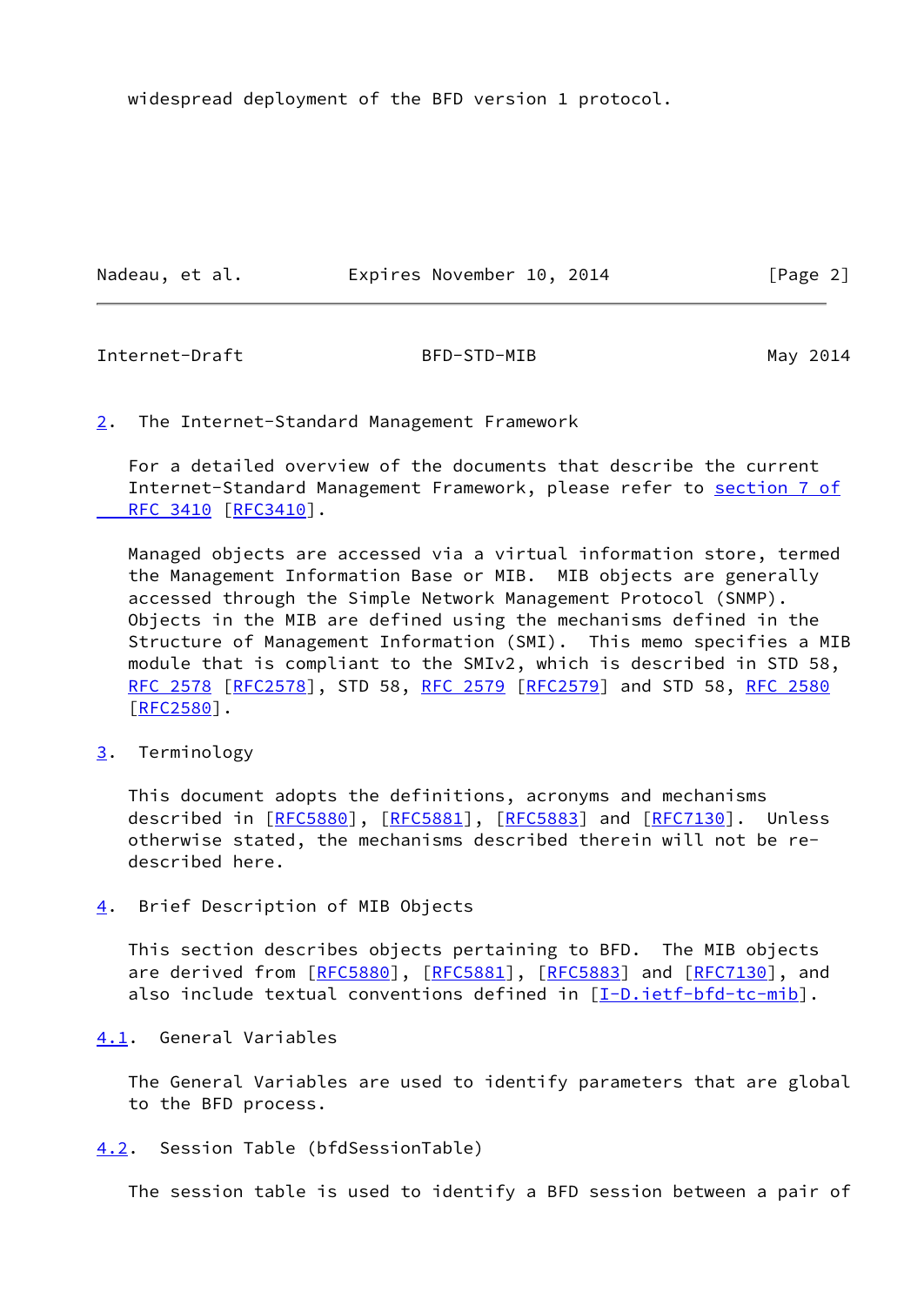nodes.

<span id="page-3-0"></span>[4.3](#page-3-0). Session Performance Table (bfdSessionPerfTable)

 The session performance table is used for collecting BFD performance counters on a per session basis. This table is an AUGMENT to the bfdSessionTable.

Nadeau, et al. **Expires November 10, 2014** [Page 3]

<span id="page-3-1"></span>Internet-Draft BFD-STD-MIB May 2014

<span id="page-3-4"></span>[4.4](#page-3-4). BFD Session Discriminator Mapping Table (bfdSessDiscMapTable)

 The BFD Session Discriminator Mapping Table provides a mapping between a local discriminator value to the associated BFD session found in the bfdSessionTable.

<span id="page-3-2"></span>[4.5](#page-3-2). BFD Session IP Mapping Table (bfdSessIpMapTable)

 The BFD Session IP Mapping Table maps, given bfdSessInterface, bfdSessSrcAddrType, bfdSessSrcAddr, bfdSessDstAddrType, and bfdSessDstAddr, to an associated BFD session found in the bfdSessionTable. This table SHOULD contain those BFD sessions that are of type IP.

<span id="page-3-3"></span>[5](#page-3-3). BFD MIB Module Definitions

 This MIB module makes references to the following documents. [\[RFC2578](https://datatracker.ietf.org/doc/pdf/rfc2578)], [[RFC2579\]](https://datatracker.ietf.org/doc/pdf/rfc2579), [[RFC2580](https://datatracker.ietf.org/doc/pdf/rfc2580)], [\[RFC2863](https://datatracker.ietf.org/doc/pdf/rfc2863)], [\[RFC3289](https://datatracker.ietf.org/doc/pdf/rfc3289)], [\[RFC3413](https://datatracker.ietf.org/doc/pdf/rfc3413)], [\[RFC5082](https://datatracker.ietf.org/doc/pdf/rfc5082)] and [[RFC5880](https://datatracker.ietf.org/doc/pdf/rfc5880)].

BFD-STD-MIB DEFINITIONS ::= BEGIN

IMPORTS

 MODULE-IDENTITY, OBJECT-TYPE, NOTIFICATION-TYPE, mib-2, Integer32, Unsigned32, Counter32, Counter64 FROM SNMPv2-SMI -- [[RFC2578](https://datatracker.ietf.org/doc/pdf/rfc2578)]

 TruthValue, RowStatus, StorageType, TimeStamp FROM SNMPv2-TC -- [[RFC2579](https://datatracker.ietf.org/doc/pdf/rfc2579)]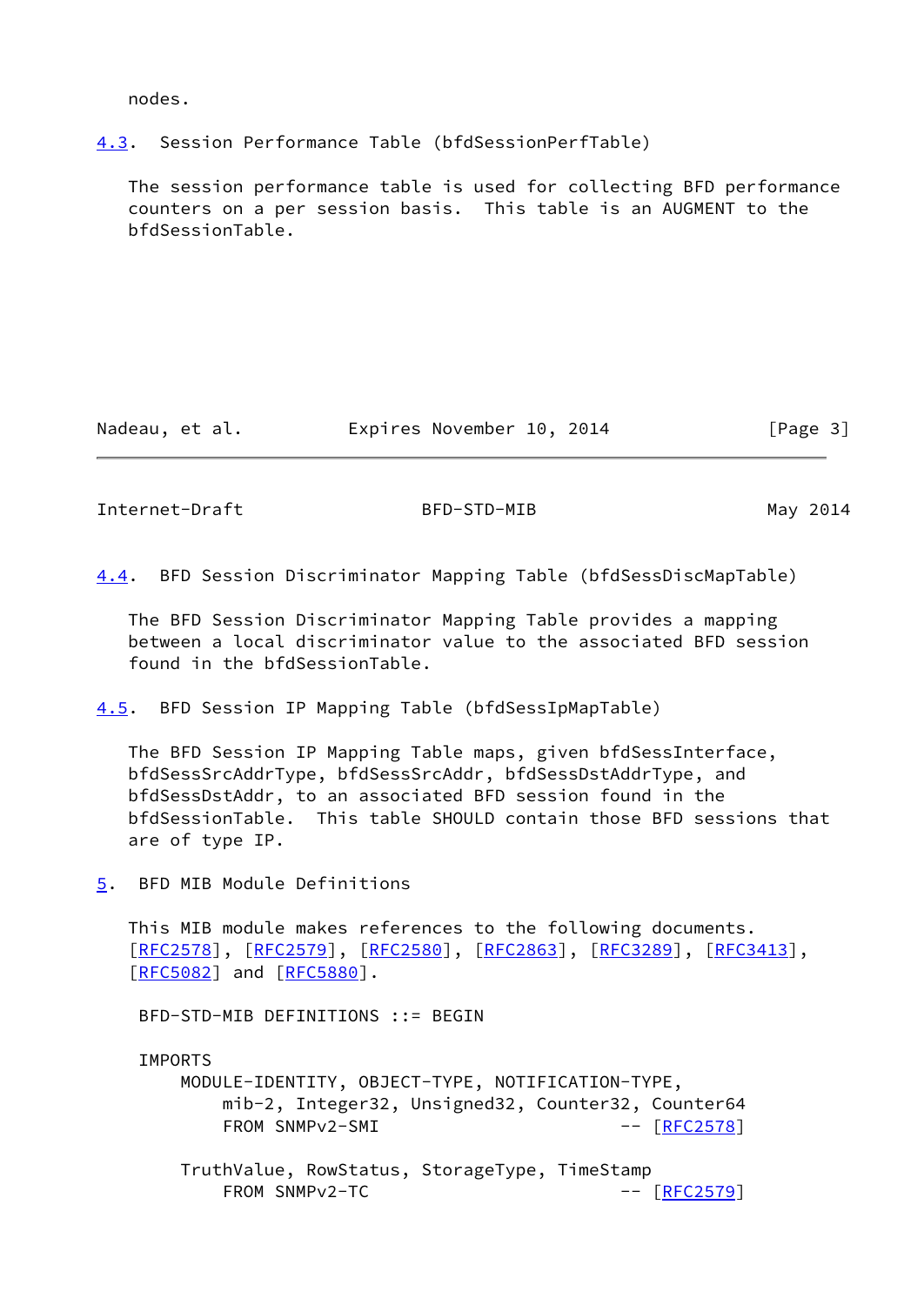|                | MODULE-COMPLIANCE, OBJECT-GROUP, NOTIFICATION-GROUP<br>FROM SNMPv2-CONF                               |                                |                           | $-$ [RFC2580]                                           |             |
|----------------|-------------------------------------------------------------------------------------------------------|--------------------------------|---------------------------|---------------------------------------------------------|-------------|
|                | InterfaceIndexOrZero<br>FROM IF-MIB                                                                   |                                |                           | $-- [RFC2863]$                                          |             |
|                | InetAddress, InetAddressType, InetPortNumber                                                          | FROM INET-ADDRESS-MIB          |                           |                                                         |             |
|                | IndexIntegerNextFree                                                                                  | FROM DIFFSERV-MIB              |                           | $-- [RFC3289]$                                          |             |
|                | BfdSessIndexTC, BfdIntervalTC, BfdMultiplierTC,<br>BfdCtrlDestPortNumberTC, BfdCtrlSourcePortNumberTC | FROM BFD-TC-STD-MIB            |                           |                                                         |             |
|                | IANAbfdDiagTC, IANAbfdSessTypeTC, IANAbfdSessOperModeTC,                                              |                                |                           |                                                         |             |
| Nadeau, et al. |                                                                                                       |                                | Expires November 10, 2014 |                                                         | [Page $4$ ] |
| Internet-Draft |                                                                                                       |                                | BFD-STD-MIB               |                                                         | May 2014    |
|                | IANAbfdSessStateTC, IANAbfdSessAuthenticationTypeTC,<br>IANAbfdSessAuthenticationKeyTC                | FROM IANA-BFD-TC-STD-MIB;      |                           |                                                         |             |
|                | bfdMIB MODULE-IDENTITY                                                                                |                                |                           |                                                         |             |
|                | LAST-UPDATED "201405091200Z" -- 9 May 2014 12:00:00 EST                                               |                                |                           |                                                         |             |
|                | ORGANIZATION "IETF Bidirectional Forwarding Detection                                                 | Working Group"                 |                           |                                                         |             |
|                | CONTACT-INFO                                                                                          |                                |                           |                                                         |             |
|                | <b>Brocade</b>                                                                                        | "Thomas D. Nadeau              |                           |                                                         |             |
|                |                                                                                                       | Email: tnadeau@lucidvision.com |                           |                                                         |             |
|                | Zafar Ali                                                                                             |                                |                           |                                                         |             |
|                |                                                                                                       | Cisco Systems, Inc.            |                           |                                                         |             |
|                |                                                                                                       | Email: zali@cisco.com          |                           |                                                         |             |
|                | Nobo Akiya                                                                                            |                                |                           |                                                         |             |
|                |                                                                                                       | Cisco Systems, Inc.            |                           |                                                         |             |
|                |                                                                                                       | Email: nobo@cisco.com          |                           |                                                         |             |
|                |                                                                                                       |                                |                           | Comments about this document should be emailed directly |             |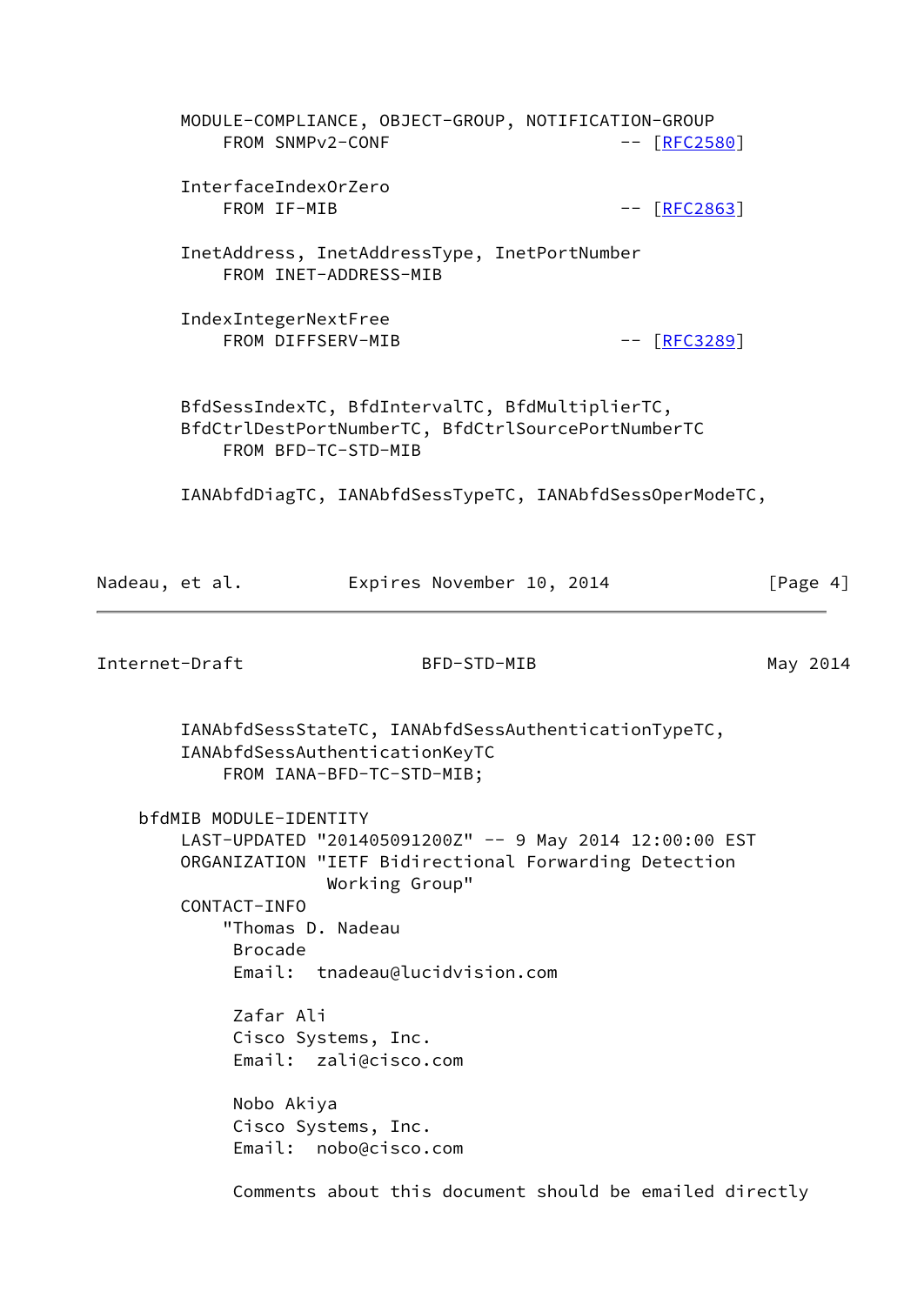to the BFD working group mailing list at rtg-bfd@ietf.org" DESCRIPTION "Bidirectional Forwarding Management Information Base." REVISION "201405091200Z" -- 9 May 2014 12:00:00 EST DESCRIPTION "Initial version. Published as RFC xxxx." -- RFC Ed.: RFC-editor pls fill in xxxx ::= { mib-2 XXX } -- RFC Ed.: assigned by IANA, see section 7.1 for details -- Top level components of this MIB module. bfdNotifications OBJECT IDENTIFIER ::= { bfdMIB 0 } bfdObjects OBJECT IDENTIFIER ::= { bfdMIB 1 } bfdConformance OBJECT IDENTIFIER ::= { bfdMIB 2 } bfdScalarObjects OBJECT IDENTIFIER ::= { bfdObjects 1 } -- BFD General Variables -- These parameters apply globally to the Systems' -- BFD Process. Nadeau, et al. **Expires November 10, 2014** [Page 5] Internet-Draft BFD-STD-MIB May 2014 bfdAdminStatus OBJECT-TYPE SYNTAX INTEGER { enabled(1),

 disabled(2), adminDown(3), down(4) } MAX-ACCESS read-write STATUS current DESCRIPTION "The desired global administrative status of the BFD system in this device." ::= { bfdScalarObjects 1 }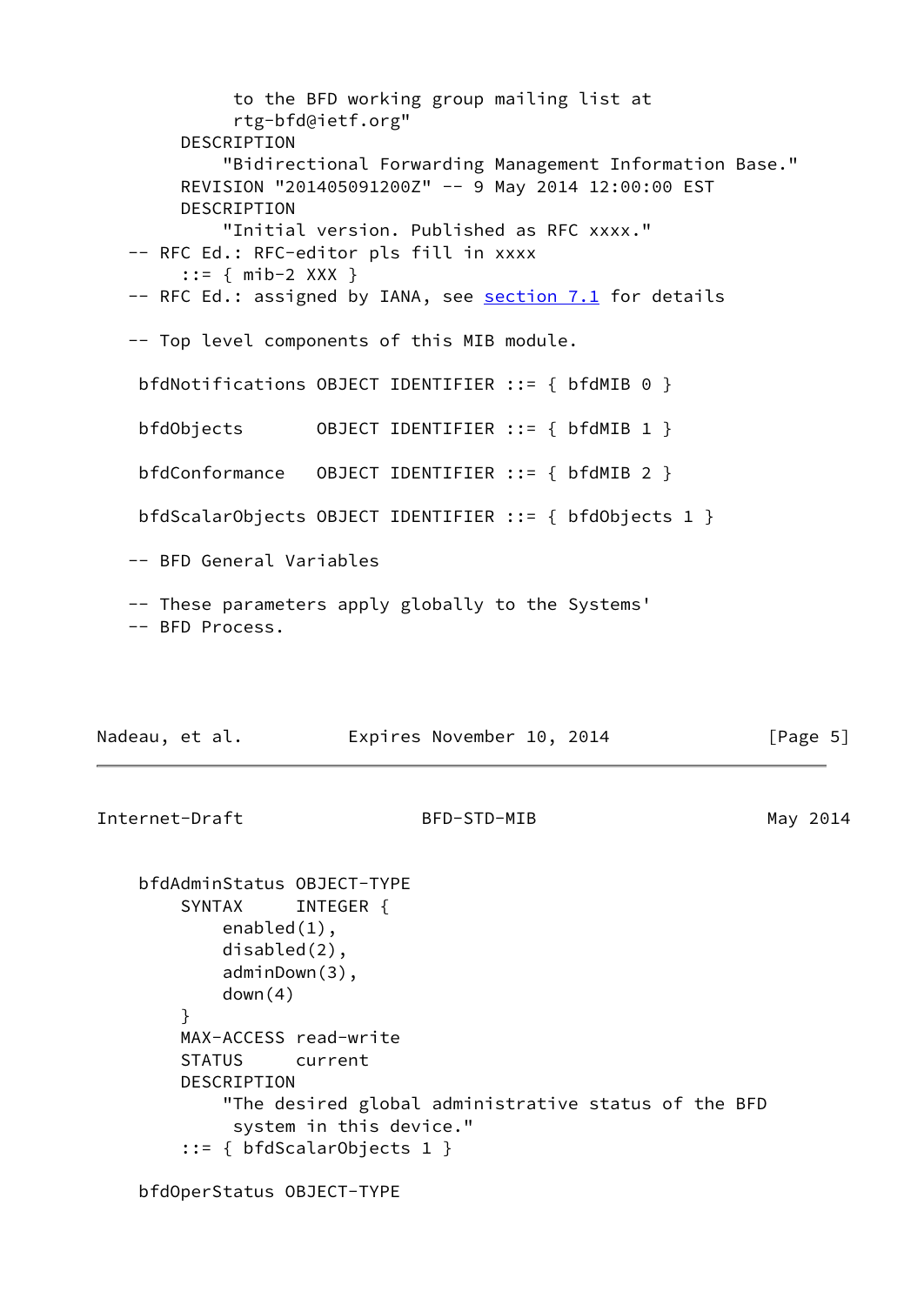```
SYNTAX INTEGER {
           up(1),
            down(2),
            adminDown(3)
 }
        MAX-ACCESS read-only
        STATUS current
        DESCRIPTION
            "Indicates the actual operational status of the
             BFD system in this device. When this value is
             down(2), all entries in the bfdSessTable MUST have
             their bfdSessOperStatus as down(2) as well. When
             this value is adminDown(3), all entries in the
             bfdSessTable MUST have their bfdSessOperStatus
             as adminDown(3) as well."
         ::= { bfdScalarObjects 2 }
    bfdNotificationsEnable OBJECT-TYPE
        SYNTAX TruthValue
        MAX-ACCESS read-write
        STATUS current
        DESCRIPTION
            "If this object is set to true(1), then it enables
             the emission of bfdSessUp and bfdSessDown
             notifications; otherwise these notifications are not
             emitted."
       REFERENCE
           RFC3413 for explanation that
             notifications are under the ultimate control of the
             MIB modules in this document."
        DEFVAL { false }
        ::= { bfdScalarObjects 3 }
```

| Nadeau, et al.               | Expires November 10, 2014                   | [Page 6] |
|------------------------------|---------------------------------------------|----------|
| Internet-Draft               | BFD-STD-MIB                                 | May 2014 |
| bfdSessIndexNext OBJECT-TYPE |                                             |          |
| SYNTAX                       | IndexIntegerNextFree (04294967295)          |          |
| MAX-ACCESS                   | read-only                                   |          |
| <b>STATUS</b>                | current                                     |          |
| DESCRIPTION                  |                                             |          |
|                              | "This object contains an unused value for   |          |
|                              | bfdSessIndex that can be used when creating |          |
|                              | entries in the table. A zero indicates that |          |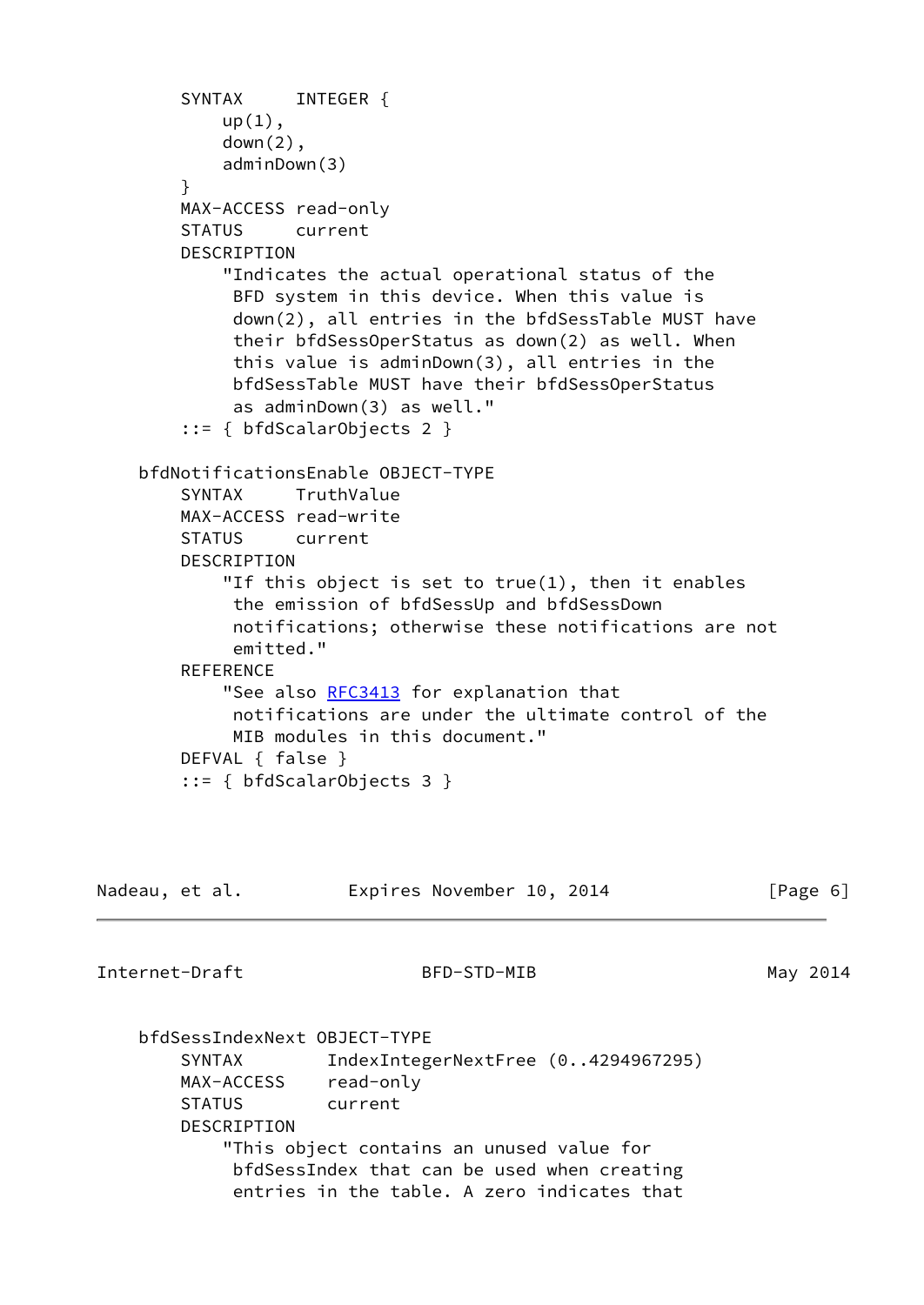```
 no entries are available, but MUST NOT be used
            as a valid index. "
        ::= { bfdScalarObjects 4 }
   -- BFD Session Table
   -- The BFD Session Table specifies BFD session specific
   -- information.
    bfdSessTable OBJECT-TYPE
       SYNTAX SEQUENCE OF BfdSessEntry
       MAX-ACCESS not-accessible
       STATUS current
       DESCRIPTION
           "The BFD Session Table describes the BFD sessions."
       REFERENCE
           "Katz, D. and D. Ward, Bidirectional Forwarding
            RFC 5880, June 2012."
       ::= \{ bfdObjects 2 \} bfdSessEntry OBJECT-TYPE
       SYNTAX BfdSessEntry
       MAX-ACCESS not-accessible
       STATUS current
       DESCRIPTION
           "The BFD Session Entry describes BFD session."
       INDEX { bfdSessIndex }
        ::= { bfdSessTable 1 }
    BfdSessEntry ::= SEQUENCE {
      bfdSessIndex BfdSessIndexTC,
      bfdSessVersionNumber Unsigned32,
      bfdSessType IANAbfdSessTypeTC,
       bfdSessDiscriminator Unsigned32,
       bfdSessRemoteDiscr Unsigned32,
       bfdSessDestinationUdpPort BfdCtrlDestPortNumberTC,
       bfdSessSourceUdpPort BfdCtrlSourcePortNumberTC,
       bfdSessEchoSourceUdpPort InetPortNumber,
       bfdSessAdminStatus INTEGER,
      bfdSessOperStatus INTEGER,
      bfdSessState IANAbfdSessStateTC,
Nadeau, et al. Expires November 10, 2014 [Page 7]
Internet-Draft BFD-STD-MIB May 2014
```
bfdSessRemoteHeardFlag TruthValue,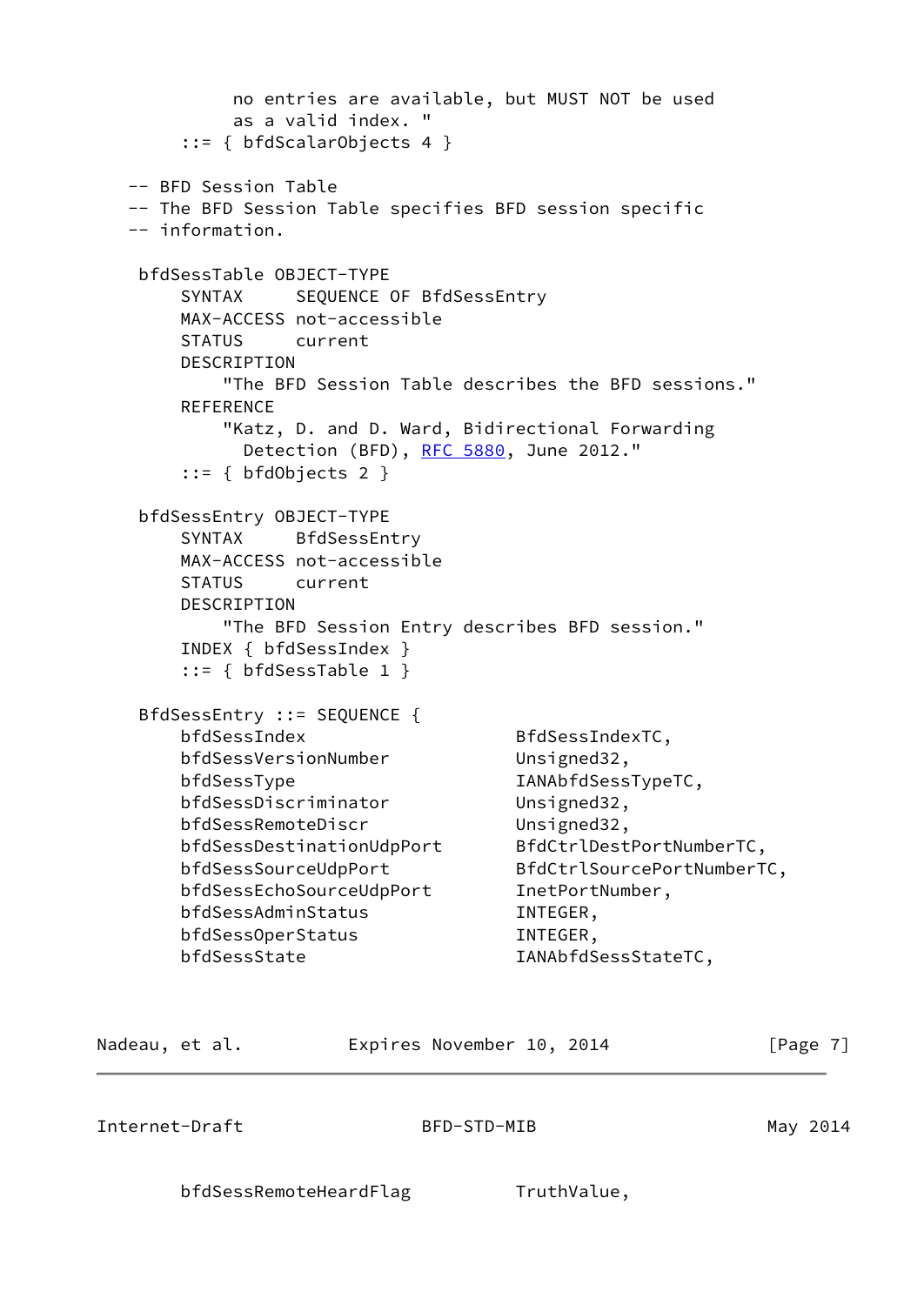bfdSessDiag IANAbfdDiagTC, bfdSessOperMode IANAbfdSessOperModeTC, bfdSessDemandModeDesiredFlag TruthValue, bfdSessControlPlaneIndepFlag TruthValue, bfdSessMultipointFlag TruthValue, bfdSessInterface InterfaceIndexOrZero, bfdSessSrcAddrType InetAddressType, bfdSessSrcAddr InetAddress, bfdSessDstAddrType InetAddressType, bfdSessDstAddr InetAddress, bfdSessGTSM TruthValue, bfdSessGTSMTTL Unsigned32, bfdSessDesiredMinTxInterval BfdIntervalTC, bfdSessReqMinRxInterval BfdIntervalTC, bfdSessReqMinEchoRxInterval BfdIntervalTC, bfdSessDetectMult
BfdMultiplierTC, bfdSessNegotiatedInterval BfdIntervalTC, bfdSessNegotiatedEchoInterval BfdIntervalTC, bfdSessNegotiatedDetectMult BfdMultiplierTC, bfdSessAuthPresFlag TruthValue, bfdSessAuthenticationType IANAbfdSessAuthenticationTypeTC, bfdSessAuthenticationKeyID Integer32, bfdSessAuthenticationKey IANAbfdSessAuthenticationKeyTC, bfdSessStorageType StorageType, bfdSessRowStatus RowStatus } bfdSessIndex OBJECT-TYPE SYNTAX BfdSessIndexTC MAX-ACCESS not-accessible STATUS current DESCRIPTION "This object contains an index used to represent a unique BFD session on this device. Managers should obtain new values for row creation in this table by reading bfdSessIndexNext." ::= { bfdSessEntry 1 } bfdSessVersionNumber OBJECT-TYPE SYNTAX Unsigned32 (0..7) MAX-ACCESS read-create STATUS current DESCRIPTION "The version number of the BFD protocol that this session is running in. Write access is available for this object to provide ability to set desired version for this BFD session."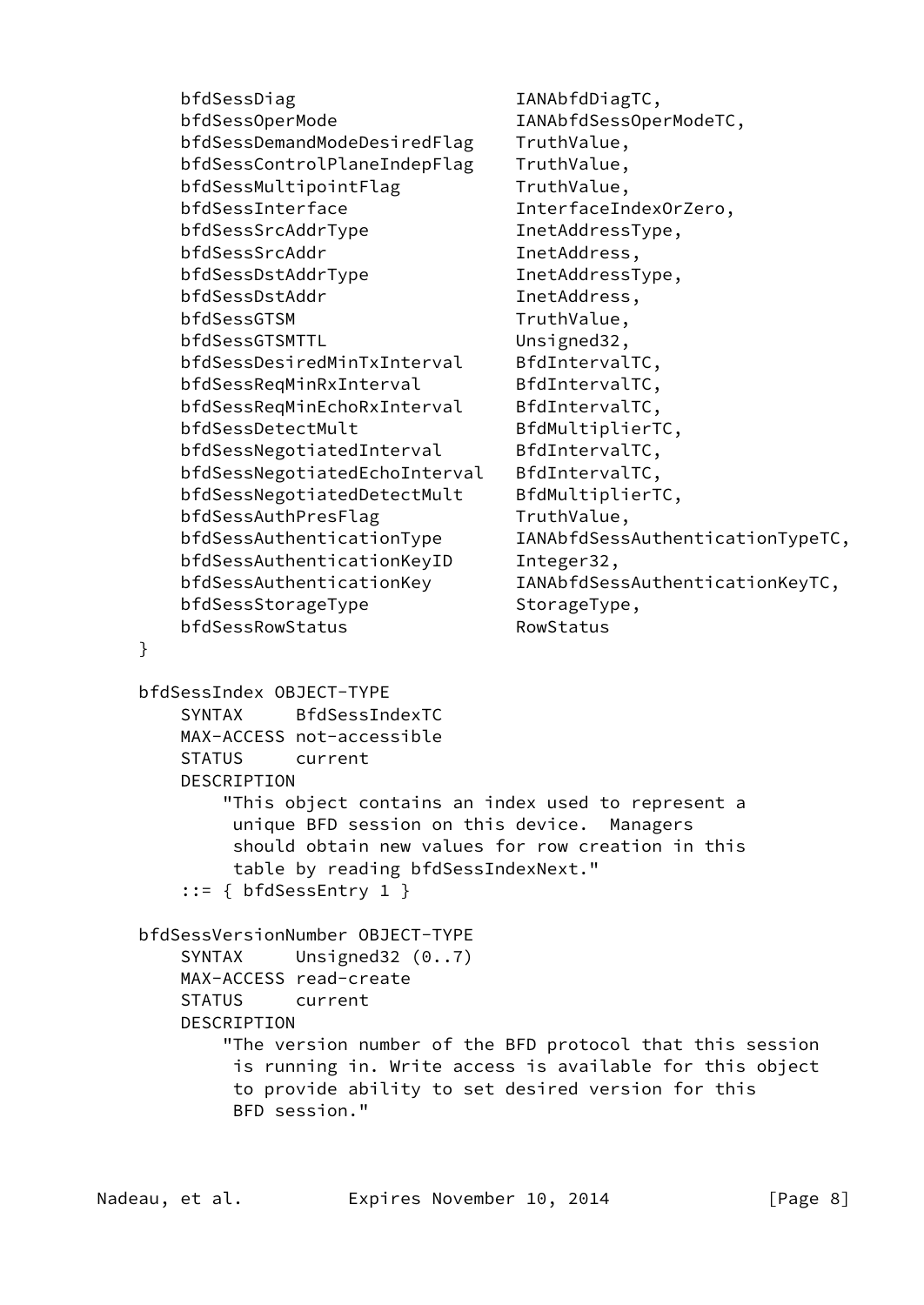```
Internet-Draft BFD-STD-MIB May 2014
        REFERENCE
            "Katz, D. and D. Ward, Bidirectional Forwarding
             RFC 5880, June 2012."
        DEFVAL { 1 }
        ::= { bfdSessEntry 2 }
    bfdSessType OBJECT-TYPE
        SYNTAX IANAbfdSessTypeTC
        MAX-ACCESS read-create
        STATUS current
        DESCRIPTION
            "This object specifies the type of this BFD session."
        ::= { bfdSessEntry 3 }
    bfdSessDiscriminator OBJECT-TYPE
        SYNTAX Unsigned32 (1..4294967295)
        MAX-ACCESS read-create
        STATUS current
        DESCRIPTION
            "This object specifies the local discriminator for this BFD
             session, used to uniquely identify it."
        ::= { bfdSessEntry 4 }
    bfdSessRemoteDiscr OBJECT-TYPE
       SYNTAX Unsigned32 (0 | 1..4294967295)
        MAX-ACCESS read-only
        STATUS current
        DESCRIPTION
            "This object specifies the session discriminator chosen
             by the remote system for this BFD session. The value may
             be zero(0) if the remote discriminator is not yet known
             or if the session is in the down or adminDown(1) state."
       REFERENCE
           "Section 6.8.6, from Katz, D. and D. Ward, Bidirectional
             RFC 5880, June 2012."
        ::= { bfdSessEntry 5 }
    bfdSessDestinationUdpPort OBJECT-TYPE
        SYNTAX BfdCtrlDestPortNumberTC
        MAX-ACCESS read-create
        STATUS current
        DESCRIPTION
            "This object specifies the destination UDP port number
             used for this BFD session's control packets. The value
             may be zero(0) if the session is in adminDown(1) state."
       DEFVAL { 0 }
```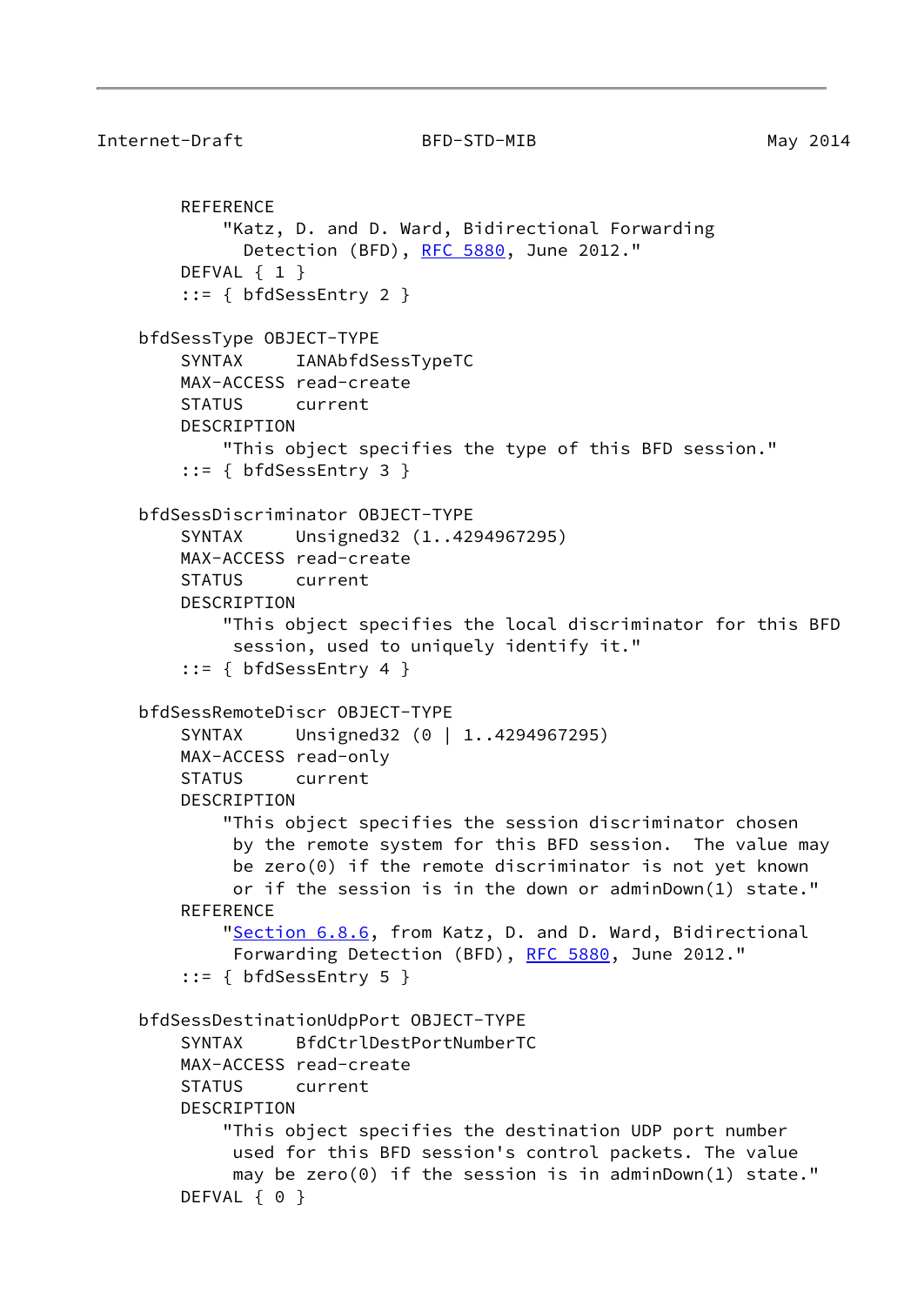```
Internet-Draft BFD-STD-MIB May 2014
     bfdSessSourceUdpPort OBJECT-TYPE
        SYNTAX BfdCtrlSourcePortNumberTC
        MAX-ACCESS read-create
        STATUS current
        DESCRIPTION
            "This object specifies the source UDP port number used
             for this BFD session's control packets. The value may be
             zero(0) if the session is in adminDown(1) state. Upon
             creation of a new BFD session via this MIB, the value of
             zero(0) specified would permit the implementation to
             choose its own source port number."
       DEFVAL { 0 }
         ::= { bfdSessEntry 7 }
     bfdSessEchoSourceUdpPort OBJECT-TYPE
        SYNTAX InetPortNumber
        MAX-ACCESS read-create
        STATUS current
        DESCRIPTION
            "This object specifies the source UDP port number used for
             this BFD session's echo packets. The value may be zero(0)
             if the session is not running in the echo mode, or the
             session is in adminDown(1) state. Upon creation of a new
             BFD session via this MIB, the value of zero(0) would
             permit the implementation to choose its own source port
             number."
       DEFVAL { 0 }
         ::= { bfdSessEntry 8 }
     bfdSessAdminStatus OBJECT-TYPE
       SYNTAX INTEGER {
                            enabled(1),
                            disabled(2),
                            adminDown(3),
                            down(4)
 }
        MAX-ACCESS read-create
        STATUS current
        DESCRIPTION
```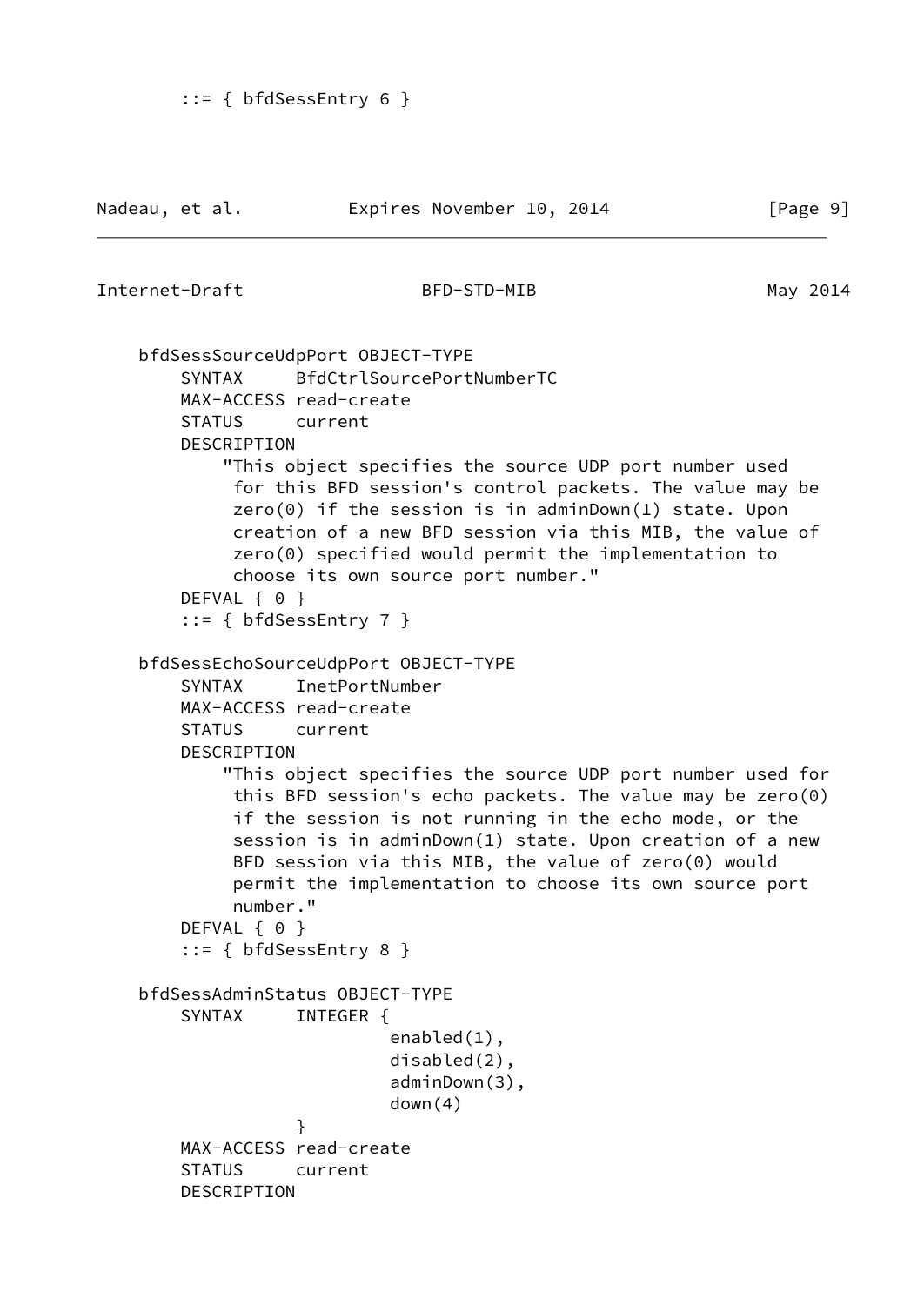"Denotes the desired operational status of the BFD Session. A transition to enabled(1) will start the BFD state machine for the session. The state machine will have an initial state of down(2). A transition to disabled(2) will stop the BFD state machine for the session. The state machine may first transition to adminDown(1) prior to stopping. Nadeau, et al. **Expires November 10, 2014** [Page 10] Internet-Draft BFD-STD-MIB May 2014 A transition to adminDown(3) will cause the BFD state machine to transition to adminDown(1), and will cause the session to remain in this state. A transition to down(4) will cause the BFD state machine to transition to down(2), and will cause the session to remain in this state. Care should be used in providing write access to this object without adequate authentication." ::= { bfdSessEntry 9 } bfdSessOperStatus OBJECT-TYPE SYNTAX INTEGER {  $up(1)$ , down(2), adminDown(3) } MAX-ACCESS read-only STATUS current DESCRIPTION "Denotes the actual operational status of the BFD Session. If the value of bfdOperStatus is down(2), this value MUST eventually be down(2) as well. If the value of bfdOperStatus is adminDown(3), this value MUST eventually be adminDown(3) as well." ::= { bfdSessEntry 10 } bfdSessState OBJECT-TYPE SYNTAX IANAbfdSessStateTC MAX-ACCESS read-only STATUS current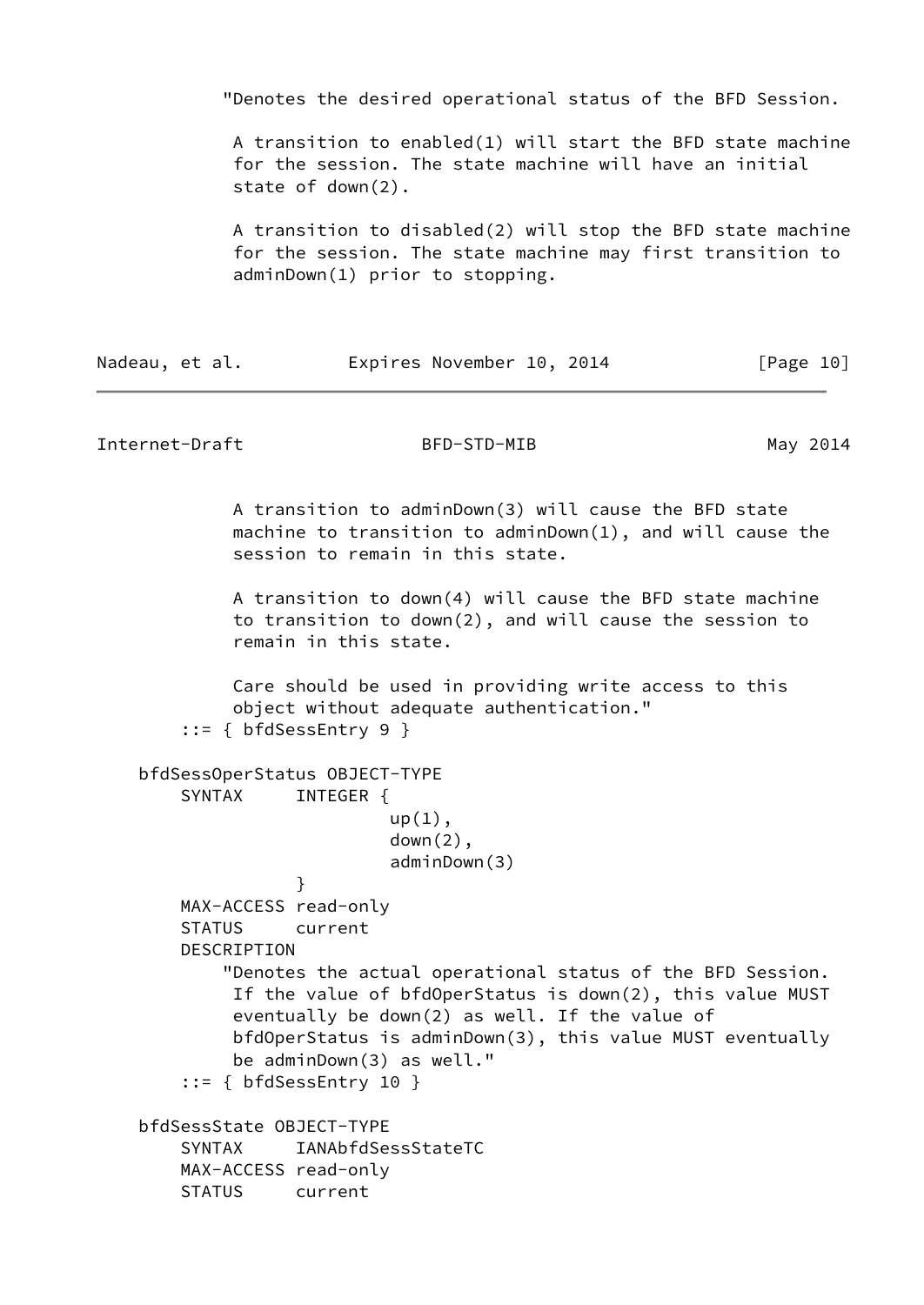```
 DESCRIPTION
            "Configured BFD session state."
        ::= { bfdSessEntry 11 }
    bfdSessRemoteHeardFlag OBJECT-TYPE
        SYNTAX TruthValue
        MAX-ACCESS read-only
        STATUS current
        DESCRIPTION
            "This object specifies status of BFD packet reception from
             the remote system. Specifically, it is set to true(1) if
             the local system is actively receiving BFD packets from the
             remote system, and is set to false(2) if the local system
             has not received BFD packets recently (within the detection
             time) or if the local system is attempting to tear down
             the BFD session."
Nadeau, et al. Expires November 10, 2014 [Page 11]
Internet-Draft BFD-STD-MIB May 2014
        REFERENCE
            "Katz, D. and D. Ward, Bidirectional
             RFC 5880, June 2012."
        ::= { bfdSessEntry 12 }
    bfdSessDiag OBJECT-TYPE
        SYNTAX IANAbfdDiagTC
        MAX-ACCESS read-only
        STATUS current
        DESCRIPTION
            "A diagnostic code specifying the local system's reason
             for the last transition of the session from up(4)
             to some other state."
        ::= { bfdSessEntry 13 }
    bfdSessOperMode OBJECT-TYPE
        SYNTAX IANAbfdSessOperModeTC
        MAX-ACCESS read-create
        STATUS current
        DESCRIPTION
            "This object specifies the operational mode of this
             BFD session."
        ::= { bfdSessEntry 14 }
```
bfdSessDemandModeDesiredFlag OBJECT-TYPE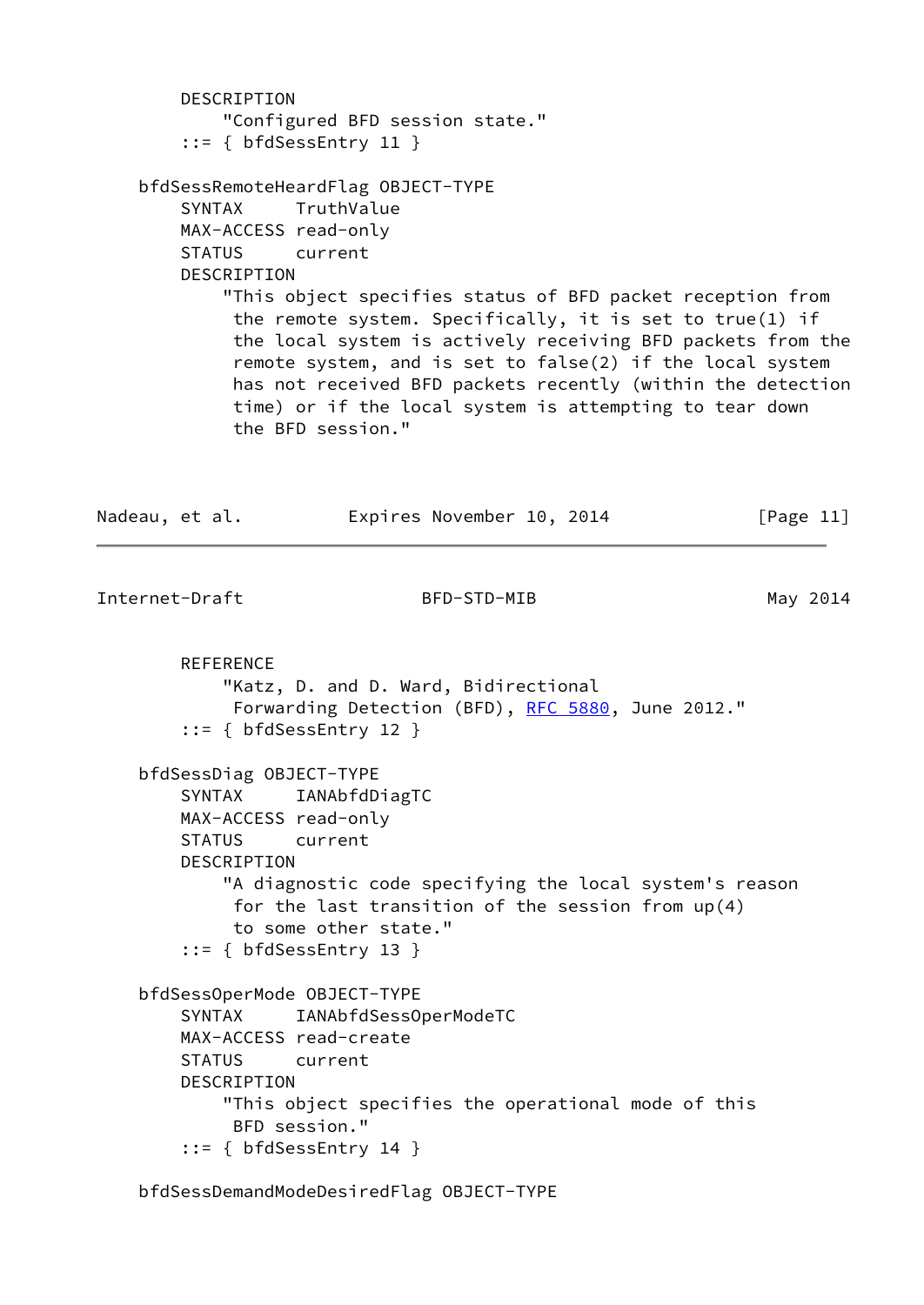```
 SYNTAX TruthValue
        MAX-ACCESS read-create
        STATUS current
        DESCRIPTION
            "This object indicates that the local system's
             desire to use Demand mode. Specifically, it is set
             to true(1) if the local system wishes to use
             Demand mode or false(2) if not"
        DEFVAL { false }
         ::= { bfdSessEntry 15 }
    bfdSessControlPlaneIndepFlag OBJECT-TYPE
        SYNTAX TruthValue
        MAX-ACCESS read-create
        STATUS current
        DESCRIPTION
            "This object indicates that the local system's
             ability to continue to function through a disruption of
             the control plane. Specifically, it is set
             to true(1) if the local system BFD implementation is
             independent of the control plane. Otherwise, the
             value is set to false(2)"
        DEFVAL { false }
Nadeau, et al. Expires November 10, 2014 [Page 12]
Internet-Draft BFD-STD-MIB May 2014
        ::= { bfdSessEntry 16 }
    bfdSessMultipointFlag OBJECT-TYPE
        SYNTAX TruthValue
        MAX-ACCESS read-create
        STATUS current
        DESCRIPTION
            "This object indicates the Multipoint (M) bit for this
             session. It is set to true(1) if Multipoint (M) bit is
             set to 1. Otherwise, the value is set to false(2)"
        DEFVAL { false }
       ::= { bfdSessEntry 17 }
     bfdSessInterface OBJECT-TYPE
        SYNTAX InterfaceIndexOrZero
        MAX-ACCESS read-create
        STATUS current
        DESCRIPTION
```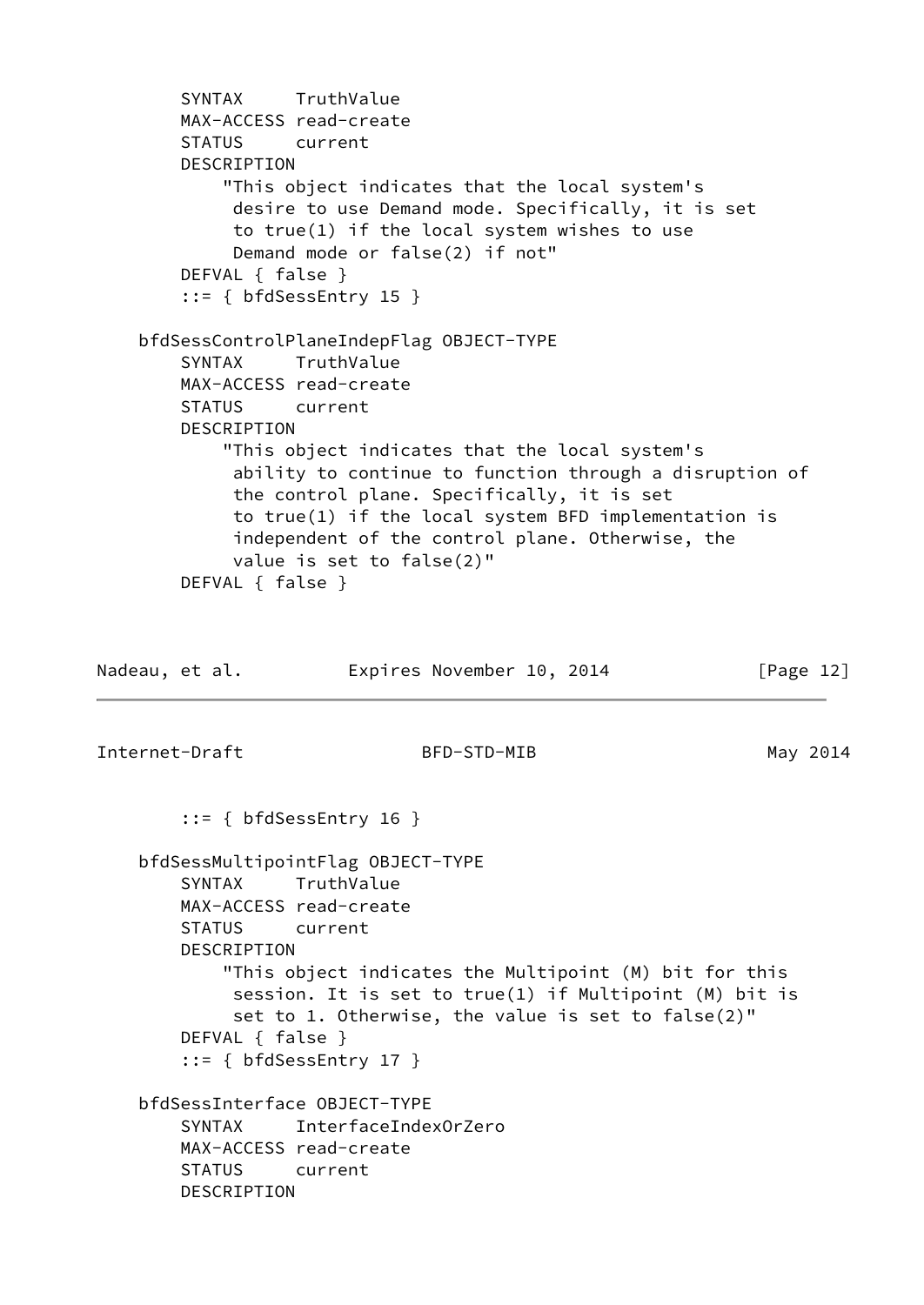```
 "This object contains an interface index used to indicate
             the interface which this BFD session is running on. This
             value can be zero if there is no interface associated
             with this BFD session."
         ::= { bfdSessEntry 18 }
     bfdSessSrcAddrType OBJECT-TYPE
        SYNTAX InetAddressType
        MAX-ACCESS read-create
        STATUS current
        DESCRIPTION
            "This object specifies IP address type of the source IP
             address of this BFD session. The value of unknown(0) is
             allowed only when the session is singleHop(1) and the
             source IP address of this BFD session is derived from
             the outgoing interface, or when the BFD session is not
             associated with a specific interface. If any other
             unsupported values are attempted in a set operation, the
             agent MUST return an inconsistentValue error."
       ::= { bfdSessEntry 19 }
    bfdSessSrcAddr OBJECT-TYPE
        SYNTAX InetAddress
        MAX-ACCESS read-create
        STATUS current
        DESCRIPTION
            "This object specifies the source IP address of this BFD
             session. The format of this object is controlled by the
             bfdSessSrcAddrType object."
         ::= { bfdSessEntry 20 }
Nadeau, et al. Expires November 10, 2014 [Page 13]
Internet-Draft BFD-STD-MIB May 2014
```
 bfdSessDstAddrType OBJECT-TYPE SYNTAX InetAddressType MAX-ACCESS read-create STATUS current DESCRIPTION "This object specifies IP address type of the neighboring IP address which is being monitored with this BFD session. The value of unknown(0) is allowed only when the session is singleHop(1) and the outgoing interface is of type point-to-point, or when the BFD session is not associated with a specific interface. If any other unsupported values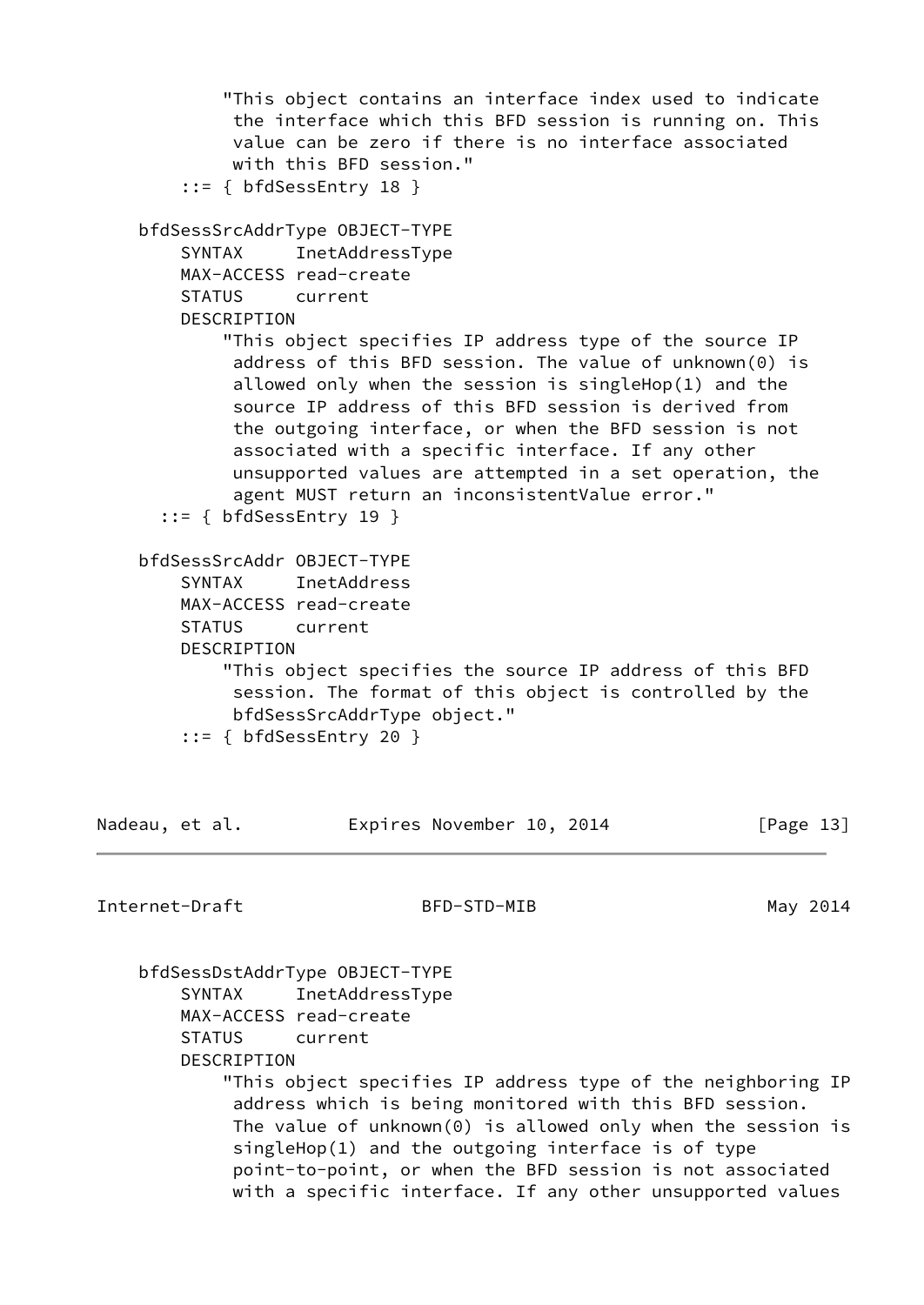```
 are attempted in a set operation, the agent MUST return an
              inconsistentValue error."
       ::= { bfdSessEntry 21 }
     bfdSessDstAddr OBJECT-TYPE
         SYNTAX InetAddress
         MAX-ACCESS read-create
         STATUS current
         DESCRIPTION
             "This object specifies the neighboring IP address which is
              being monitored with this BFD session. The format of this
              object is controlled by the bfdSessDstAddrType object."
         ::= { bfdSessEntry 22 }
     bfdSessGTSM OBJECT-TYPE
         SYNTAX TruthValue
         MAX-ACCESS read-create
         STATUS current
         DESCRIPTION
             "Setting the value of this object to false(2) will disable
              GTSM protection of the BFD session. GTSM MUST be enabled
              on a singleHop(1) session if no authentication is in use."
        REFERENCE
           "RFC5082, The Generalized TTL Security Mechanism (GTSM).
             RFC5881, Section 5"
         DEFVAL { true }
         ::= { bfdSessEntry 23 }
     bfdSessGTSMTTL OBJECT-TYPE
         SYNTAX Unsigned32 (0..255)
         MAX-ACCESS read-create
         STATUS current
         DESCRIPTION
             "This object is valid only when bfdSessGTSM protection is
              enabled on the system. This object indicates the minimum
              allowed TTL for received BFD control packets. For a
              singleHop(1) session, if GTSM protection is enabled,
Nadeau, et al. Expires November 10, 2014 [Page 14]
```
Internet-Draft BFD-STD-MIB May 2014

 this object SHOULD be set to maximum TTL value allowed for single hop.

By default, GTSM is enabled and TTL value is 255. For a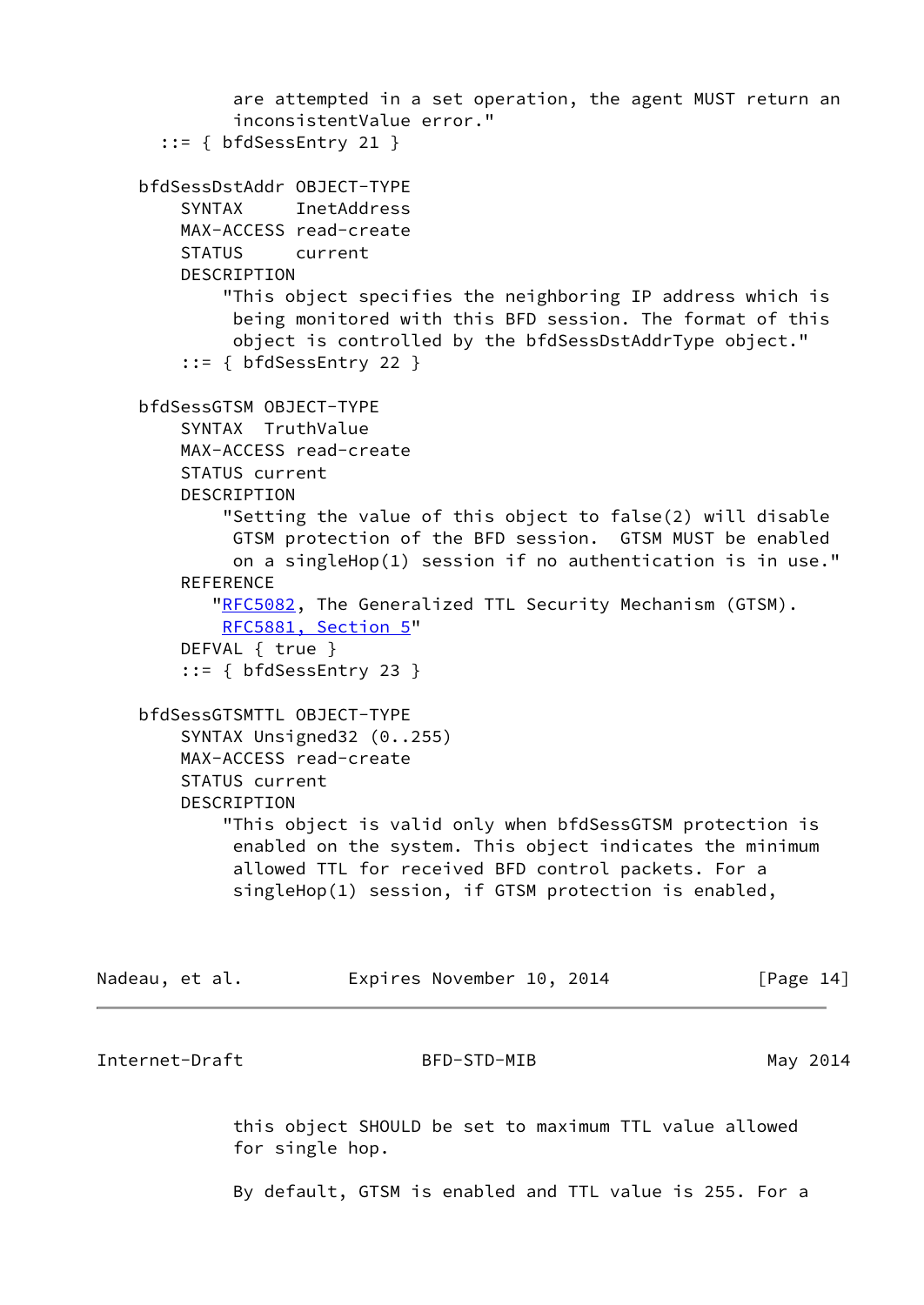```
 multihop session, updating of maximum TTL value allowed
          is likely required."
   REFERENCE
       "RFC5082, The Generalized TTL Security Mechanism (GTSM).
        RFC5881, Section 5"
    DEFVAL { 255 }
     ::= { bfdSessEntry 24 }
 bfdSessDesiredMinTxInterval OBJECT-TYPE
     SYNTAX BfdIntervalTC
    MAX-ACCESS read-create
    STATUS current
    DESCRIPTION
         "This object specifies the minimum interval, in
         microseconds, that the local system would like to use
         when transmitting BFD Control packets. The value of
         zero(0) is reserved in this case, and should not be
         used."
    REFERENCE
         "Section 4.1 from Katz, D. and D. Ward, Bidirectional
         Forwarding Detection (BFD), RFC 5880, June 2012."
     ::= { bfdSessEntry 25 }
 bfdSessReqMinRxInterval OBJECT-TYPE
     SYNTAX BfdIntervalTC
    MAX-ACCESS read-create
    STATUS current
    DESCRIPTION
         "This object specifies the minimum interval, in
         microseconds, between received BFD Control packets the
         local system is capable of supporting. The value of
         zero(0) can be specified when the transmitting system
         does not want the remote system to send any periodic BFD
         control packets."
   REFERENCE
        "Section 4.1 from Katz, D. and D. Ward, Bidirectional
          RFC 5880, June 2012."
     ::= { bfdSessEntry 26 }
 bfdSessReqMinEchoRxInterval OBJECT-TYPE
     SYNTAX BfdIntervalTC
    MAX-ACCESS read-create
    STATUS current
    DESCRIPTION
```
Nadeau, et al. **Expires November 10, 2014** [Page 15]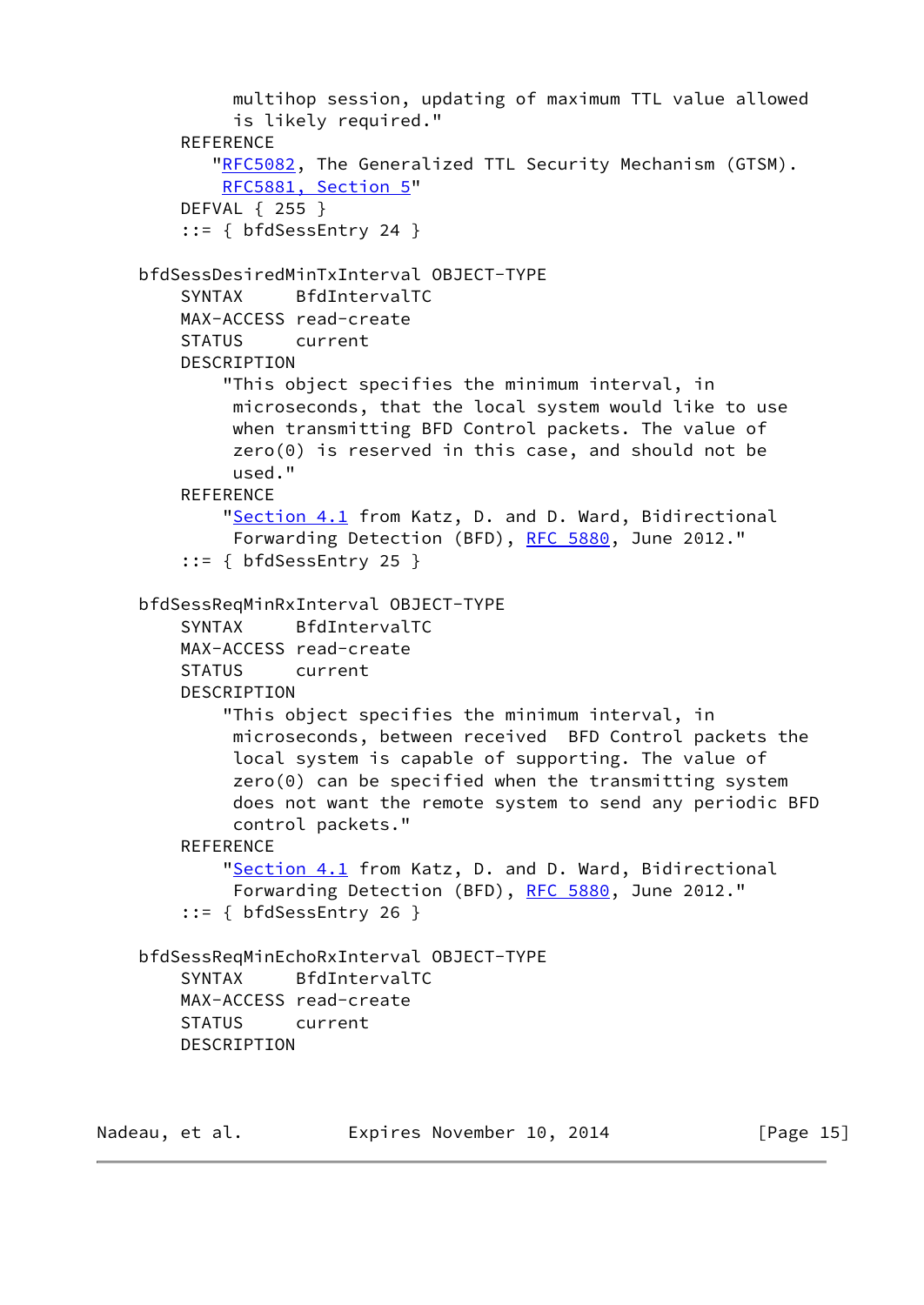```
 "This object specifies the minimum interval, in
          microseconds, between received BFD Echo packets that this
          system is capable of supporting. Value must be zero(0) if
          this is a multihop BFD session."
     ::= { bfdSessEntry 27 }
 bfdSessDetectMult OBJECT-TYPE
     SYNTAX BfdMultiplierTC
    MAX-ACCESS read-create
     STATUS current
    DESCRIPTION
         "This object specifies the Detect time multiplier."
     ::= { bfdSessEntry 28 }
 bfdSessNegotiatedInterval OBJECT-TYPE
     SYNTAX BfdIntervalTC
     MAX-ACCESS read-only
     STATUS current
     DESCRIPTION
         "This object specifies the negotiated interval, in
          microseconds, that the local system is transmitting
          BFD Control packets."
     ::= { bfdSessEntry 29 }
 bfdSessNegotiatedEchoInterval OBJECT-TYPE
     SYNTAX BfdIntervalTC
    MAX-ACCESS read-only
     STATUS current
     DESCRIPTION
         "This object specifies the negotiated interval, in
          microseconds, that the local system is transmitting
          BFD echo packets. Value is expected to be zero if
          the sessions is not running in echo mode."
     ::= { bfdSessEntry 30 }
 bfdSessNegotiatedDetectMult OBJECT-TYPE
     SYNTAX BfdMultiplierTC
     MAX-ACCESS read-only
     STATUS current
     DESCRIPTION
         "This object specifies the Detect time multiplier."
     ::= { bfdSessEntry 31 }
 bfdSessAuthPresFlag OBJECT-TYPE
     SYNTAX TruthValue
     MAX-ACCESS read-create
     STATUS current
```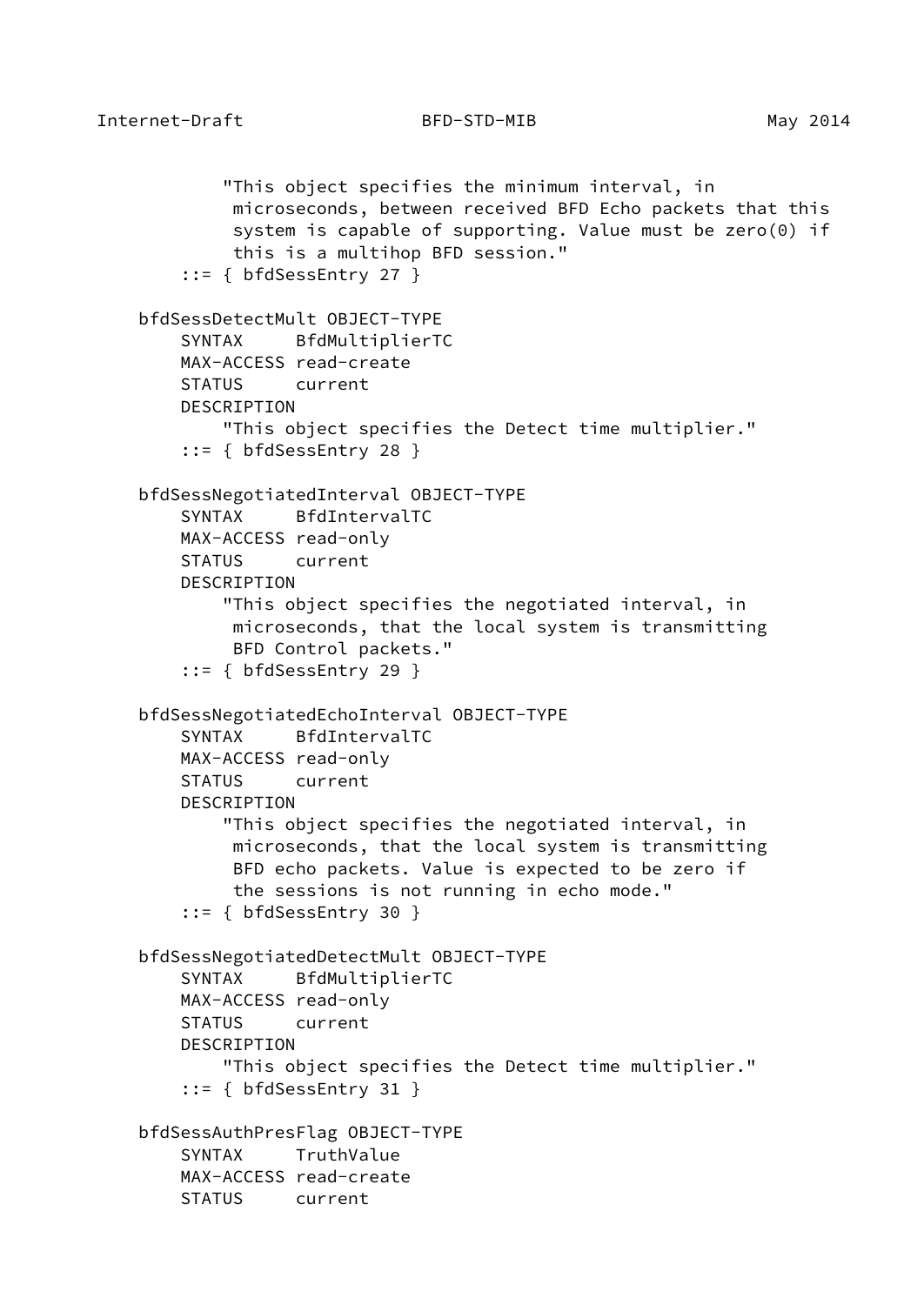Nadeau, et al. Expires November 10, 2014 [Page 16]

```
Internet-Draft BFD-STD-MIB May 2014
            "This object indicates that the local system's
             desire to use Authentication. Specifically, it is set
             to true(1) if the local system wishes the session
             to be authenticated or false(2) if not."
       REFERENCE
           "Sections 4.2 4.4 from Katz, D. and D. Ward,
            RFC 5880,
             June 2012."
        DEFVAL { false }
        ::= { bfdSessEntry 32 }
    bfdSessAuthenticationType OBJECT-TYPE
        SYNTAX IANAbfdSessAuthenticationTypeTC
        MAX-ACCESS read-create
        STATUS current
        DESCRIPTION
            "The Authentication Type used for this BFD session.
             This field is valid only when the Authentication
             Present bit is set. Max-access to this object as well as
             other authentication related objects are set to
             read-create in order to support management of a single
             key ID at a time, key rotation is not handled. Key update
             in practice must be done by atomic update using a set
             containing all affected objects in the same varBindList
             or otherwise risk the session dropping."
       REFERENCE
           "Sections 4.2 4.4 from Katz, D. and D. Ward,
            RFC 5880,
             June 2012."
       DEFVAL { noAuthentication }
        ::= { bfdSessEntry 33 }
    bfdSessAuthenticationKeyID OBJECT-TYPE
       SYNTAX Integer32 (-1 | 0..255)
        MAX-ACCESS read-create
        STATUS current
        DESCRIPTION
            "The authentication key ID in use for this session. This
             object permits multiple keys to be active simultaneously.
             The value -1 indicates that no Authentication Key ID will
```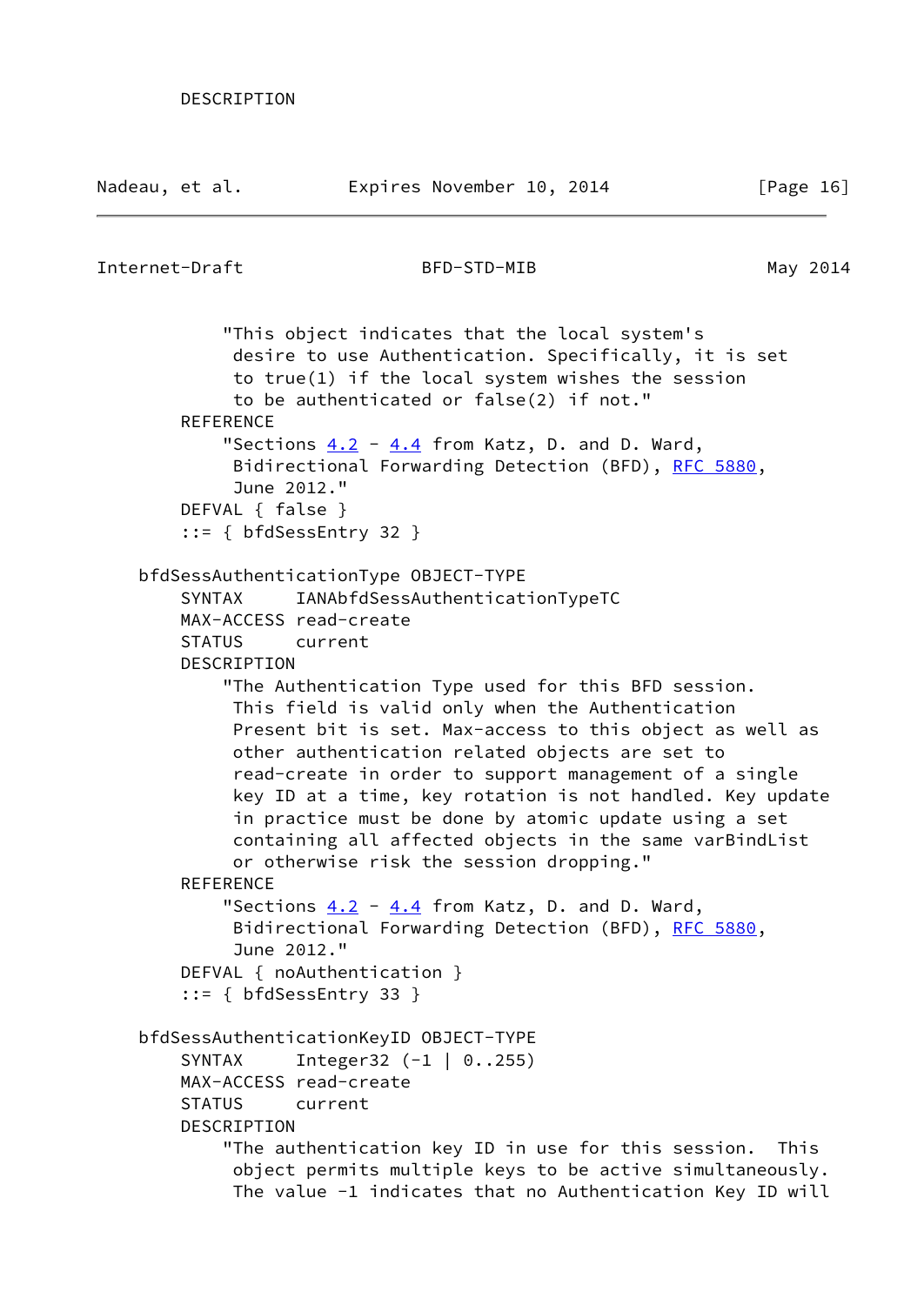```
 be present in the optional BFD Authentication Section."
REFERENCE
   "Sections 4.2 4.4 from Katz, D. and D. Ward,
    RFC 5880,
     June 2012."
DEFVAL \{-1\} ::= { bfdSessEntry 34 }
```
Internet-Draft BFD-STD-MIB May 2014

Nadeau, et al. **Expires November 10, 2014** [Page 17]

 bfdSessAuthenticationKey OBJECT-TYPE SYNTAX IANAbfdSessAuthenticationKeyTC MAX-ACCESS read-create STATUS current DESCRIPTION "The authentication key. When the bfdSessAuthenticationType is simplePassword(1), the value of this object is the password present in the BFD packets. When the bfdSessAuthenticationType is one of the keyed authentication types, this value is used in the computation of the key present in the BFD authentication packet." REFERENCE "Sections  $4.2 - 4.4$  $4.2 - 4.4$  $4.2 - 4.4$  from Katz, D. and D. Ward, Bidirectional Forwarding Detection (BFD), [RFC 5880,](https://datatracker.ietf.org/doc/pdf/rfc5880) June 2012." ::= { bfdSessEntry 35 } bfdSessStorageType OBJECT-TYPE SYNTAX StorageType MAX-ACCESS read-create STATUS current DESCRIPTION "This variable indicates the storage type for this object. Conceptual rows having the value 'permanent' need not allow write-access to any columnar objects in the row." ::= { bfdSessEntry 36 } bfdSessRowStatus OBJECT-TYPE SYNTAX RowStatus MAX-ACCESS read-create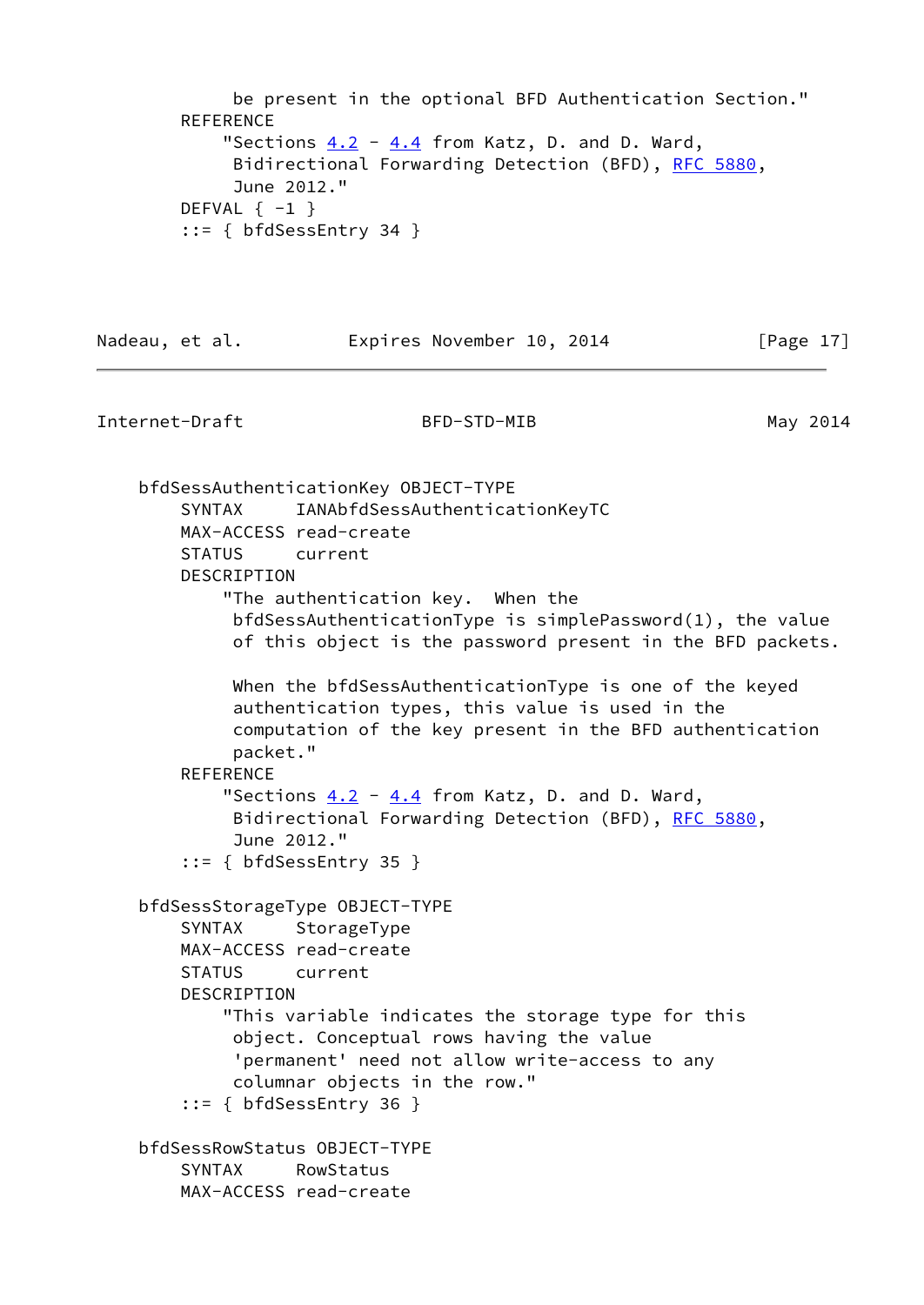STATUS current DESCRIPTION "This variable is used to create, modify, and/or delete a row in this table. When a row in this table has a row in the active(1) state, no objects in this row can be modified except the bfdSessRowStatus and bfdSessStorageType." ::= { bfdSessEntry 37 } -- BFD Session Performance Table bfdSessPerfTable OBJECT-TYPE SYNTAX SEQUENCE OF BfdSessPerfEntry MAX-ACCESS not-accessible STATUS current Nadeau, et al. **Expires November 10, 2014** [Page 18] Internet-Draft BFD-STD-MIB May 2014 DESCRIPTION "This table specifies BFD Session performance counters."  $::=$  { bfdObjects 3 } bfdSessPerfEntry OBJECT-TYPE SYNTAX BfdSessPerfEntry MAX-ACCESS not-accessible STATUS current DESCRIPTION "An entry in this table is created by a BFD-enabled node for every BFD Session. bfdSessPerfDiscTime is used to indicate potential discontinuity for all counter objects in this table." AUGMENTS { bfdSessEntry } ::= { bfdSessPerfTable 1 } BfdSessPerfEntry ::= SEQUENCE { bfdSessPerfCtrlPktIn Counter32, bfdSessPerfCtrlPktOut Counter32, bfdSessPerfCtrlPktDrop Counter32, bfdSessPerfCtrlPktDropLastTime TimeStamp, bfdSessPerfEchoPktIn Counter32, bfdSessPerfEchoPktOut Counter32, bfdSessPerfEchoPktDrop Counter32, bfdSessPerfEchoPktDropLastTime TimeStamp, bfdSessUpTime TimeStamp,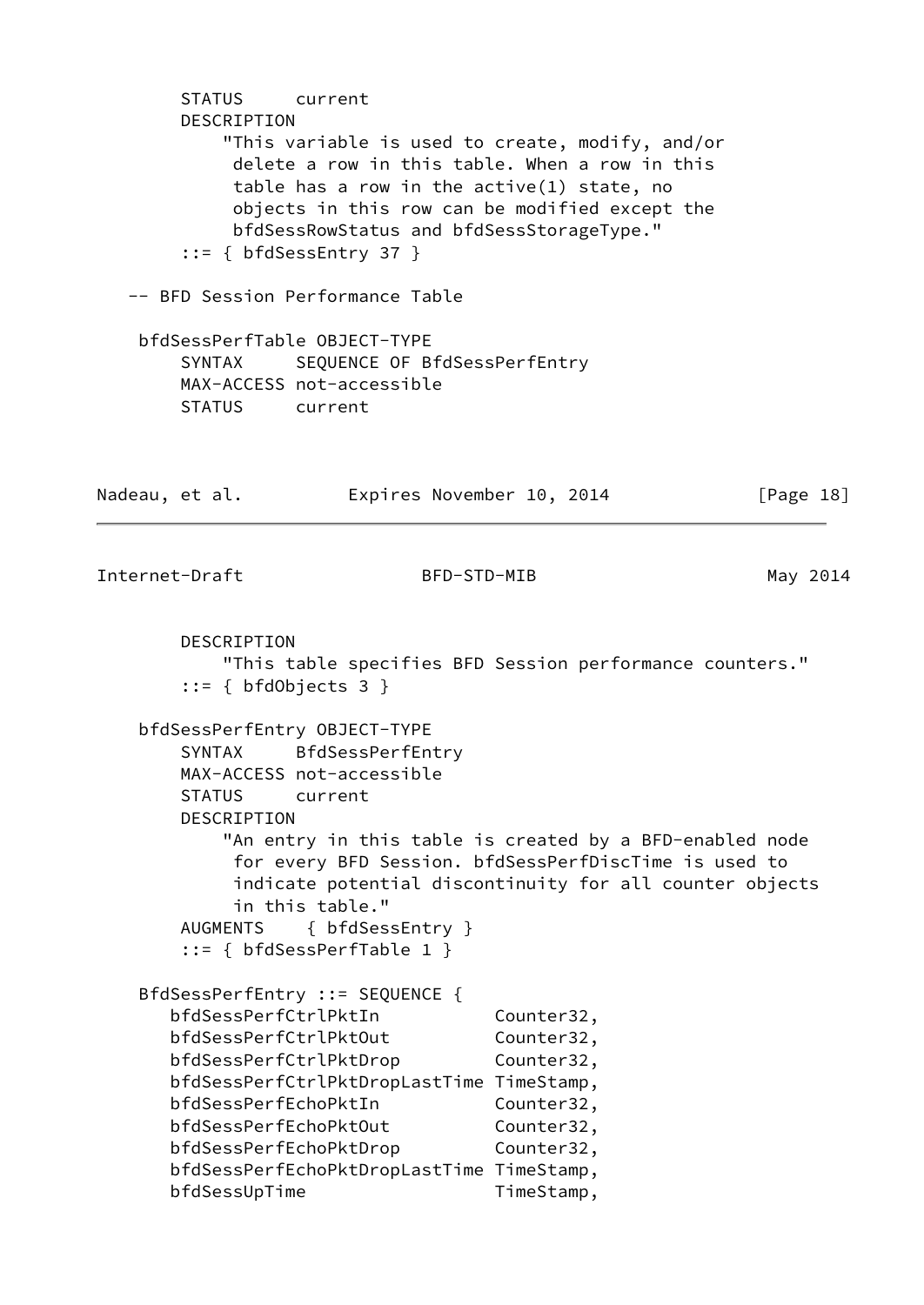```
 bfdSessPerfLastSessDownTime TimeStamp,
   bfdSessPerfLastCommLostDiag IANAbfdDiagTC,
  bfdSessPerfSessUpCount Counter32,
  bfdSessPerfDiscTime TimeStamp,
   -- High Capacity Counters
   bfdSessPerfCtrlPktInHC Counter64,
  bfdSessPerfCtrlPktOutHC Counter64,
  bfdSessPerfCtrlPktDropHC Counter64,
   bfdSessPerfEchoPktInHC Counter64,
  bfdSessPerfEchoPktOutHC Counter64,
   bfdSessPerfEchoPktDropHC Counter64
 }
 bfdSessPerfCtrlPktIn OBJECT-TYPE
    SYNTAX Counter32
    MAX-ACCESS read-only
    STATUS current
    DESCRIPTION
        "The total number of BFD control messages received for this
         BFD session.
```

| Nadeau, et al. | Expires November 10, 2014 | $\lceil \text{Page } 19 \rceil$ |
|----------------|---------------------------|---------------------------------|
|                |                           |                                 |
| Internet-Draft | BFD-STD-MIB               | May 2014                        |

 It MUST be equal to the least significant 32 bits of bfdSessPerfCtrlPktInHC if supported, and MUST do so with the rules spelled out in [RFC 2863](https://datatracker.ietf.org/doc/pdf/rfc2863)." ::= { bfdSessPerfEntry 1 }

 bfdSessPerfCtrlPktOut OBJECT-TYPE SYNTAX Counter32 MAX-ACCESS read-only STATUS current DESCRIPTION "The total number of BFD control messages sent for this BFD session. It MUST be equal to the least significant 32 bits of bfdSessPerfCtrlPktOutHC if supported, and MUST do so with the rules spelled out in [RFC 2863](https://datatracker.ietf.org/doc/pdf/rfc2863)." ::= { bfdSessPerfEntry 2 }

bfdSessPerfCtrlPktDrop OBJECT-TYPE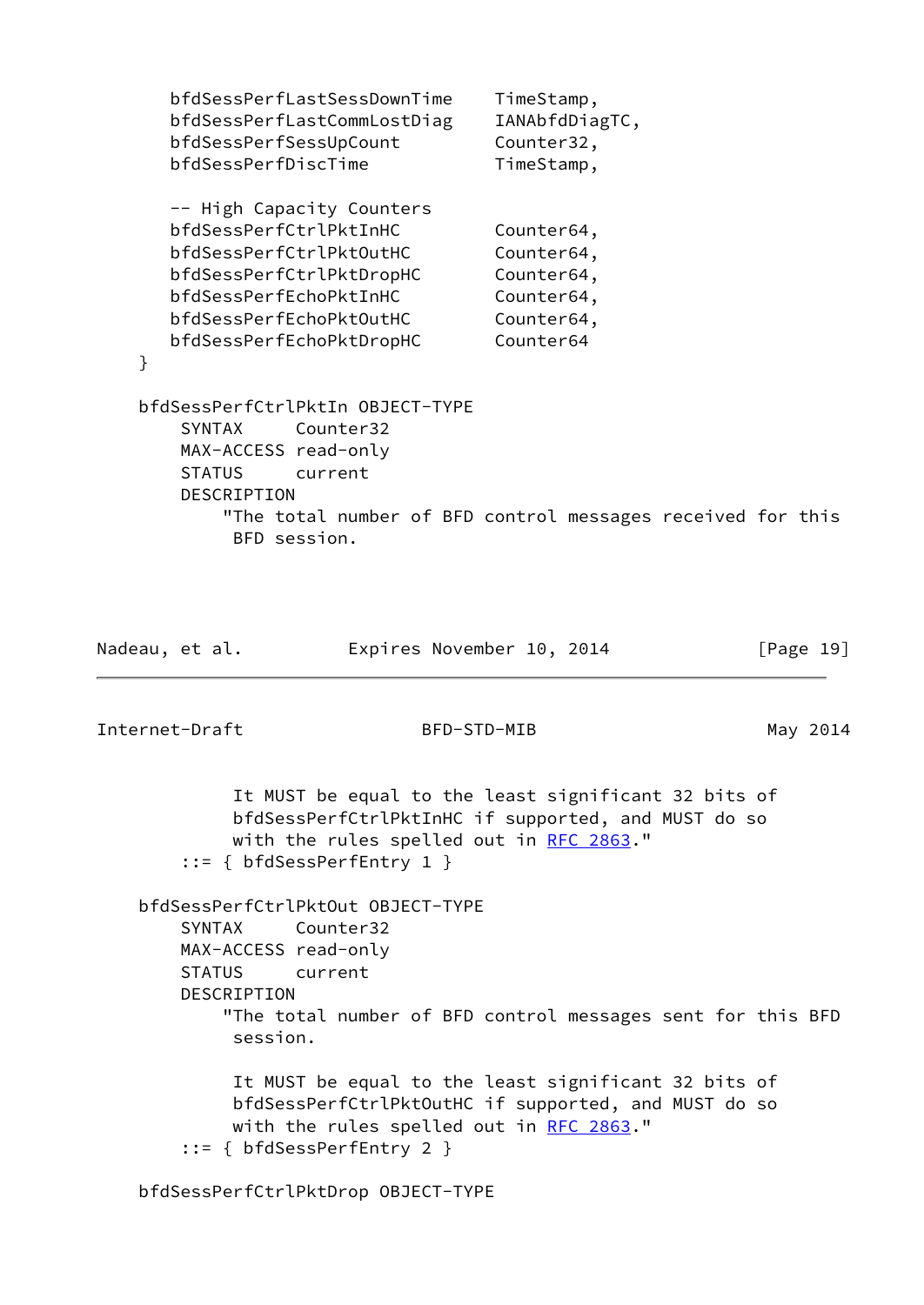```
 SYNTAX Counter32
        MAX-ACCESS read-only
        STATUS current
        DESCRIPTION
            "The total number of BFD control messages received for this
             session yet dropped for being invalid.
             It MUST be equal to the least significant 32 bits of
             bfdSessPerfCtrlPktDropHC if supported, and MUST do so
             with the rules spelled out in RFC 2863."
        ::= { bfdSessPerfEntry 3 }
    bfdSessPerfCtrlPktDropLastTime OBJECT-TYPE
        SYNTAX TimeStamp
        MAX-ACCESS read-only
        STATUS current
        DESCRIPTION
            "The value of sysUpTime on the most recent occasion at
             which received BFD control message for this session was
             dropped. If no such up event exists, this object contains
             a zero value."
        ::= { bfdSessPerfEntry 4 }
    bfdSessPerfEchoPktIn OBJECT-TYPE
        SYNTAX Counter32
        MAX-ACCESS read-only
        STATUS current
        DESCRIPTION
            "The total number of BFD echo messages received for this
Nadeau, et al. Expires November 10, 2014 [Page 20]
Internet-Draft BFD-STD-MIB May 2014
             BFD session.
             It MUST be equal to the least significant 32 bits of
             bfdSessPerfEchoPktInHC if supported, and MUST do so
             RFC 2863."
        ::= { bfdSessPerfEntry 5 }
    bfdSessPerfEchoPktOut OBJECT-TYPE
        SYNTAX Counter32
        MAX-ACCESS read-only
        STATUS current
        DESCRIPTION
```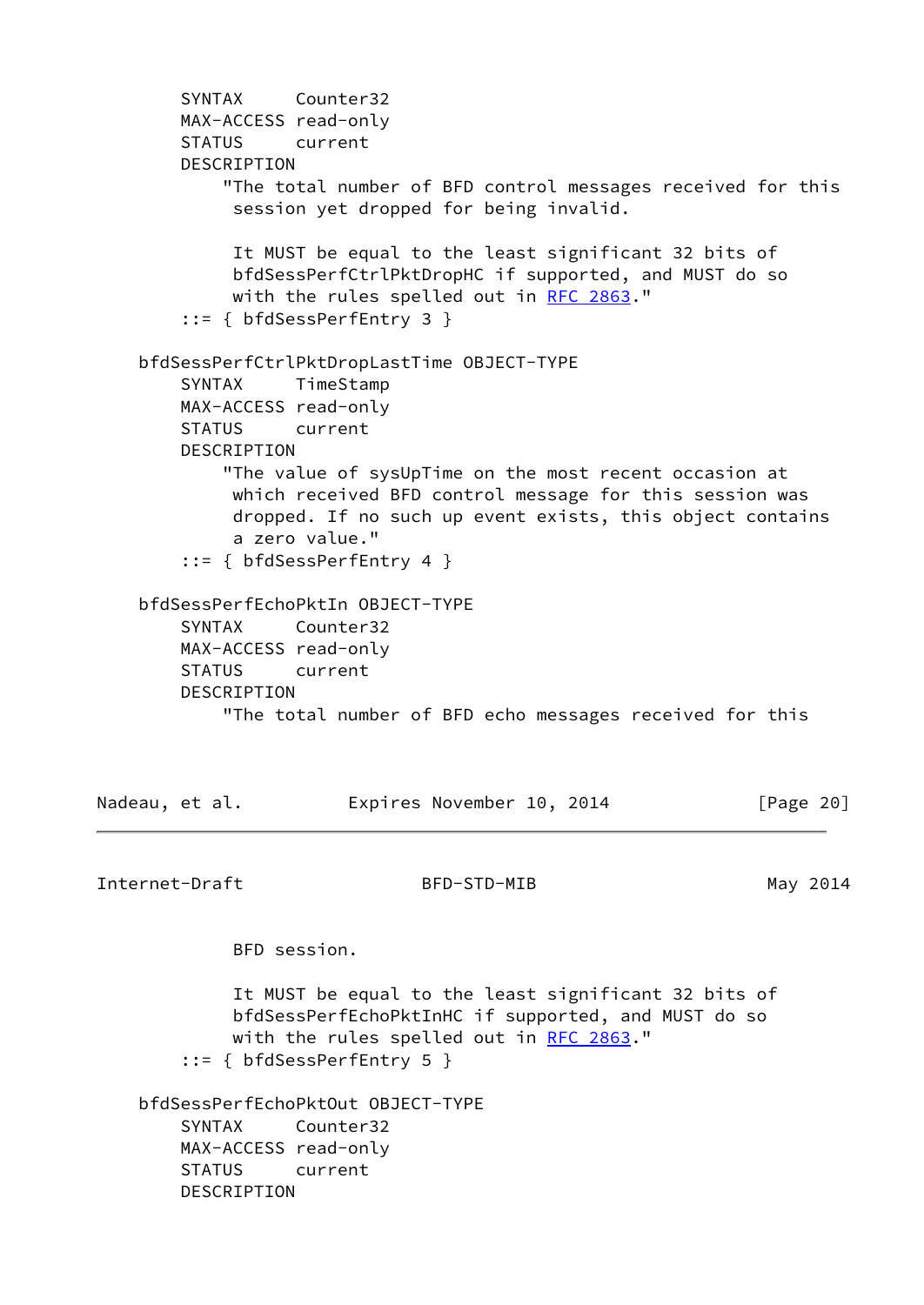"The total number of BFD echo messages sent for this BFD session. It MUST be equal to the least significant 32 bits of bfdSessPerfEchoPktOutHC if supported, and MUST do so with the rules spelled out in [RFC 2863](https://datatracker.ietf.org/doc/pdf/rfc2863)." ::= { bfdSessPerfEntry 6 } bfdSessPerfEchoPktDrop OBJECT-TYPE SYNTAX Counter32 MAX-ACCESS read-only STATUS current DESCRIPTION "The total number of BFD echo messages received for this session yet dropped for being invalid. It MUST be equal to the least significant 32 bits of bfdSessPerfEchoPktDropHC if supported, and MUST do so with the rules spelled out in [RFC 2863](https://datatracker.ietf.org/doc/pdf/rfc2863)." ::= { bfdSessPerfEntry 7 } bfdSessPerfEchoPktDropLastTime OBJECT-TYPE SYNTAX TimeStamp MAX-ACCESS read-only STATUS current DESCRIPTION "The value of sysUpTime on the most recent occasion at which received BFD echo message for this session was dropped. If no such up event has been issued, this object contains a zero value." ::= { bfdSessPerfEntry 8 } bfdSessUpTime OBJECT-TYPE SYNTAX TimeStamp MAX-ACCESS read-only STATUS current Nadeau, et al. Expires November 10, 2014 [Page 21] Internet-Draft BFD-STD-MIB May 2014 DESCRIPTION "The value of sysUpTime on the most recent occasion at which the session came up. If no such event has been issued, this object contains a zero value." ::= { bfdSessPerfEntry 9 }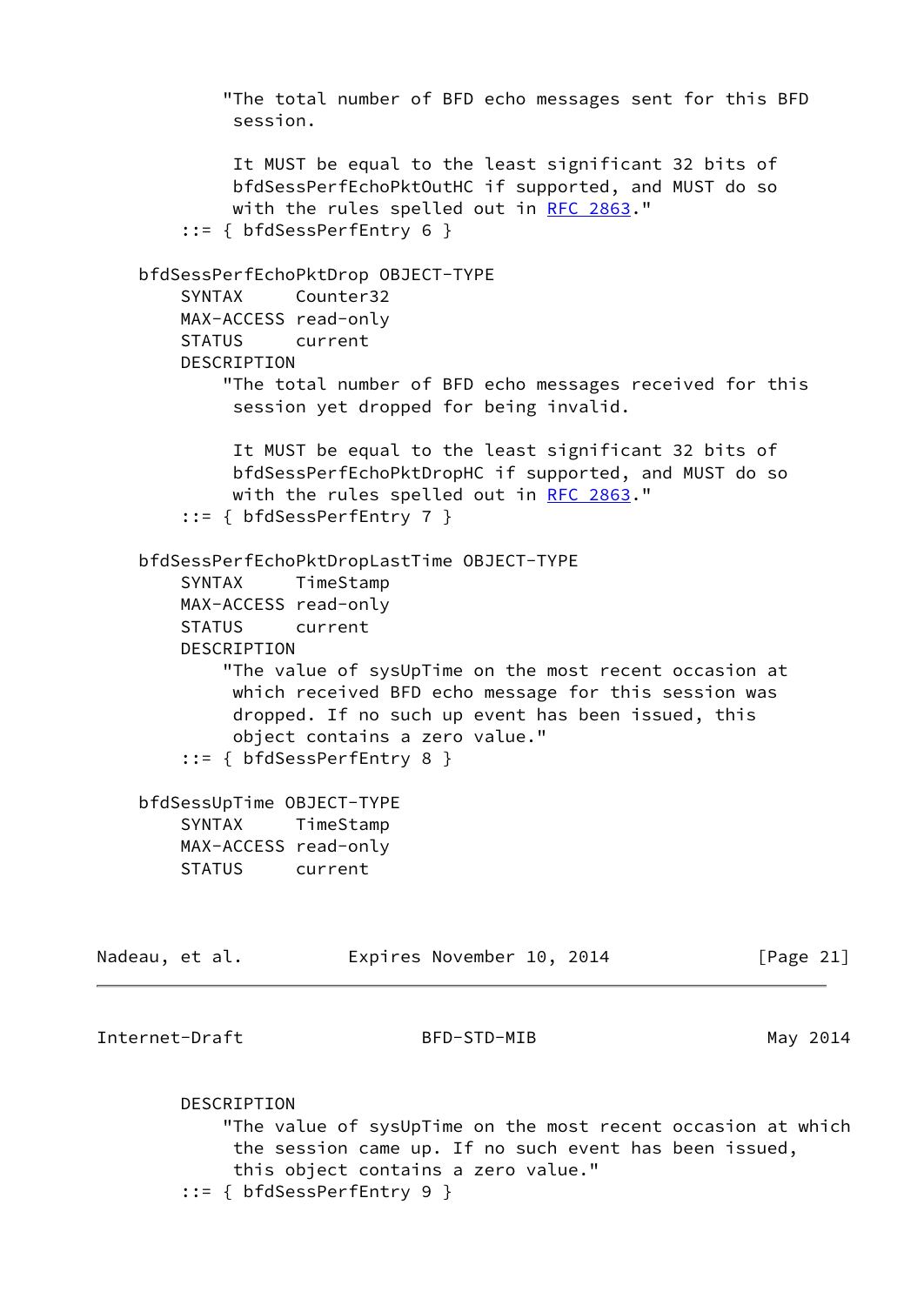```
 bfdSessPerfLastSessDownTime OBJECT-TYPE
         SYNTAX TimeStamp
         MAX-ACCESS read-only
         STATUS current
         DESCRIPTION
             "The value of sysUpTime on the most recent occasion at
             which the last time communication was lost with the
             neighbor. If no down event has been issued this object
             contains a zero value."
         ::= { bfdSessPerfEntry 10 }
     bfdSessPerfLastCommLostDiag OBJECT-TYPE
         SYNTAX IANAbfdDiagTC
        MAX-ACCESS read-only
         STATUS current
         DESCRIPTION
             "The BFD diag code for the last time communication was lost
             with the neighbor. If such an event has not been issued
             this object contains a zero value."
         ::= { bfdSessPerfEntry 11 }
     bfdSessPerfSessUpCount OBJECT-TYPE
         SYNTAX Counter32
         MAX-ACCESS read-only
         STATUS current
         DESCRIPTION
             "The number of times this session has gone into the Up
              state since the system last rebooted."
         ::= { bfdSessPerfEntry 12 }
     bfdSessPerfDiscTime OBJECT-TYPE
         SYNTAX TimeStamp
        MAX-ACCESS read-only
         STATUS current
         DESCRIPTION
             "The value of sysUpTime on the most recent occasion at
             which any one or more of the session counters suffered
             a discontinuity.
             The relevant counters are the specific instances associated
             with this BFD session of any Counter32 object contained in
              the BfdSessPerfTable. If no such discontinuities have
Nadeau, et al. Expires November 10, 2014 [Page 22]
```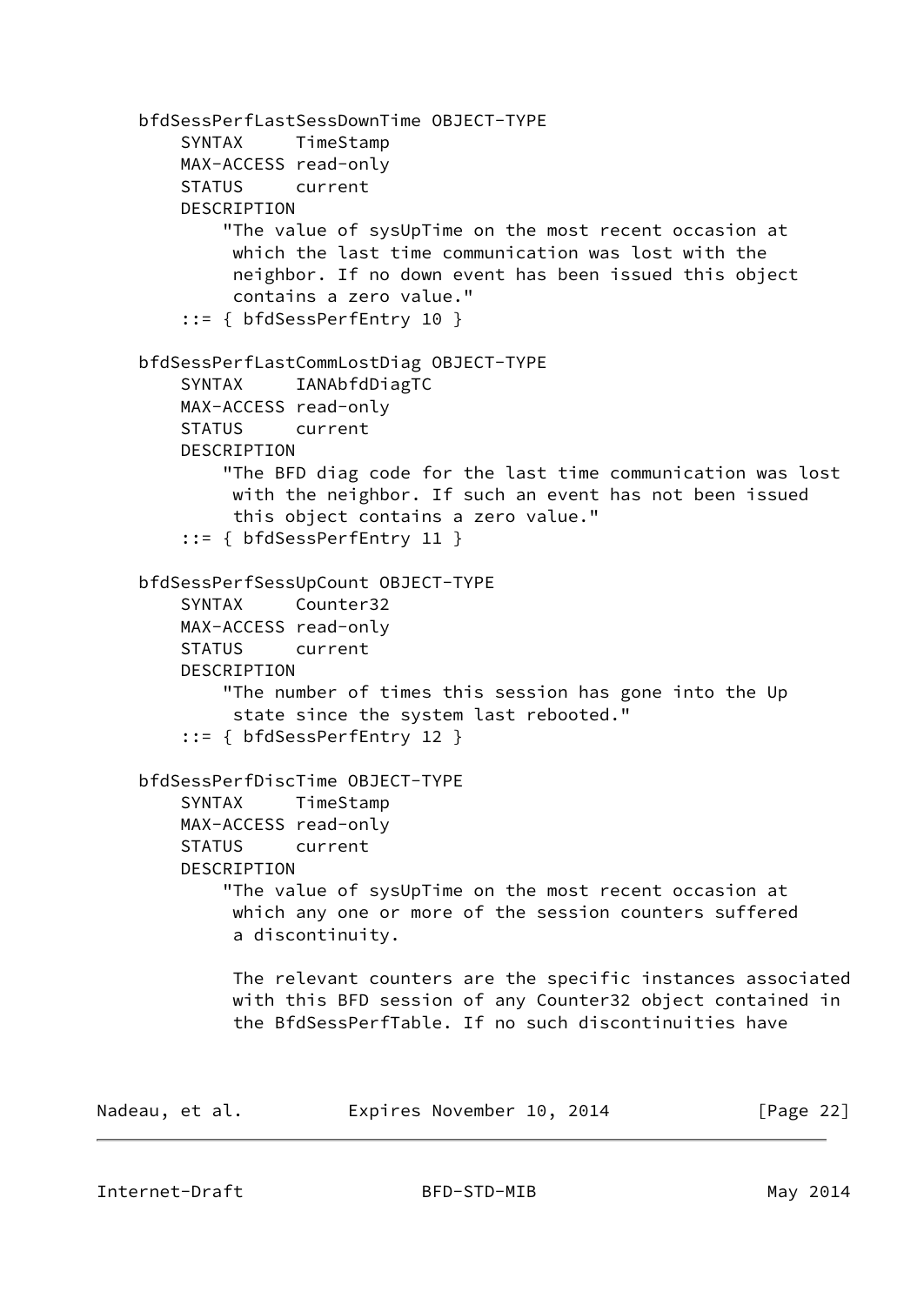occurred since the last re-initialization of the local management subsystem, then this object contains a zero value." ::= { bfdSessPerfEntry 13 } bfdSessPerfCtrlPktInHC OBJECT-TYPE SYNTAX Counter64 MAX-ACCESS read-only STATUS current DESCRIPTION "This value represents the total number of BFD control messages received for this BFD session. The least significant 32 bits MUST equal to bfdSessPerfCtrlPktIn, and MUST do so with the rules spelled out in [RFC 2863.](https://datatracker.ietf.org/doc/pdf/rfc2863)" ::= { bfdSessPerfEntry 14 } bfdSessPerfCtrlPktOutHC OBJECT-TYPE SYNTAX Counter64 MAX-ACCESS read-only STATUS current DESCRIPTION "This value represents the total number of BFD control messages transmitted for this BFD session. The least significant 32 bits MUST equal to bfdSessPerfCtrlPktOut, and MUST do so with the rules spelled out in [RFC 2863.](https://datatracker.ietf.org/doc/pdf/rfc2863)" ::= { bfdSessPerfEntry 15 } bfdSessPerfCtrlPktDropHC OBJECT-TYPE SYNTAX Counter64 MAX-ACCESS read-only STATUS current DESCRIPTION "This value represents the total number of BFD control messages received for this BFD session yet dropped for being invalid. The least significant 32 bits MUST equal to bfdSessPerfCtrlPktDrop, and MUST do so with the rules spelled out in [RFC 2863.](https://datatracker.ietf.org/doc/pdf/rfc2863)" ::= { bfdSessPerfEntry 16 } bfdSessPerfEchoPktInHC OBJECT-TYPE SYNTAX Counter64 MAX-ACCESS read-only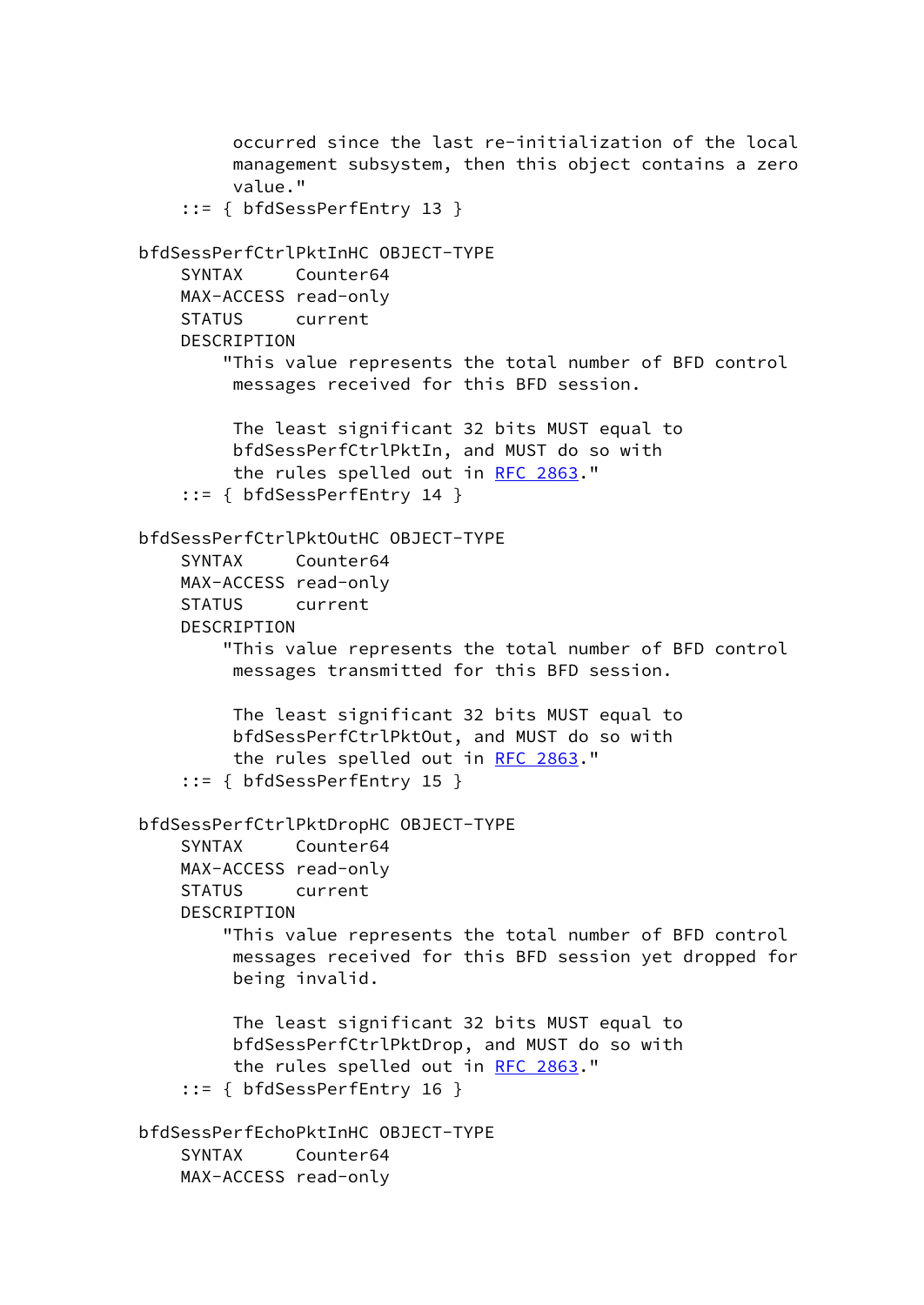Internet-Draft BFD-STD-MIB May 2014 STATUS current DESCRIPTION "This value represents the total number of BFD echo messages received for this BFD session. The least significant 32 bits MUST equal to bfdSessPerfEchoPktIn, and MUST do so with the rules spelled out in [RFC 2863.](https://datatracker.ietf.org/doc/pdf/rfc2863)" ::= { bfdSessPerfEntry 17 } bfdSessPerfEchoPktOutHC OBJECT-TYPE SYNTAX Counter64 MAX-ACCESS read-only STATUS current DESCRIPTION "This value represents the total number of BFD echo messages transmitted for this BFD session. The least significant 32 bits MUST equal to bfdSessPerfEchoPktOut, and MUST do so with the rules spelled out in [RFC 2863.](https://datatracker.ietf.org/doc/pdf/rfc2863)" ::= { bfdSessPerfEntry 18 } bfdSessPerfEchoPktDropHC OBJECT-TYPE SYNTAX Counter64 MAX-ACCESS read-only STATUS current DESCRIPTION "This value represents the total number of BFD echo messages received for this BFD session yet dropped for being invalid. The least significant 32 bits MUST equal to bfdSessPerfEchoPktDrop, and MUST do so with the rules spelled out in [RFC 2863.](https://datatracker.ietf.org/doc/pdf/rfc2863)" ::= { bfdSessPerfEntry 19 } -- BFD Session Discriminator Mapping Table bfdSessDiscMapTable OBJECT-TYPE SYNTAX SEQUENCE OF BfdSessDiscMapEntry MAX-ACCESS not-accessible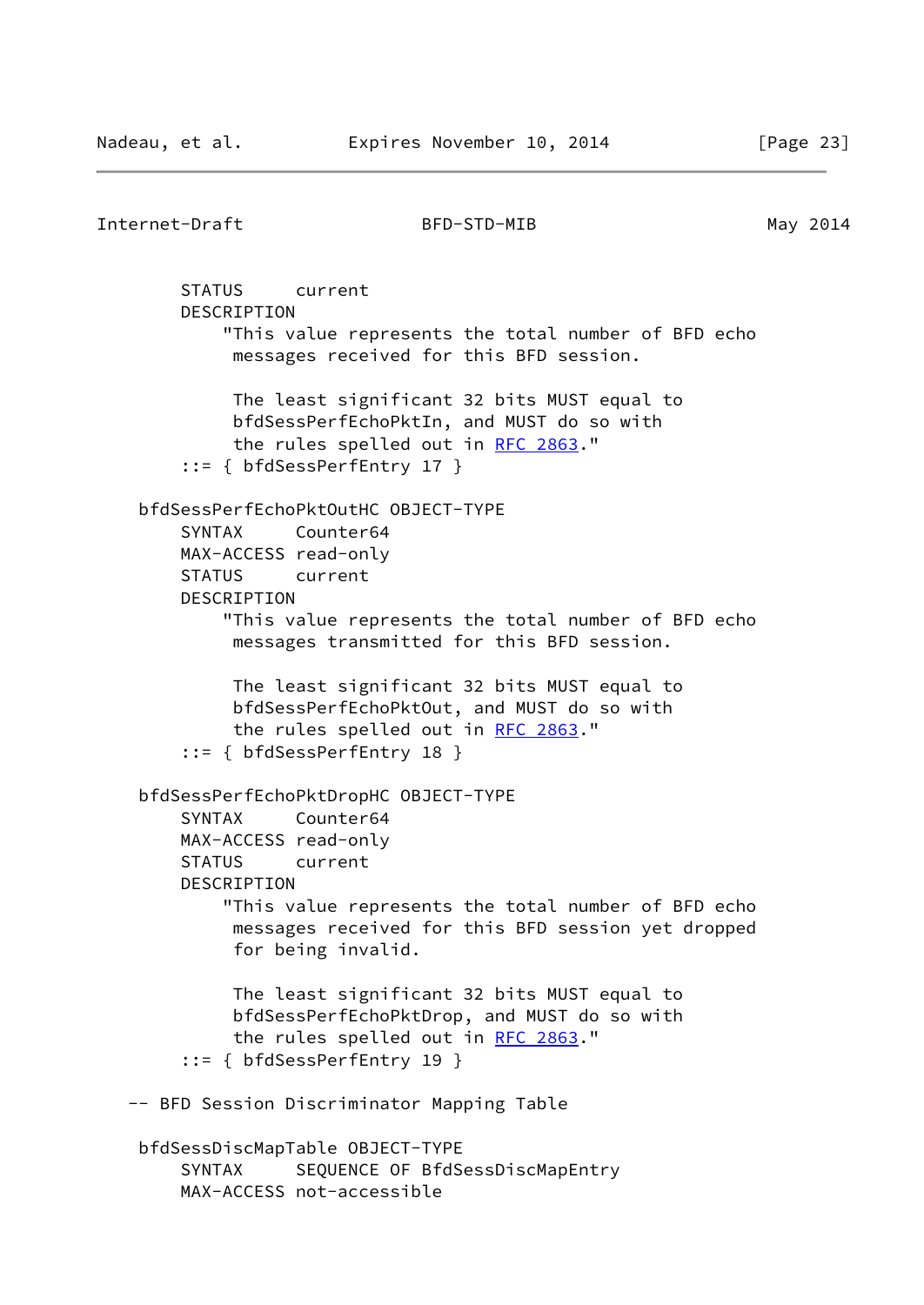```
 STATUS current
        DESCRIPTION
            "The BFD Session Discriminator Mapping Table maps a
             local discriminator value to associated BFD session's
             bfdSessIndex found in the bfdSessionTable."
       ::= { bfdObjects 4 }
Nadeau, et al. Expires November 10, 2014 [Page 24]
Internet-Draft BFD-STD-MIB May 2014
    bfdSessDiscMapEntry OBJECT-TYPE
        SYNTAX BfdSessDiscMapEntry
        MAX-ACCESS not-accessible
        STATUS current
        DESCRIPTION
            "The BFD Session Discriminator Mapping Entry
             specifies a mapping between a local discriminator
             and a BFD session."
        INDEX { bfdSessDiscriminator }
        ::= { bfdSessDiscMapTable 1 }
    BfdSessDiscMapEntry ::= SEQUENCE {
        bfdSessDiscMapIndex BfdSessIndexTC
    }
    bfdSessDiscMapIndex OBJECT-TYPE
        SYNTAX BfdSessIndexTC
        MAX-ACCESS read-only
        STATUS current
        DESCRIPTION
            "This object specifies a mapping between a
             local discriminator and a BFD Session in
             the BfdSessTable."
        ::= { bfdSessDiscMapEntry 1 }
   -- BFD Session IP Mapping Table
    bfdSessIpMapTable OBJECT-TYPE
       SYNTAX SEQUENCE OF BfdSessIpMapEntry
        MAX-ACCESS not-accessible
        STATUS current
        DESCRIPTION
            "The BFD Session IP Mapping Table maps given
             bfdSessInterface, bfdSessSrcAddrType, bfdSessSrcAddr,
             bfdSessDstAddrType and bfdSessDstAddr
```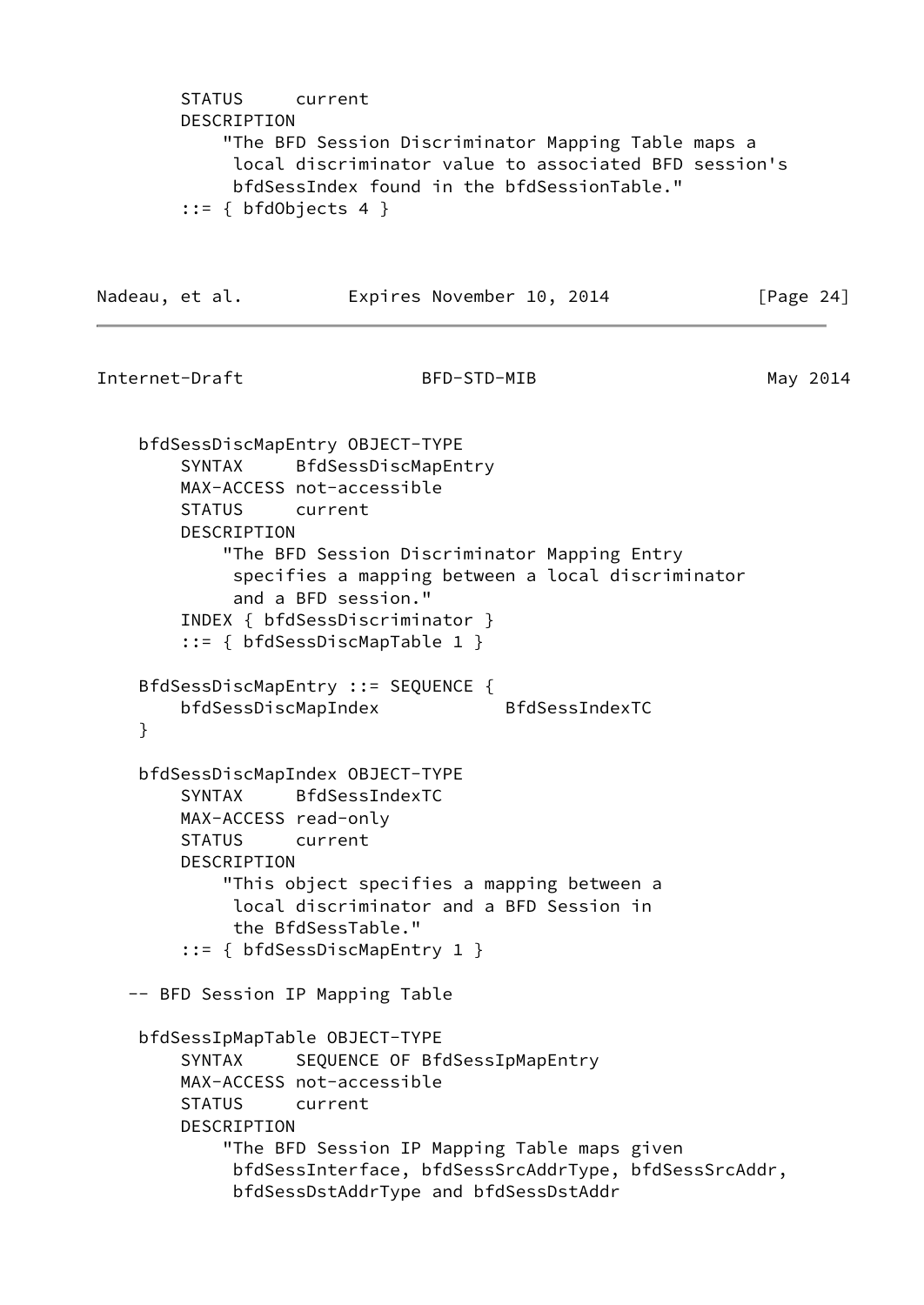```
 to an associated BFD session found in the
             bfdSessionTable."
       ::= { bfdObjects 5 }
    bfdSessIpMapEntry OBJECT-TYPE
        SYNTAX BfdSessIpMapEntry
        MAX-ACCESS not-accessible
        STATUS current
        DESCRIPTION
            "The BFD Session IP Map Entry contains a mapping
             from the IP information for a session, to the session
             in the bfdSessionTable."
        INDEX {
Nadeau, et al. Expires November 10, 2014 [Page 25]
Internet-Draft BFD-STD-MIB May 2014
            bfdSessInterface,
            bfdSessSrcAddrType,
            bfdSessSrcAddr,
            bfdSessDstAddrType,
            bfdSessDstAddr
 }
        ::= { bfdSessIpMapTable 1 }
    BfdSessIpMapEntry ::= SEQUENCE {
        bfdSessIpMapIndex BfdSessIndexTC
    }
    bfdSessIpMapIndex OBJECT-TYPE
        SYNTAX BfdSessIndexTC
        MAX-ACCESS read-only
        STATUS current
        DESCRIPTION
            "This object specifies the BfdSessIndexTC referred
             to by the indexes of this row. In essence, a mapping is
             provided between these indexes and the BfdSessTable."
        ::= { bfdSessIpMapEntry 1 }
   -- Notification Configuration
    bfdSessUp NOTIFICATION-TYPE
        OBJECTS {
            bfdSessDiag, -- low range value
            bfdSessDiag -- high range value
```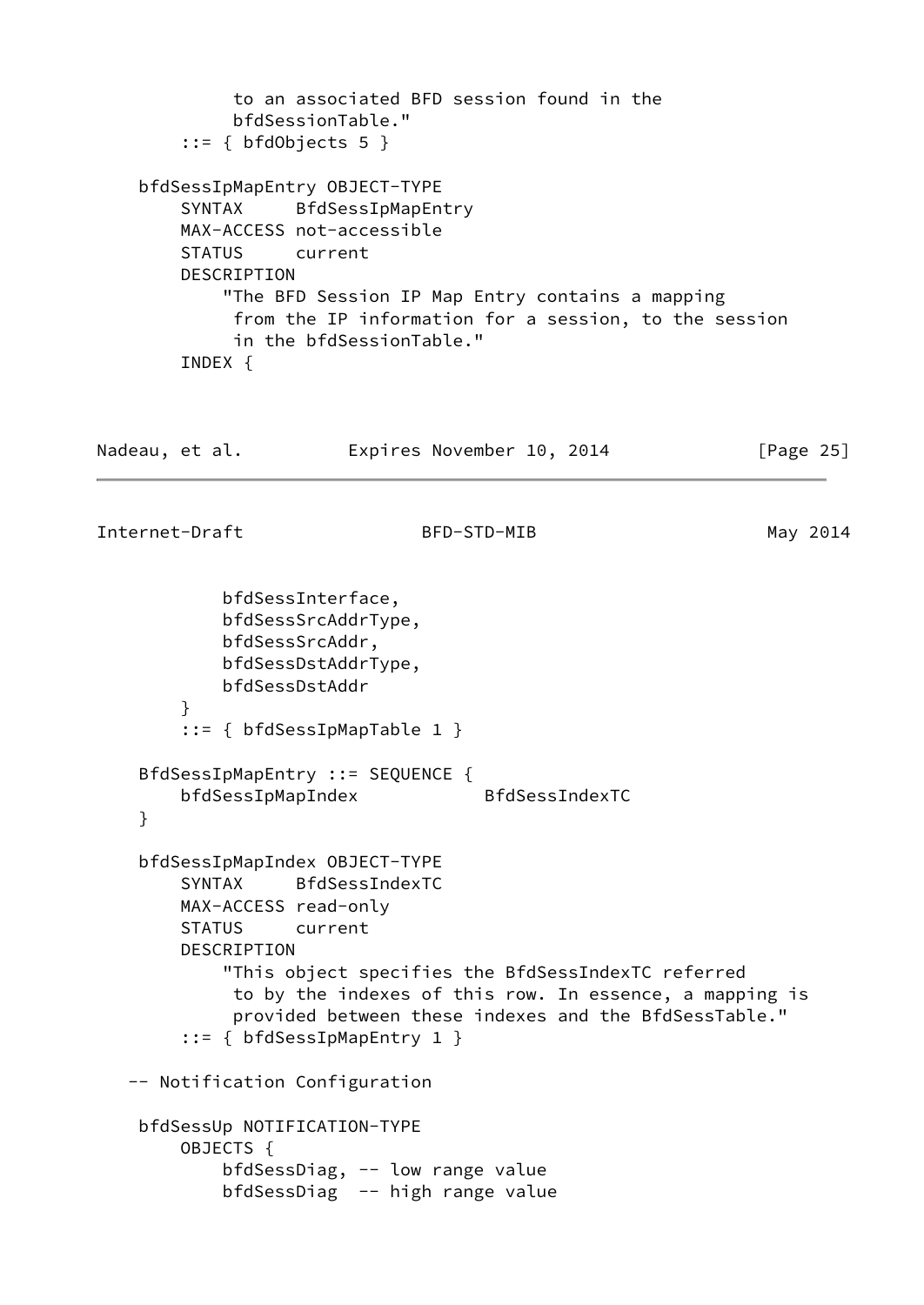# } STATUS current DESCRIPTION

 "This notification is generated when the bfdSessState object for one or more contiguous entries in bfdSessTable are about to enter the up(4) state from some other state. The included values of bfdSessDiag MUST both be set equal to this new state  $(i.e: up(4))$ . The two instances of bfdSessDiag in this notification indicate the range of indexes that are affected. Note that all the indexes of the two ends of the range can be derived from the instance identifiers of these two objects. For the cases where a contiguous range of sessions have transitioned into the up(4) state at roughly the same time, the device SHOULD issue a single notification for each range of contiguous indexes in an effort to minimize the emission of a large number of notifications. If a notification has to be issued for just a single bfdSessEntry, then

| Internet-Draft | BFD-STD-MIB                                                                                                                                                                                                                                                                                                                                                                                                                                                                                                                                                                                                                                                                                                            | May 2014 |
|----------------|------------------------------------------------------------------------------------------------------------------------------------------------------------------------------------------------------------------------------------------------------------------------------------------------------------------------------------------------------------------------------------------------------------------------------------------------------------------------------------------------------------------------------------------------------------------------------------------------------------------------------------------------------------------------------------------------------------------------|----------|
|                | the instance identifier (and values) of the two<br>bfdSessDiag objects MUST be the identical."<br>$::= \{ bfdNotifications 1 \}$                                                                                                                                                                                                                                                                                                                                                                                                                                                                                                                                                                                       |          |
| OBJECTS {<br>ł | bfdSessDown NOTIFICATION-TYPE<br>bfdSessDiag, -- low range value<br>bfdSessDiag -- high range value<br>STATUS current<br><b>DESCRIPTION</b><br>"This notification is generated when the<br>bfdSessState object for one or more contiguous<br>entries in bfdSessTable are about to enter the down(2)<br>or adminDown(1) states from some other state. The included<br>values of bfdSessDiag MUST both be set equal to this new<br>state (i.e: $down(2)$ or $adm(1))$ . The two instances<br>of bfdSessDiag in this notification indicate the range<br>of indexes that are affected. Note that all the indexes<br>of the two ends of the range can be derived from the<br>instance identifiers of these two objects. For |          |

Nadeau, et al. **Expires November 10, 2014** [Page 26]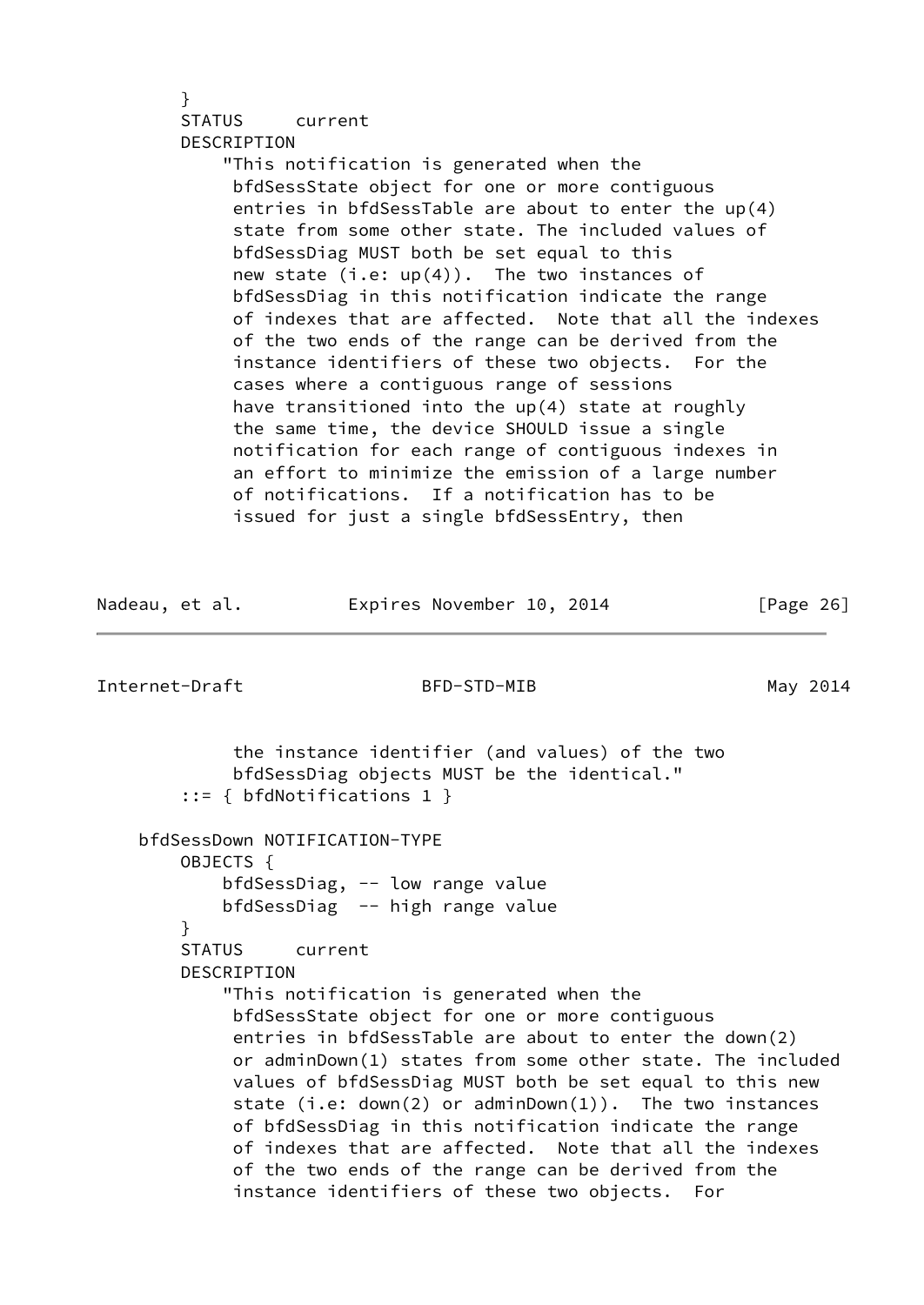cases where a contiguous range of sessions have transitioned into the down(2) or adminDown(1) states at roughly the same time, the device SHOULD issue a single notification for each range of contiguous indexes in an effort to minimize the emission of a large number of notifications. If a notification has to be issued for just a single bfdSessEntry, then the instance identifier (and values) of the two bfdSessDiag objects MUST be the identical." ::= { bfdNotifications 2 } -- Module compliance. bfdGroups OBJECT IDENTIFIER ::= { bfdConformance 1 } bfdCompliances OBJECT IDENTIFIER ::= { bfdConformance 2 } -- Compliance requirement for fully compliant implementations. bfdModuleFullCompliance MODULE-COMPLIANCE STATUS current DESCRIPTION "Compliance statement for agents that provide full support for the BFD-MIB module. Such devices can then be monitored and also be configured using Nadeau, et al. **Expires November 10, 2014** [Page 27] Internet-Draft BFD-STD-MIB May 2014 this MIB module." MODULE -- This module. MANDATORY-GROUPS { bfdSessionGroup, bfdSessionReadOnlyGroup, bfdSessionPerfGroup, bfdNotificationGroup } GROUP bfdSessionPerfHCGroup DESCRIPTION "This group is mandatory for all systems that are able to support the Counter64 date type."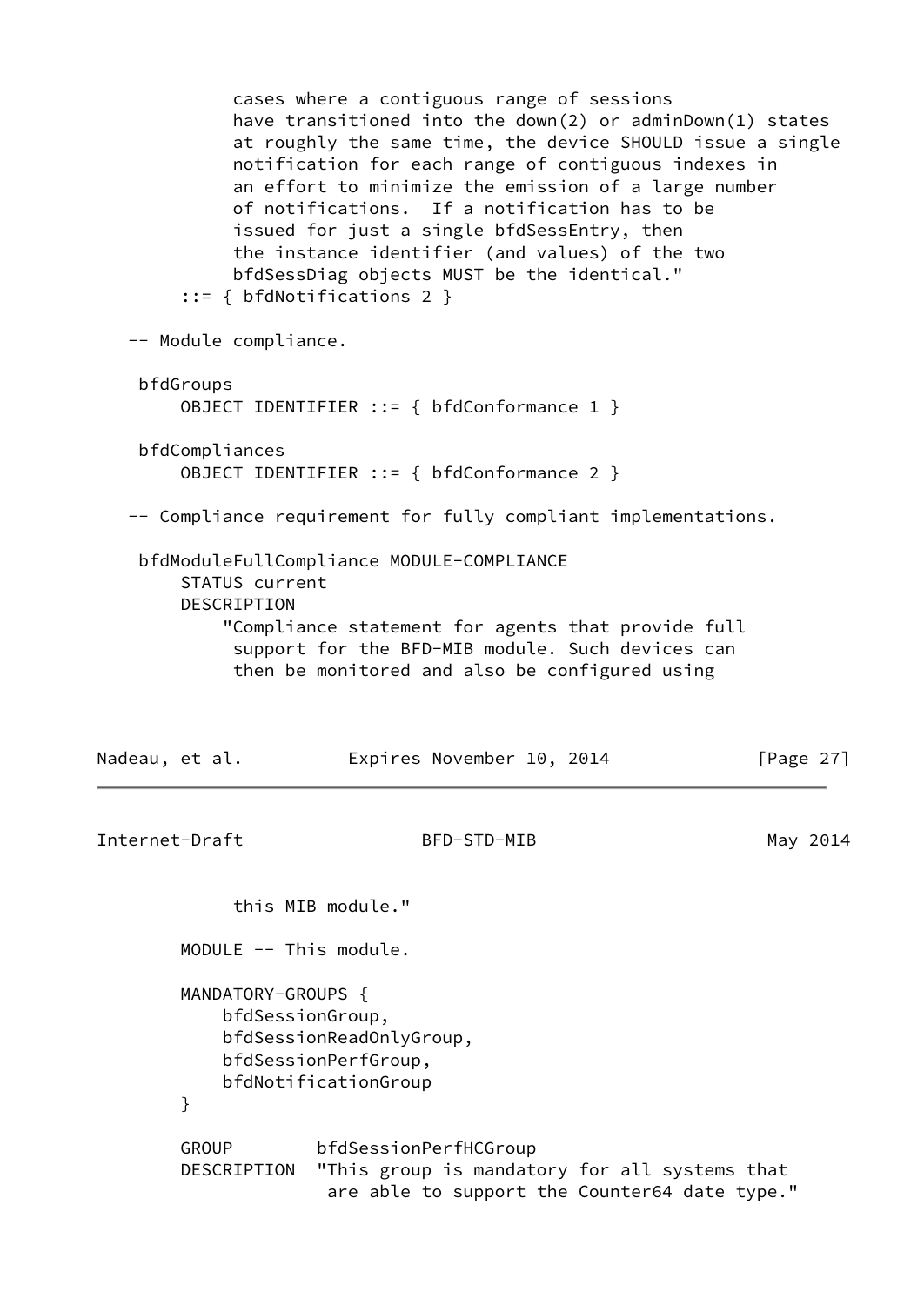OBJECT bfdSessSrcAddrType SYNTAX InetAddressType { unknown(0), ipv4(1),  $ipv6(2)$ ,  $ipv6z(4)$  } DESCRIPTION "Only unknown(0),  $ipv4(1)$ ,  $ipv6(2)$  and  $ipv6z(4)$  support are required. ipv4z(3) is not required and dns(16) is not allowed." OBJECT bfdSessSrcAddr SYNTAX InetAddress (SIZE (0|4|16|20)) DESCRIPTION "An implementation is only required to support  $unknown(0)$ ,  $ipv4(1)$ ,  $ipv6(2)$  and  $ipv6z(4)$  sizes." OBJECT bfdSessDstAddrType SYNTAX InetAddressType { unknown(0), ipv4(1),  $ipv6(2)$ ,  $ipv6z(4)$  } DESCRIPTION "Only unknown(0), ipv4(1), ipv6(2) and ipv6z(4) support are required. ipv4z(3) is not required and dns(16) is not allowed." OBJECT bfdSessDstAddr SYNTAX InetAddress (SIZE (0|4|16|20)) DESCRIPTION "An implementation is only required to support  $unknown(0)$ ,  $ipv4(1)$ ,  $ipv6(2)$  and  $ipv6z(4)$  sizes." OBJECT bfdSessRowStatus SYNTAX RowStatus {  $active(1)$ ,  $notInService(2)$  } WRITE-SYNTAX RowStatus { active(1), notInService(2), createAndGo(4), destroy(6) } DESCRIPTION "Support for createAndWait and notReady is not required." ::= { bfdCompliances 1 } Nadeau, et al. **Expires November 10, 2014** [Page 28] Internet-Draft BFD-STD-MIB May 2014 bfdModuleReadOnlyCompliance MODULE-COMPLIANCE STATUS current DESCRIPTION "Compliance requirement for implementations that only provide read-only support for BFD-MIB. Such devices

can then be monitored but cannot be configured using

this MIB module."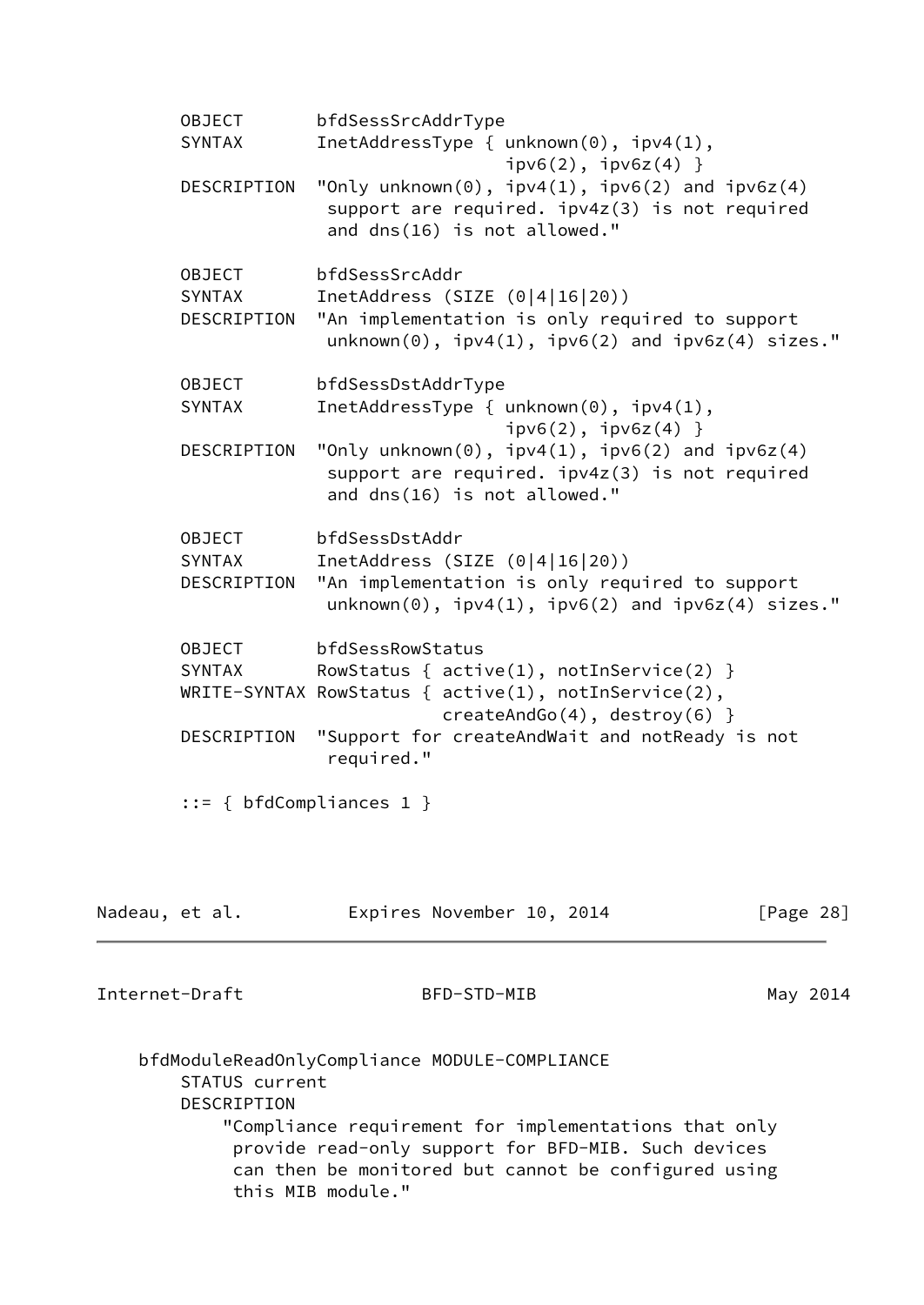```
 MODULE -- This module.
        MANDATORY-GROUPS {
            bfdSessionGroup,
            bfdSessionReadOnlyGroup,
            bfdSessionPerfGroup,
            bfdNotificationGroup
        }
        GROUP bfdSessionPerfHCGroup
        DESCRIPTION "This group is mandatory for all systems that
                     are able to support the Counter64 date type."
        OBJECT bfdSessVersionNumber
        MIN-ACCESS read-only
        DESCRIPTION "Write access is not required."
        OBJECT bfdSessType
        MIN-ACCESS read-only
        DESCRIPTION "Write access is not required."
        OBJECT bfdSessDiscriminator
        MIN-ACCESS read-only
        DESCRIPTION "Write access is not required."
        OBJECT bfdSessDestinationUdpPort
        MIN-ACCESS read-only
        DESCRIPTION "Write access is not required."
        OBJECT bfdSessSourceUdpPort
        MIN-ACCESS read-only
        DESCRIPTION "Write access is not required."
        OBJECT bfdSessEchoSourceUdpPort
        MIN-ACCESS read-only
        DESCRIPTION "Write access is not required."
        OBJECT bfdSessAdminStatus
        MIN-ACCESS read-only
        DESCRIPTION "Write access is not required."
Nadeau, et al. Expires November 10, 2014 [Page 29]
```
Internet-Draft BFD-STD-MIB May 2014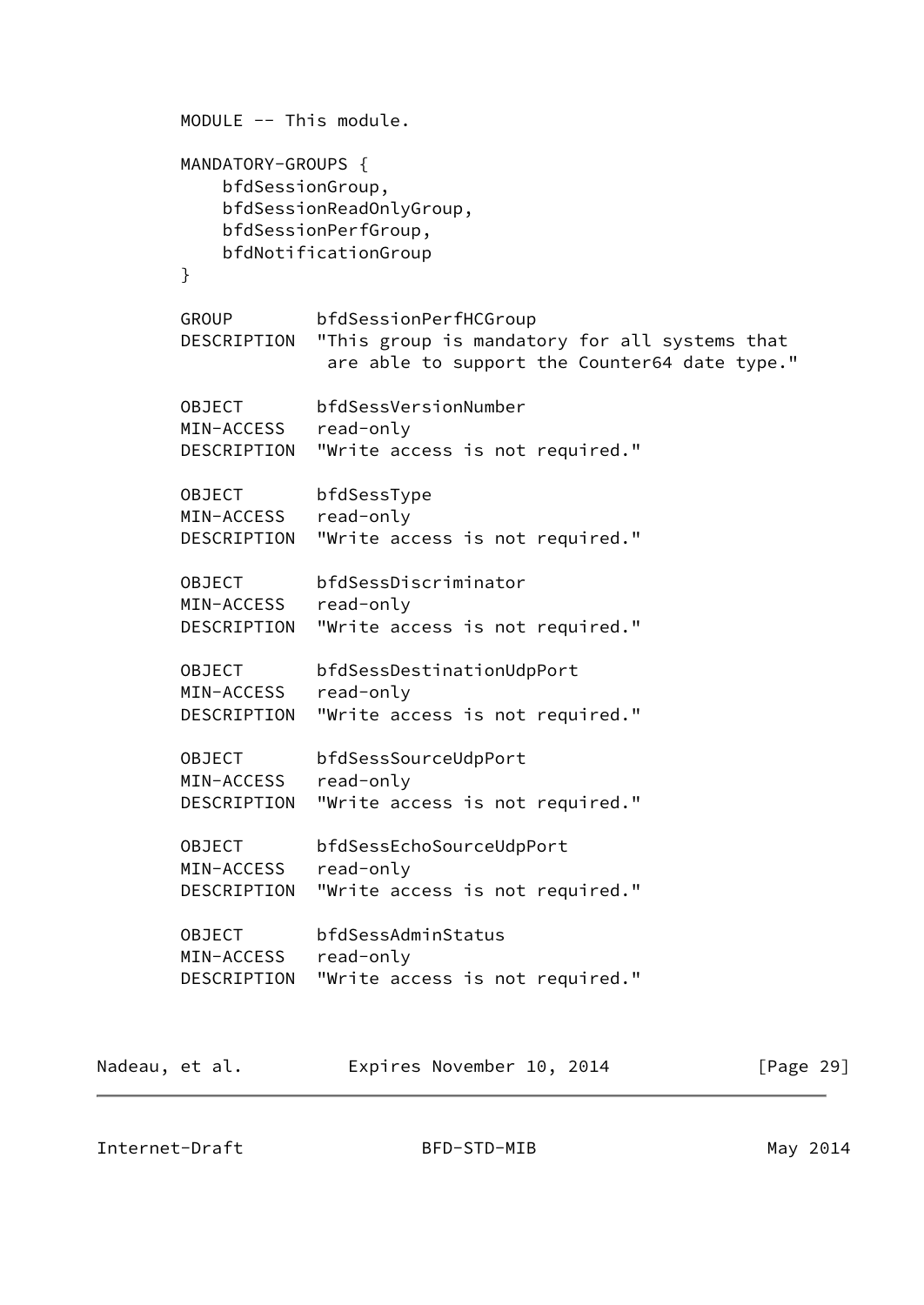OBJECT bfdSessOperMode MIN-ACCESS read-only DESCRIPTION "Write access is not required." OBJECT bfdSessDemandModeDesiredFlag MIN-ACCESS read-only DESCRIPTION "Write access is not required." OBJECT bfdSessControlPlaneIndepFlag MIN-ACCESS read-only DESCRIPTION "Write access is not required." OBJECT bfdSessMultipointFlag MIN-ACCESS read-only DESCRIPTION "Write access is not required." OBJECT bfdSessInterface MIN-ACCESS read-only DESCRIPTION "Write access is not required." OBJECT bfdSessSrcAddrType SYNTAX InetAddressType { unknown(0), ipv4(1),  $ipv6(2)$ ,  $ipv6z(4)$  } MIN-ACCESS read-only DESCRIPTION "Only unknown(0),  $ipv4(1)$ ,  $ipv6(2)$  and  $ipv6z(4)$  support are required. ipv4z(3) is not required and dns(16) is not allowed." OBJECT bfdSessSrcAddr SYNTAX InetAddress (SIZE (0|4|16|20)) MIN-ACCESS read-only DESCRIPTION "An implementation is only required to support  $unknown(0)$ ,  $ipv4(1)$ ,  $ipv6(2)$  and  $ipv6z(4)$  sizes." OBJECT bfdSessDstAddrType SYNTAX InetAddressType { unknown(0), ipv4(1),  $ipv6(2)$ ,  $ipv6z(4)$  } MIN-ACCESS read-only DESCRIPTION "Only unknown(0), ipv4(1), ipv6(2) and ipv6z(4) support are required. ipv4z(3) is not required and dns(16) is not allowed." OBJECT bfdSessDstAddr SYNTAX InetAddress (SIZE (0|4|16|20)) MIN-ACCESS read-only DESCRIPTION "An implementation is only required to support  $unknown(0)$ ,  $ipv4(1)$ ,  $ipv6(2)$  and  $ipv6z(4)$  sizes."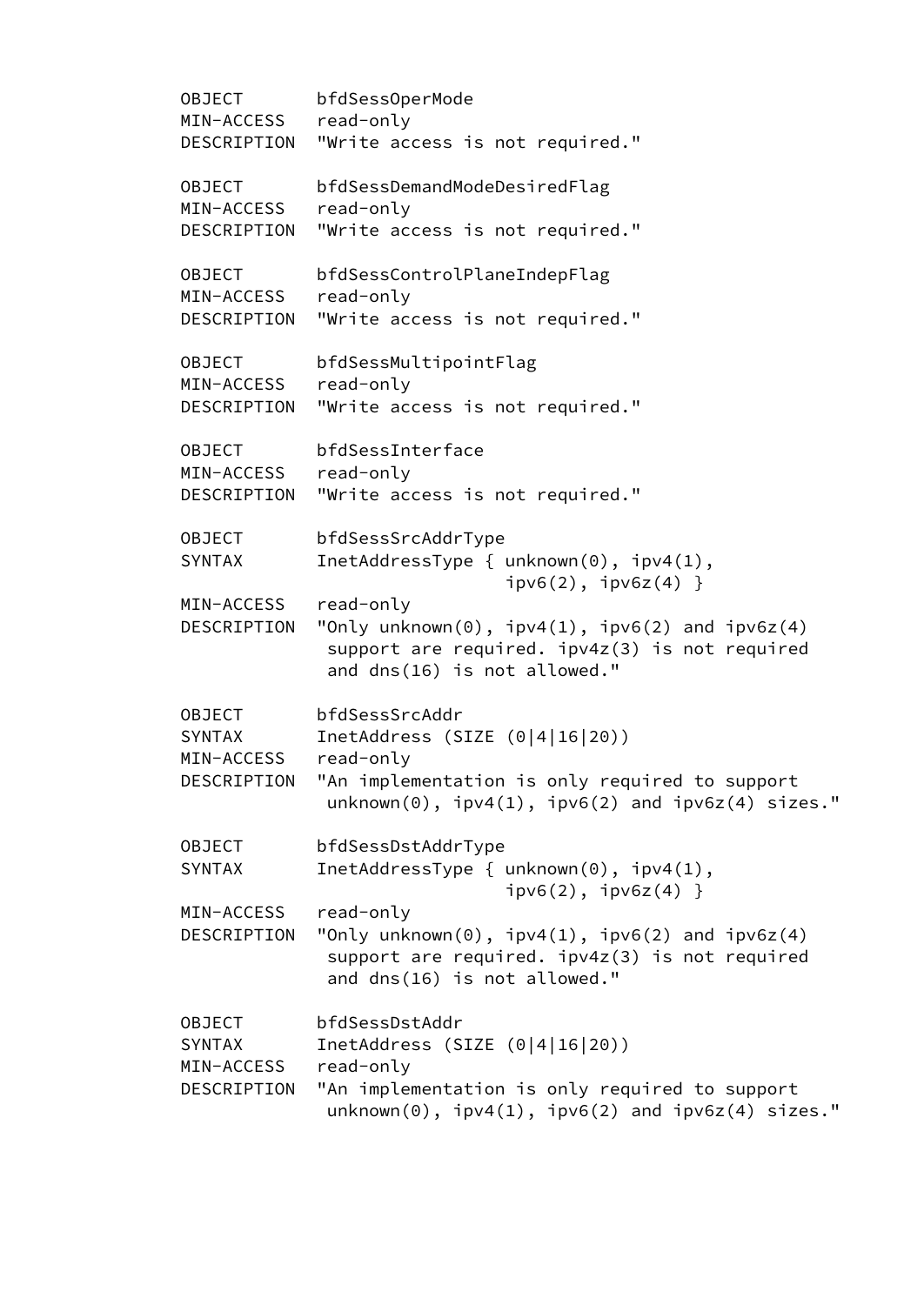Internet-Draft BFD-STD-MIB May 2014 OBJECT bfdSessGTSM MIN-ACCESS read-only DESCRIPTION "Write access is not required." OBJECT bfdSessGTSMTTL MIN-ACCESS read-only DESCRIPTION "Write access is not required." OBJECT bfdSessDesiredMinTxInterval MIN-ACCESS read-only DESCRIPTION "Write access is not required." OBJECT bfdSessReqMinRxInterval MIN-ACCESS read-only DESCRIPTION "Write access is not required." OBJECT bfdSessReqMinEchoRxInterval MIN-ACCESS read-only DESCRIPTION "Write access is not required." OBJECT bfdSessDetectMult MIN-ACCESS read-only DESCRIPTION "Write access is not required." OBJECT bfdSessAuthPresFlag MIN-ACCESS read-only DESCRIPTION "Write access is not required." OBJECT bfdSessAuthenticationType MIN-ACCESS read-only DESCRIPTION "Write access is not required." OBJECT bfdSessAuthenticationKeyID MIN-ACCESS read-only DESCRIPTION "Write access is not required." OBJECT bfdSessAuthenticationKey MIN-ACCESS read-only DESCRIPTION "Write access is not required." OBJECT bfdSessStorageType MIN-ACCESS read-only DESCRIPTION "Write access is not required."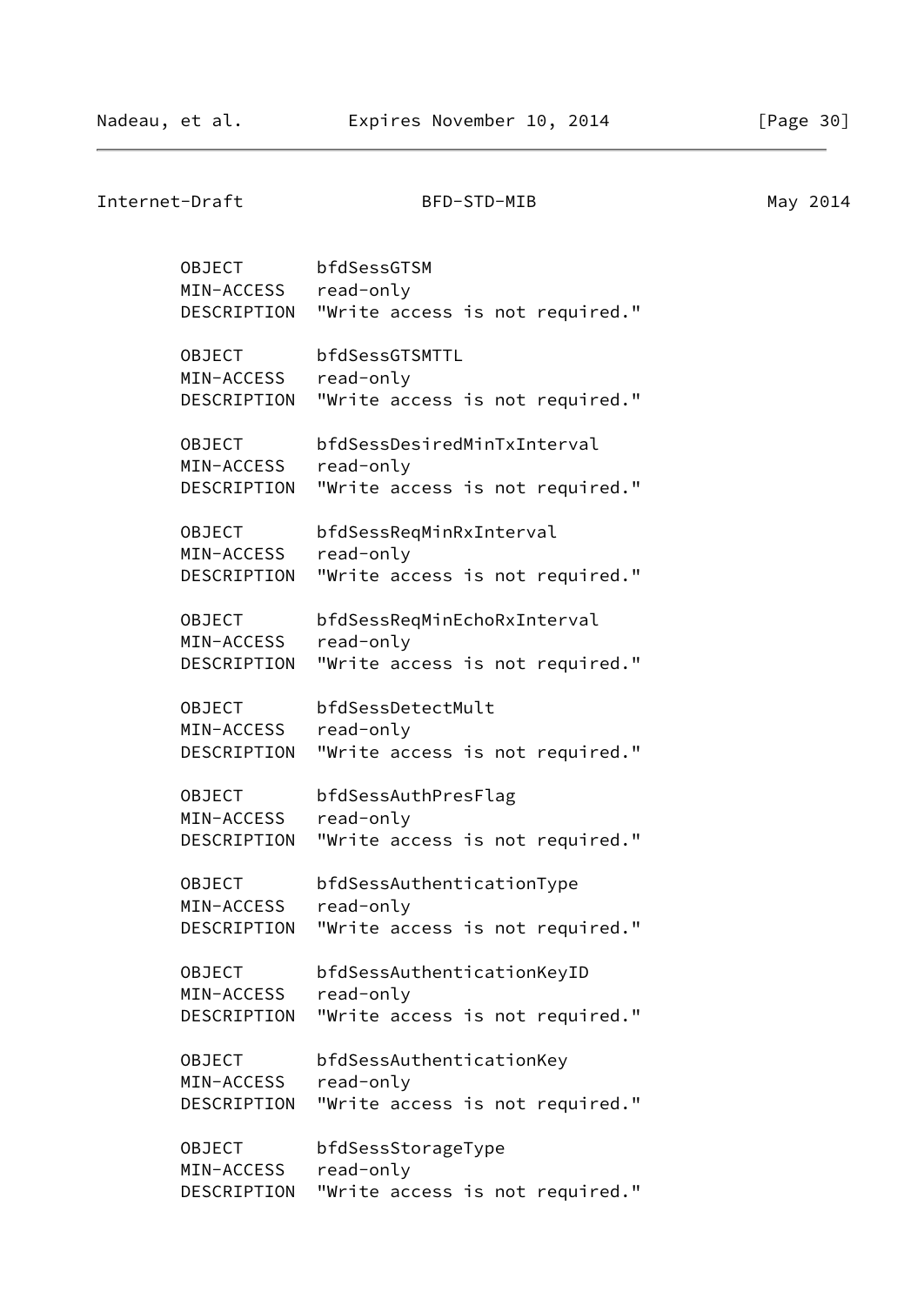OBJECT bfdSessRowStatus<br>SYNTAX RowStatus { acti RowStatus  $\{$  active(1)  $\}$  MIN-ACCESS read-only DESCRIPTION "Write access is not required." Nadeau, et al. **Expires November 10, 2014** [Page 31] Internet-Draft BFD-STD-MIB May 2014 ::= { bfdCompliances 2 } -- Units of conformance. bfdSessionGroup OBJECT-GROUP OBJECTS { bfdAdminStatus, bfdOperStatus, bfdNotificationsEnable, bfdSessVersionNumber, bfdSessType, bfdSessIndexNext, bfdSessDiscriminator, bfdSessDestinationUdpPort, bfdSessSourceUdpPort, bfdSessEchoSourceUdpPort, bfdSessAdminStatus, bfdSessOperStatus, bfdSessOperMode, bfdSessDemandModeDesiredFlag, bfdSessControlPlaneIndepFlag, bfdSessMultipointFlag, bfdSessInterface, bfdSessSrcAddrType, bfdSessSrcAddr, bfdSessDstAddrType, bfdSessDstAddr, bfdSessGTSM, bfdSessGTSMTTL, bfdSessDesiredMinTxInterval, bfdSessReqMinRxInterval, bfdSessReqMinEchoRxInterval, bfdSessDetectMult, bfdSessAuthPresFlag, bfdSessAuthenticationType, bfdSessAuthenticationKeyID,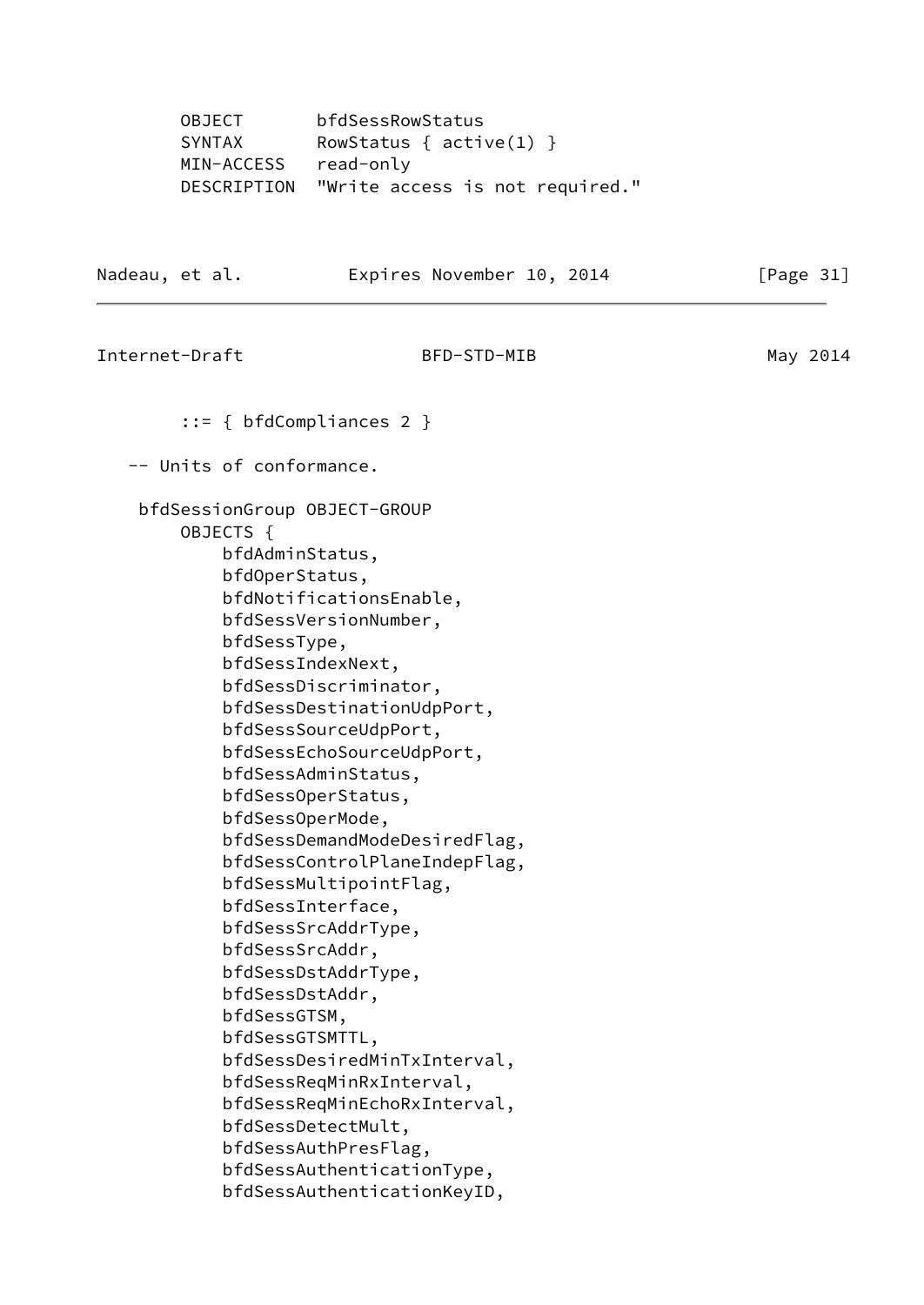```
 bfdSessAuthenticationKey,
            bfdSessStorageType,
            bfdSessRowStatus
         }
         STATUS current
        DESCRIPTION
            "Collection of objects needed for BFD sessions."
        ::= \{ bfdGroups 1 \} bfdSessionReadOnlyGroup OBJECT-GROUP
        OBJECTS {
            bfdSessRemoteDiscr,
Nadeau, et al. Expires November 10, 2014 [Page 32]
Internet-Draft BFD-STD-MIB May 2014
            bfdSessState,
            bfdSessRemoteHeardFlag,
            bfdSessDiag,
            bfdSessNegotiatedInterval,
            bfdSessNegotiatedEchoInterval,
            bfdSessNegotiatedDetectMult,
            bfdSessDiscMapIndex,
            bfdSessIpMapIndex
         }
        STATUS current
        DESCRIPTION
             "Collection of read-only objects needed for BFD sessions."
        ::= { bfdGroups 2 }
    bfdSessionPerfGroup OBJECT-GROUP
        OBJECTS {
            bfdSessPerfCtrlPktIn,
            bfdSessPerfCtrlPktOut,
            bfdSessPerfCtrlPktDrop,
            bfdSessPerfCtrlPktDropLastTime,
            bfdSessPerfEchoPktIn,
            bfdSessPerfEchoPktOut,
            bfdSessPerfEchoPktDrop,
            bfdSessPerfEchoPktDropLastTime,
            bfdSessUpTime,
            bfdSessPerfLastSessDownTime,
            bfdSessPerfLastCommLostDiag,
            bfdSessPerfSessUpCount,
            bfdSessPerfDiscTime
```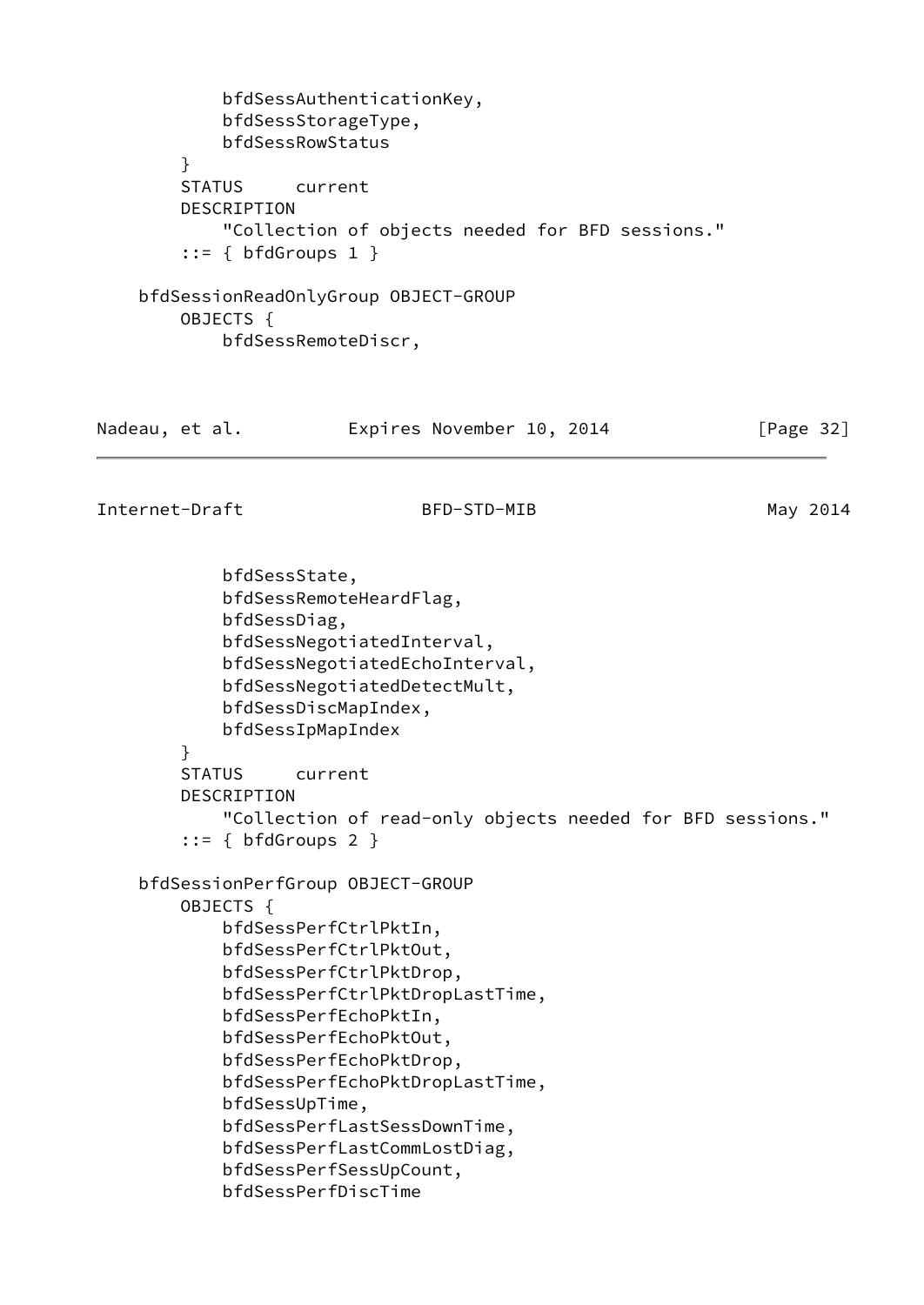} STATUS current DESCRIPTION "Collection of objects needed to monitor the performance of BFD sessions." ::= { bfdGroups 3 } bfdSessionPerfHCGroup OBJECT-GROUP OBJECTS { bfdSessPerfCtrlPktInHC, bfdSessPerfCtrlPktOutHC, bfdSessPerfCtrlPktDropHC, bfdSessPerfEchoPktInHC, bfdSessPerfEchoPktOutHC, bfdSessPerfEchoPktDropHC } STATUS current DESCRIPTION Nadeau, et al. **Expires November 10, 2014** [Page 33] Internet-Draft BFD-STD-MIB May 2014 "Collection of objects needed to monitor the performance of BFD sessions for which the values of bfdSessPerfPktIn, bfdSessPerfPktOut wrap around too quickly."  $::=$  { bfdGroups 4 } bfdNotificationGroup NOTIFICATION-GROUP NOTIFICATIONS { bfdSessUp, bfdSessDown } STATUS current DESCRIPTION "Set of notifications implemented in this module."  $::=$  { bfdGroups 5 } END [6](#page-37-0). Security Considerations

<span id="page-37-1"></span><span id="page-37-0"></span>As BFD may be tied into the stability of the network infrastructure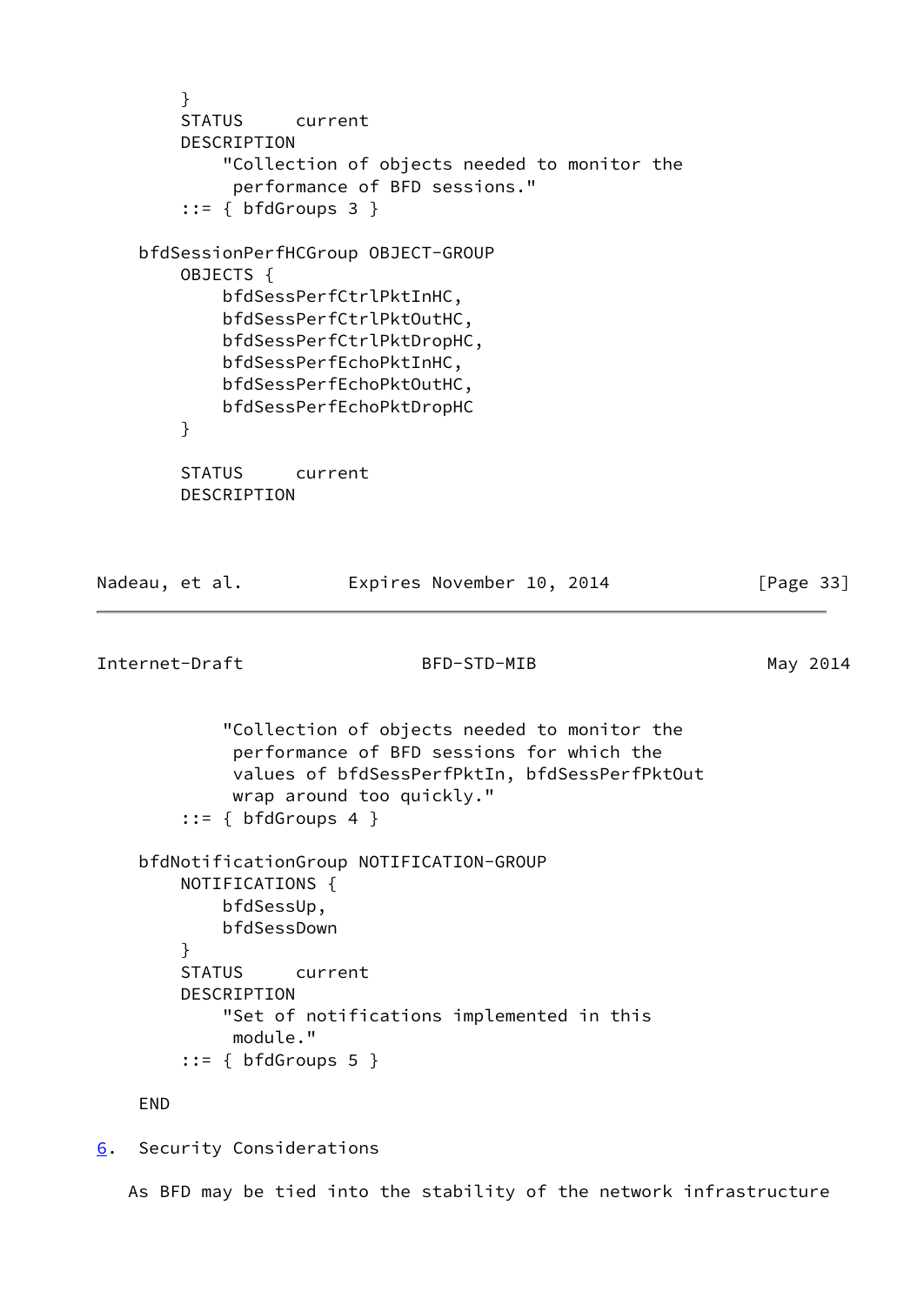(such as routing protocols), the effects of an attack on a BFD session may be very serious. This ultimately has denial-of-service effects, as links may be declared to be down (or falsely declared to be up.) As such, improper manipulation of the objects represented by this MIB may result in denial of service to a large number of end users.

 There are a number of management objects defined in this MIB module with a MAX-ACCESS clause of read-write and/or read-create. Such objects may be considered sensitive or vulnerable in some network environments. The support for SET operations in a non-secure environment without proper protection can have a negative effect on network operations. These are the tables and objects and their sensitivity/vulnerability:

- o bfdAdminStatus Improper change of bfdAdminStatus, to disabled(2), adminDown(3) or down(4), can cause significant disruption of the connectivity to those portions of the Internet reached via all the applicable remote BFD peers.
- o bfdSessAdminStatus Improper change of bfdSessAdminStatus, to disabled(2), adminDown(3) or down(4), can cause significant disruption of the connectivity to those portions of the Internet reached via all the applicable remote BFD peers.

| Nadeau, et al. |  | Expires November 10, 2014 |  | [Page 34] |  |
|----------------|--|---------------------------|--|-----------|--|
|                |  |                           |  |           |  |

Internet-Draft BFD-STD-MIB May 2014

- o bfdSessDesiredMinTxInterval, bfdSessReqMinRxInterval, bfdSessReqMinEchoRxInterval, bfdSessDetectMult - Improper change of this object can cause connections to be disrupted for extremely long time periods when otherwise they would be restored in a relatively short period of time.
- o Some management objects define the BFD session whilst other management objects define the parameter of the BFD session. It is particularly important to control the support for SET access to those management objects that define the BFD session, as changes to them can be disruptive. Implementation SHOULD NOT allow changes to following management objects when bfdSessState is  $up(4):$ 
	- \* bfdSessVersionNumber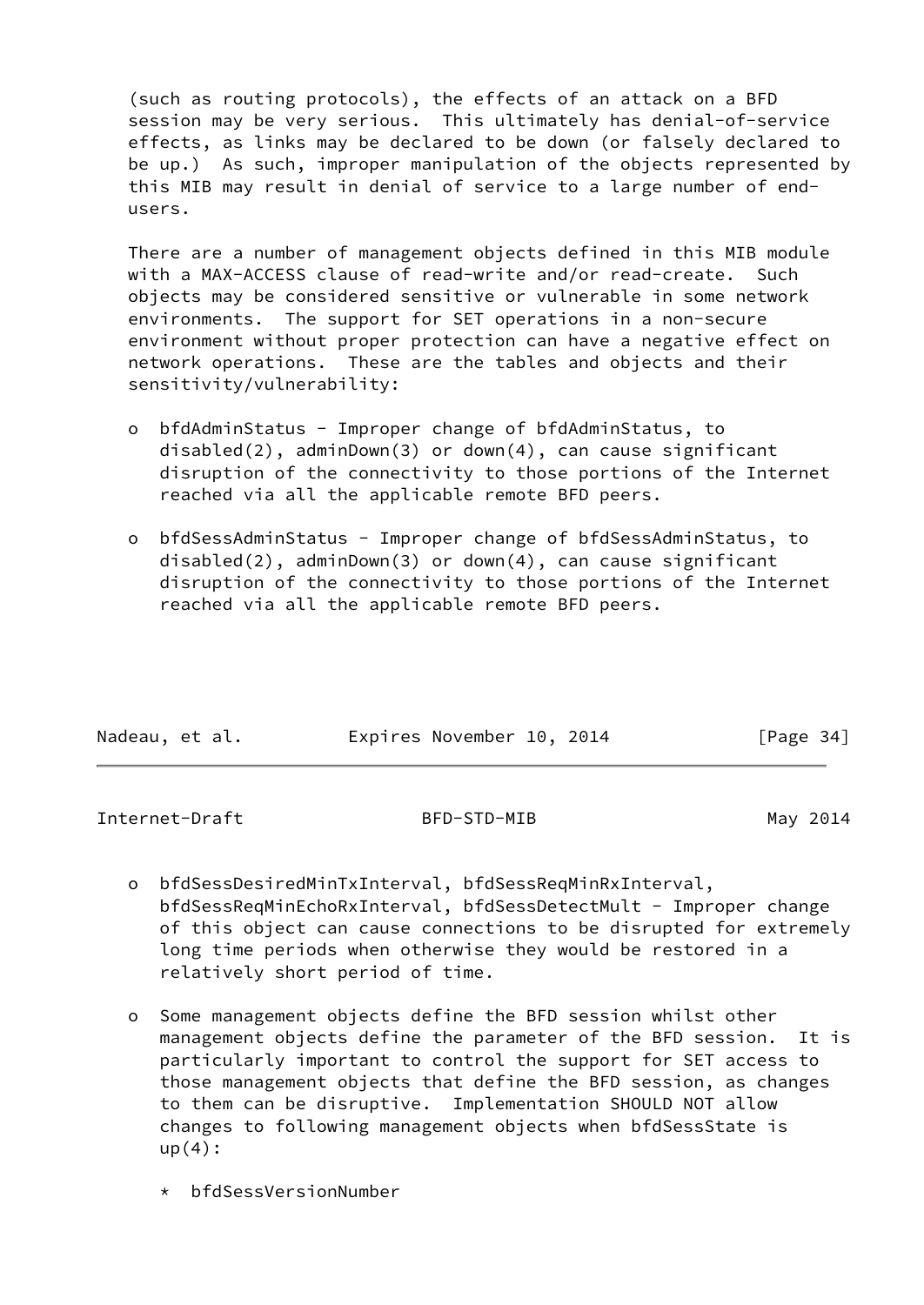- \* bfdSessType
- \* bfdSessDestinationUdpPort
- \* bfdSessMultipointFlag
- \* bfdSessInterface
- \* bfdSessSrcAddrType
- \* bfdSessSrcAddr
- \* bfdSessDstAddrType
- \* bfdSessDstAddr

 There are a number of management objects defined in this MIB module with a MAX-ACCESS clause of read-write and/or read-create. Such objects may be considered sensitive or vulnerable in some network environments. It is thus important to control even GET and/or NOTIFY access to these objects and possibly to even encrypt the values of these objects when sending them over the network via SNMP.

 o The bfdSessTable may be used to directly configure BFD sessions. The bfdSessMapTable can be used indirectly in the same way. Unauthorized access to objects in this table could result in disruption of traffic on the network. This is especially true if an unauthorized user configures enough tables to invoke a denial of service attack on the device where they are configured, or on a remote device where the sessions terminate.

| Nadeau, et al. |  | Expires November 10, 2014 |  | [Page 35] |  |
|----------------|--|---------------------------|--|-----------|--|
|                |  |                           |  |           |  |

<span id="page-39-0"></span>Internet-Draft BFD-STD-MIB May 2014

 Some of the readable objects in this MIB module (i.e., objects with a MAX-ACCESS other than not-accessible) may be considered sensitive or vulnerable in some network environments. It is thus important to control even GET and/or NOTIFY access to these objects and possibly to even encrypt the values of these objects when sending them over the network via SNMP. These are the tables and objects and their sensitivity/vulnerability: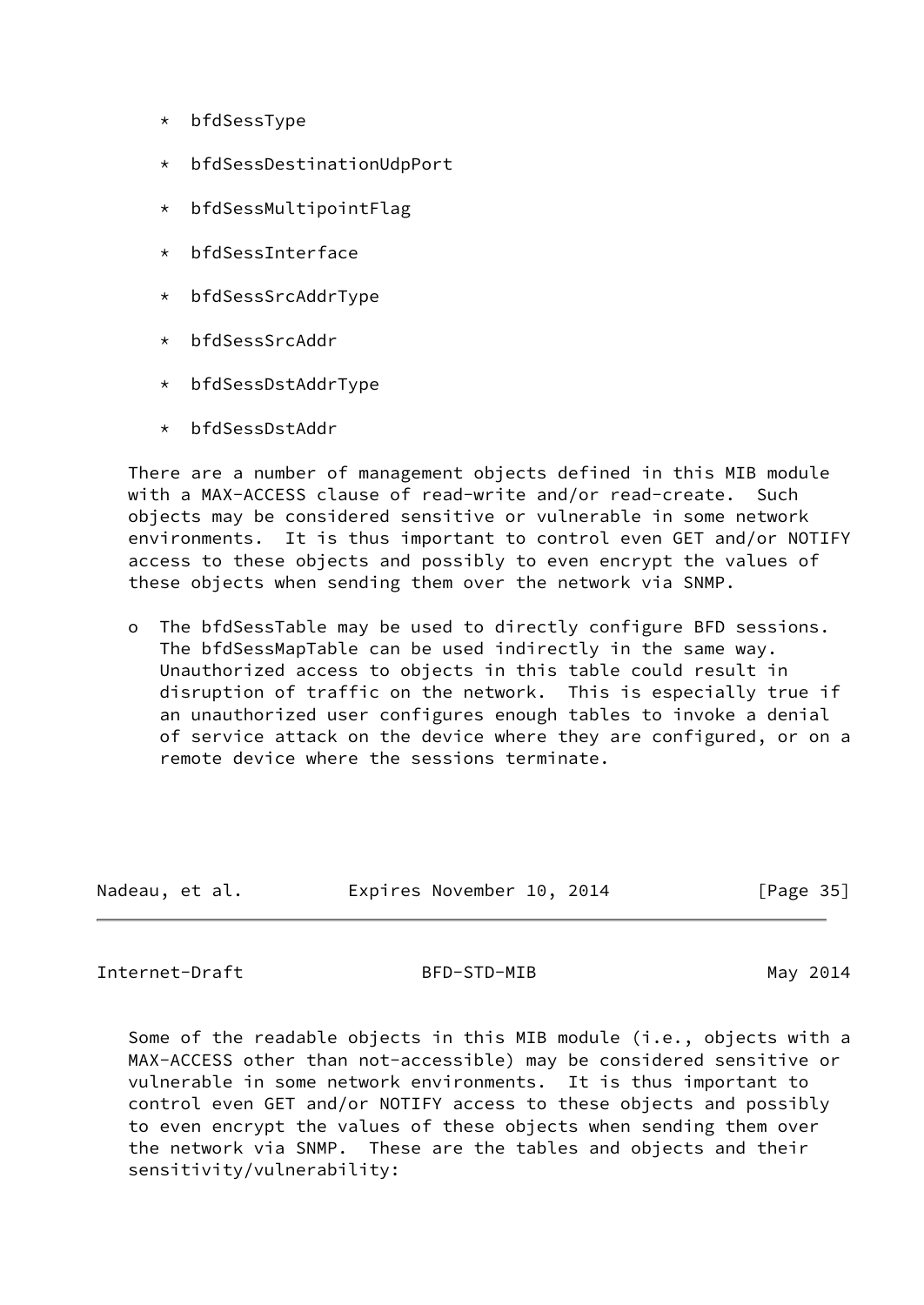o The bfdSessPerfTable both allows access to the performance characteristics of BFD sessions. Network administrators not wishing to show this information should consider this table sensitive.

 The bfdSessAuthenticationType, bfdSessAuthenticationKeyID, and bfdSessAuthenticationKey objects hold security methods and associated security keys of BFD sessions. These objects SHOULD be considered highly sensitive objects. In order to prevent this sensitive information from being improperly accessed, implementers MAY disallow access to these objects.

 SNMP versions prior to SNMPv3 did not include adequate security. Even if the network itself is secure "for example by using IPSec", even then, there is no control as to who on the secure network is allowed to access and GET/SET "read/change/create/delete" the objects in these MIB modules.

 It is RECOMMENDED that implementers consider the security features as provided by the SNMPv3 framework (see [\[RFC3410\], section](https://datatracker.ietf.org/doc/pdf/rfc3410#section-8) 8), including full support for the SNMPv3 cryptographic mechanisms "for authentication and privacy".

 Further, deployment of SNMP versions prior to SNMPv3 is NOT RECOMMENDED. Instead, it is RECOMMENDED to deploy SNMPv3 and to enable cryptographic security. It is then a customer/operator responsibility to ensure that the SNMP entity giving access to an instance of this MIB module, is properly configured to give access to the objects only to those principals "users" that have legitimate rights to indeed GET or SET "change/create/delete" them.

<span id="page-40-0"></span>[7](#page-40-0). IANA Considerations

 The MIB module in this document uses the following IANA-assigned OBJECT IDENTIFIER values recorded in the SMI Numbers registry:

|        | Descriptor |                     | OBJECT IDENTIFIER value |  |
|--------|------------|---------------------|-------------------------|--|
|        |            |                     |                         |  |
| bfdMib |            | $\{$ mib-2 XXX $\}$ |                         |  |

| Nadeau, et al. | Expires November 10, 2014 |  | [Page 36] |
|----------------|---------------------------|--|-----------|
|----------------|---------------------------|--|-----------|

<span id="page-40-1"></span>Internet-Draft BFD-STD-MIB May 2014

[RFC-Editor's Note (to be removed prior to publication): the IANA is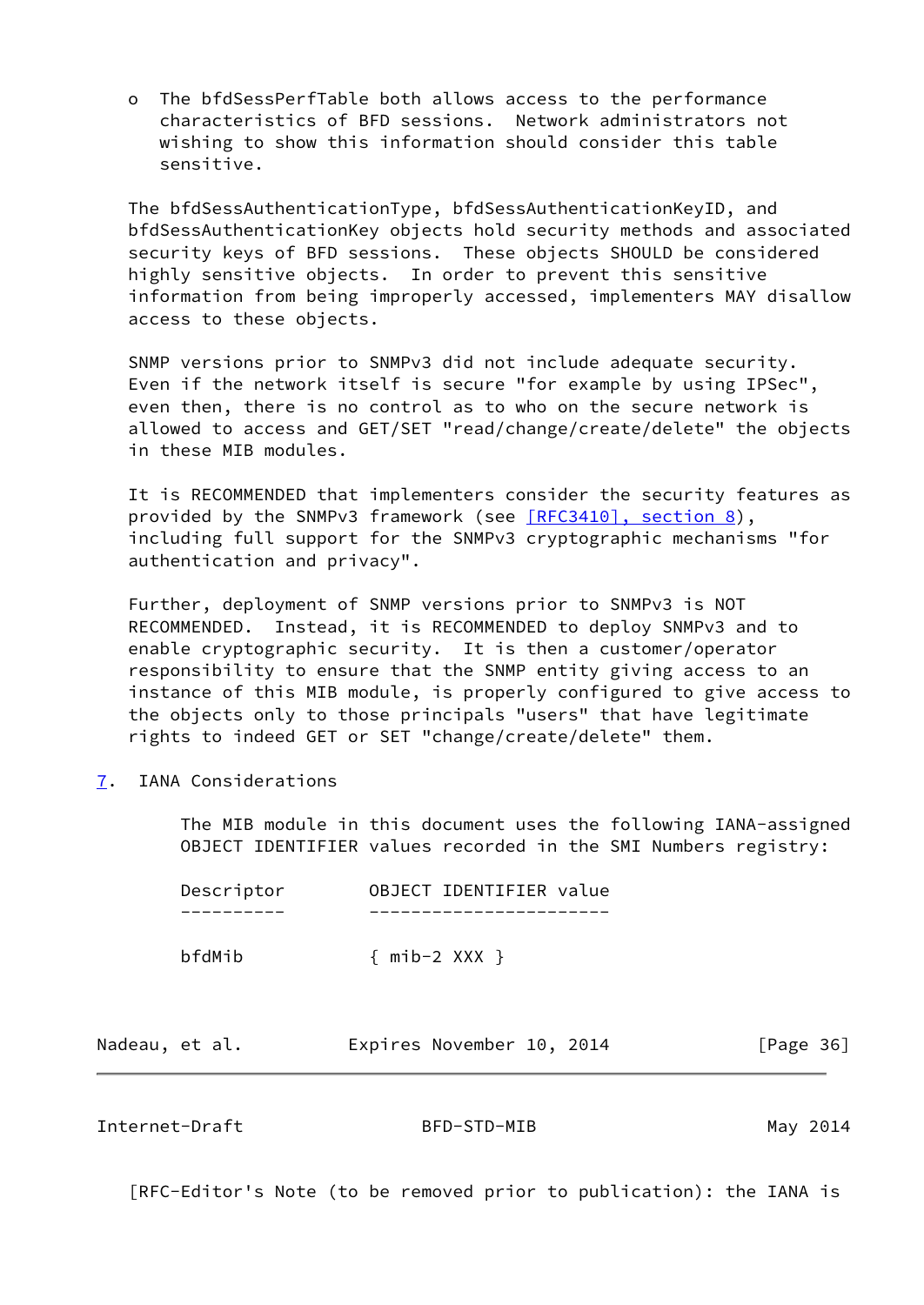requested to assign a value for "XXX" under the 'mib-2' subtree and to record the assignment in the SMI Numbers registry. When the assignment has been made, the RFC Editor is asked to replace "XXX" (here and in the MIB module) with the assigned value and to remove this note.]

<span id="page-41-0"></span>[8](#page-41-0). Acknowledgments

 Authors would like to thank Adrian Farrel and Jeffrey Haas for performing thorough reviews and providing number of suggestions. Authors would also like to thank David Ward, Reshad Rahman, David Toscano, Sylvain Masse, Mark Tooker, Kiran Koushik Agrahara Sreenivasa, David Black and Bert Wijnen for their comments and suggestions.

<span id="page-41-1"></span>[9](#page-41-1). References

<span id="page-41-2"></span>[9.1](#page-41-2). Normative References

- [RFC2119] Bradner, S., "Key words for use in RFCs to Indicate Requirement Levels", [BCP 14](https://datatracker.ietf.org/doc/pdf/bcp14), [RFC 2119](https://datatracker.ietf.org/doc/pdf/rfc2119), March 1997.
- [RFC2578] McCloghrie, K., Ed., Perkins, D., Ed., and J. Schoenwaelder, Ed., "Structure of Management Information Version 2 (SMIv2)", STD 58, [RFC 2578,](https://datatracker.ietf.org/doc/pdf/rfc2578) April 1999.
- [RFC2579] McCloghrie, K., Ed., Perkins, D., Ed., and J. Schoenwaelder, Ed., "Textual Conventions for SMIv2", STD 58, [RFC 2579,](https://datatracker.ietf.org/doc/pdf/rfc2579) April 1999.
- [RFC2580] McCloghrie, K., Perkins, D., and J. Schoenwaelder, "Conformance Statements for SMIv2", STD 58, [RFC 2580,](https://datatracker.ietf.org/doc/pdf/rfc2580) April 1999.
- [RFC5082] Gill, V., Heasley, J., Meyer, D., Savola, P., and C. Pignataro, "The Generalized TTL Security Mechanism (GTSM)", [RFC 5082,](https://datatracker.ietf.org/doc/pdf/rfc5082) October 2007.
- [RFC5880] Katz, D. and D. Ward, "Bidirectional Forwarding Detection (BFD)", [RFC 5880,](https://datatracker.ietf.org/doc/pdf/rfc5880) June 2010.
- [RFC5881] Katz, D. and D. Ward, "Bidirectional Forwarding Detection (BFD) for IPv4 and IPv6 (Single Hop)", [RFC 5881](https://datatracker.ietf.org/doc/pdf/rfc5881), June 2010.
- [RFC5883] Katz, D. and D. Ward, "Bidirectional Forwarding Detection (BFD) for Multihop Paths", [RFC 5883](https://datatracker.ietf.org/doc/pdf/rfc5883), June 2010.

Nadeau, et al. Expires November 10, 2014 [Page 37]